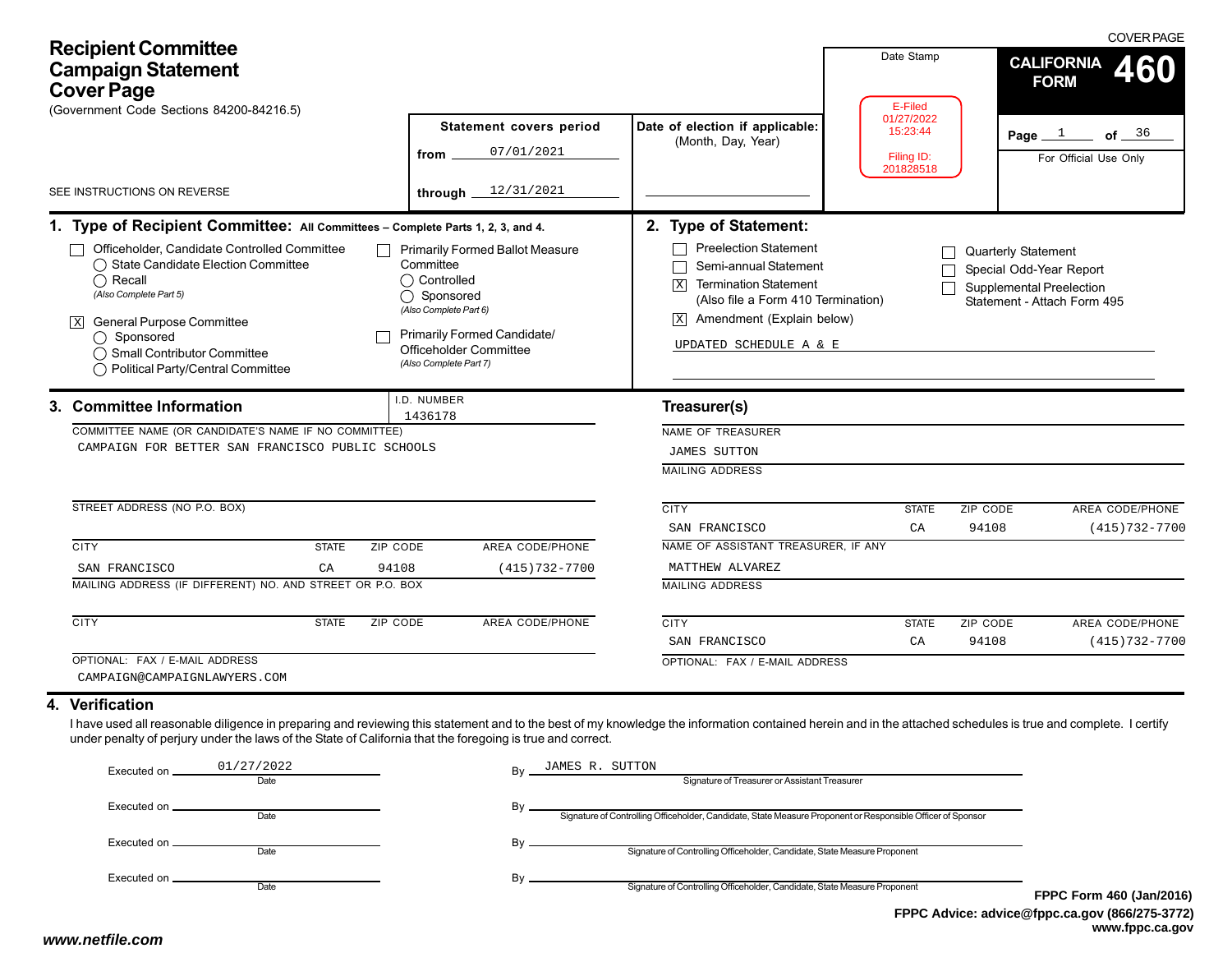## **Recipient Committee Campaign Statement Cover Page — Part 2**

Page <u>2</u> of 36 COVER PAGE - PART 2**CALIFORNIA FORM460**

| 5. Officeholder or Candidate Controlled Committee |
|---------------------------------------------------|
| NAME OF OFFICEHOLDER OR CANDIDATE                 |

| OFFICE SOUGHT OR HELD (INCLUDE LOCATION AND DISTRICT NUMBER IF APPLICABLE) |  |
|----------------------------------------------------------------------------|--|
|                                                                            |  |

RESIDENTIAL/BUSINESS ADDRESS (NO. AND STREET) CITY STATE ZIP

| Related Committees Not Included in this Statement: List any committees                       |  |
|----------------------------------------------------------------------------------------------|--|
| not included in this statement that are controlled by you or are primarily formed to receive |  |

*not included in this statement that are controlled by you or are primarily formed to receive contributions or make expenditures on behalf of your candidacy.*

| <b>COMMITTEE NAME</b>    |                              | I.D. NUMBER |                        |
|--------------------------|------------------------------|-------------|------------------------|
|                          |                              |             |                        |
| <b>NAME OF TREASURER</b> |                              |             | CONTROLLED COMMITTEE?  |
|                          |                              |             | <b>YES</b><br>NO       |
| <b>COMMITTEE ADDRESS</b> | STREET ADDRESS (NO P.O. BOX) |             |                        |
|                          |                              |             |                        |
| <b>CITY</b>              | <b>STATE</b>                 | ZIP CODE    | AREA CODE/PHONE        |
|                          |                              |             |                        |
| <b>COMMITTEE NAME</b>    |                              | I.D. NUMBER |                        |
|                          |                              |             |                        |
|                          |                              |             |                        |
| <b>NAME OF TREASURER</b> |                              |             | CONTROLLED COMMITTEE?  |
|                          |                              |             | <b>YES</b><br>NO       |
| <b>COMMITTEE ADDRESS</b> | STREET ADDRESS (NO P.O. BOX) |             |                        |
|                          |                              |             |                        |
| <b>CITY</b>              | <b>STATE</b>                 | ZIP CODE    | <b>AREA CODE/PHONE</b> |

## **6. Primarily Formed Ballot Measure Committee**

| <b>BALLOT NO. OR LETTER</b> | <b>JURISDICTION</b> | <b>SUPPORT</b><br><b>OPPOSE</b> |
|-----------------------------|---------------------|---------------------------------|
|                             |                     |                                 |

**Identify the controlling officeholder, candidate, or state measure proponent, if any.**

NAME OF OFFICEHOLDER, CANDIDATE, OR PROPONENT

| OFFICE SOUGHT OR HELD | I DISTRICT NO. IF ANY |
|-----------------------|-----------------------|
|                       |                       |

### **7. Primarily Formed Candidate/Officeholder Committee** *List names of officeholder(s) or candidate(s) for which this committee is primarily formed.*

| NAME OF OFFICEHOLDER OR CANDIDATE | OFFICE SOUGHT OR HELD | <b>SUPPORT</b><br><b>OPPOSE</b> |
|-----------------------------------|-----------------------|---------------------------------|
| NAME OF OFFICEHOLDER OR CANDIDATE | OFFICE SOUGHT OR HELD | <b>SUPPORT</b><br><b>OPPOSE</b> |
| NAME OF OFFICEHOLDER OR CANDIDATE | OFFICE SOUGHT OR HELD | <b>SUPPORT</b><br><b>OPPOSE</b> |
| NAME OF OFFICEHOLDER OR CANDIDATE | OFFICE SOUGHT OR HELD | <b>SUPPORT</b><br><b>OPPOSE</b> |

*Attach continuation sheets if necessary*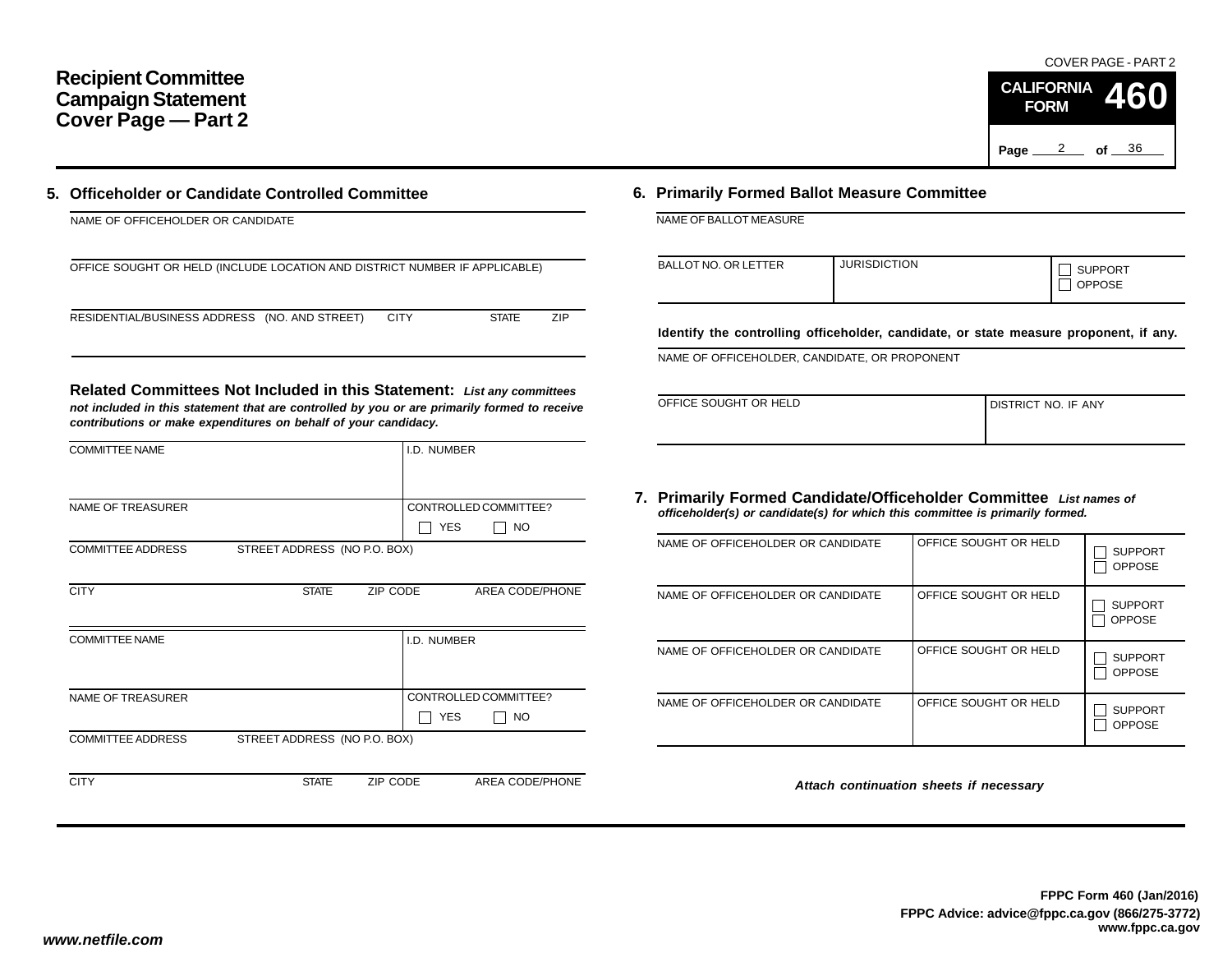| <b>Campaign Disclosure Statement</b>                                            |      |                                                                                                   |               |                                                                                        | <b>SUMMARY PAGE</b>              |                                                                 |                                                                                                                                                                                                                                                                                                                     |  |  |
|---------------------------------------------------------------------------------|------|---------------------------------------------------------------------------------------------------|---------------|----------------------------------------------------------------------------------------|----------------------------------|-----------------------------------------------------------------|---------------------------------------------------------------------------------------------------------------------------------------------------------------------------------------------------------------------------------------------------------------------------------------------------------------------|--|--|
| <b>Summary Page</b>                                                             |      | Amounts may be rounded<br>to whole dollars.                                                       |               |                                                                                        |                                  | Statement covers period                                         | <b>CALIFORNIA</b><br>460                                                                                                                                                                                                                                                                                            |  |  |
|                                                                                 |      |                                                                                                   | from $\equiv$ |                                                                                        |                                  | 07/01/2021                                                      | <b>FORM</b>                                                                                                                                                                                                                                                                                                         |  |  |
| SEE INSTRUCTIONS ON REVERSE                                                     |      |                                                                                                   |               |                                                                                        | through $\overline{\phantom{a}}$ | 12/31/2021                                                      | Page $3$ of $36$                                                                                                                                                                                                                                                                                                    |  |  |
| NAME OF FILER                                                                   |      |                                                                                                   |               |                                                                                        |                                  |                                                                 | I.D. NUMBER                                                                                                                                                                                                                                                                                                         |  |  |
| CAMPAIGN FOR BETTER SAN FRANCISCO PUBLIC SCHOOLS                                |      |                                                                                                   |               |                                                                                        |                                  |                                                                 | 1436178                                                                                                                                                                                                                                                                                                             |  |  |
| <b>Contributions Received</b>                                                   |      | Column A<br><b>TOTAL THIS PERIOD</b><br>(FROM ATTACHED SCHEDULES)                                 |               | <b>Column B</b><br><b>CALENDAR YEAR</b><br>TOTAL TO DATE                               |                                  | <b>General Elections</b>                                        | <b>Calendar Year Summary for Candidates</b><br>Running in Both the State Primary and                                                                                                                                                                                                                                |  |  |
|                                                                                 |      |                                                                                                   | $\mathcal{L}$ |                                                                                        | 269,904.00                       |                                                                 |                                                                                                                                                                                                                                                                                                                     |  |  |
|                                                                                 |      | 0.00                                                                                              |               |                                                                                        | 0.00                             |                                                                 | 1/1 through 6/30<br>7/1 to Date                                                                                                                                                                                                                                                                                     |  |  |
| З.                                                                              |      |                                                                                                   |               | $\frac{1}{2}$                                                                          | 269,904.00                       | 20. Contributions<br>Received                                   | $\frac{1}{2}$ $\frac{1}{2}$ $\frac{1}{2}$ $\frac{1}{2}$ $\frac{1}{2}$ $\frac{1}{2}$ $\frac{1}{2}$ $\frac{1}{2}$ $\frac{1}{2}$ $\frac{1}{2}$ $\frac{1}{2}$ $\frac{1}{2}$ $\frac{1}{2}$ $\frac{1}{2}$ $\frac{1}{2}$ $\frac{1}{2}$ $\frac{1}{2}$ $\frac{1}{2}$ $\frac{1}{2}$ $\frac{1}{2}$ $\frac{1}{2}$ $\frac{1}{2}$ |  |  |
|                                                                                 |      | 0.00<br>and the property of the control of                                                        |               |                                                                                        | 0.00                             | 21. Expenditures                                                |                                                                                                                                                                                                                                                                                                                     |  |  |
| 5.                                                                              |      |                                                                                                   |               | $\mathbb{S}$                                                                           | 269,904.00                       | Made                                                            | $\frac{1}{2}$ $\frac{1}{2}$ $\frac{1}{2}$ $\frac{1}{2}$ $\frac{1}{2}$ $\frac{1}{2}$ $\frac{1}{2}$ $\frac{1}{2}$ $\frac{1}{2}$ $\frac{1}{2}$ $\frac{1}{2}$ $\frac{1}{2}$ $\frac{1}{2}$ $\frac{1}{2}$ $\frac{1}{2}$ $\frac{1}{2}$ $\frac{1}{2}$ $\frac{1}{2}$ $\frac{1}{2}$ $\frac{1}{2}$ $\frac{1}{2}$ $\frac{1}{2}$ |  |  |
| <b>Expenditures Made</b>                                                        |      |                                                                                                   |               |                                                                                        |                                  | <b>Expenditure Limit Summary for State</b><br><b>Candidates</b> |                                                                                                                                                                                                                                                                                                                     |  |  |
|                                                                                 |      | 0.00                                                                                              |               |                                                                                        | 0.00                             |                                                                 |                                                                                                                                                                                                                                                                                                                     |  |  |
|                                                                                 |      |                                                                                                   |               | \$273,477.00                                                                           |                                  |                                                                 | 22. Cumulative Expenditures Made*<br>(If Subject to Voluntary Expenditure Limit)                                                                                                                                                                                                                                    |  |  |
|                                                                                 |      |                                                                                                   |               |                                                                                        | 0.00                             | Date of Election                                                | Total to Date                                                                                                                                                                                                                                                                                                       |  |  |
|                                                                                 |      | 0.00                                                                                              |               | <u>and a strong strong</u>                                                             | 0.00                             | (mm/dd/yy)                                                      |                                                                                                                                                                                                                                                                                                                     |  |  |
|                                                                                 |      |                                                                                                   |               |                                                                                        |                                  |                                                                 | $$$ $$$                                                                                                                                                                                                                                                                                                             |  |  |
| <b>Current Cash Statement</b>                                                   |      |                                                                                                   |               |                                                                                        |                                  | $\frac{1}{2}$                                                   | $\frac{1}{2}$                                                                                                                                                                                                                                                                                                       |  |  |
| 12. Beginning Cash Balance  Previous Summary Page, Line 16 \$ 11,982.73         |      |                                                                                                   |               | To calculate Column B, add                                                             |                                  |                                                                 |                                                                                                                                                                                                                                                                                                                     |  |  |
|                                                                                 |      | 224,520.00                                                                                        |               | amounts in Column A to the                                                             |                                  |                                                                 |                                                                                                                                                                                                                                                                                                                     |  |  |
|                                                                                 |      | $\mathcal{L}^{\text{max}}_{\text{max}}$ , where $\mathcal{L}^{\text{max}}_{\text{max}}$<br>198.00 |               | corresponding amounts<br>from Column B of your last                                    |                                  | reported in Column B.                                           | *Amounts in this section may be different from amounts                                                                                                                                                                                                                                                              |  |  |
|                                                                                 |      | 236,700.73                                                                                        |               | report. Some amounts in<br>Column A may be negative                                    |                                  |                                                                 |                                                                                                                                                                                                                                                                                                                     |  |  |
| 16. <b>ENDING CASH BALANCE</b> Add Lines 12 + 13 + 14, then subtract Line 15 \$ |      | 0.00                                                                                              |               | figures that should be                                                                 |                                  |                                                                 |                                                                                                                                                                                                                                                                                                                     |  |  |
| If this is a termination statement, Line 16 must be zero.                       |      |                                                                                                   |               | subtracted from previous<br>period amounts. If this is                                 |                                  |                                                                 |                                                                                                                                                                                                                                                                                                                     |  |  |
|                                                                                 | -S   | 0.00                                                                                              |               | the first report being filed<br>for this calendar year, only<br>carry over the amounts |                                  |                                                                 |                                                                                                                                                                                                                                                                                                                     |  |  |
| <b>Cash Equivalents and Outstanding Debts</b>                                   |      |                                                                                                   |               | from Lines 2, 7, and 9 (if                                                             |                                  |                                                                 |                                                                                                                                                                                                                                                                                                                     |  |  |
|                                                                                 | - \$ | 0.00                                                                                              |               | any).                                                                                  |                                  |                                                                 |                                                                                                                                                                                                                                                                                                                     |  |  |
|                                                                                 |      | 0.00                                                                                              |               |                                                                                        |                                  |                                                                 |                                                                                                                                                                                                                                                                                                                     |  |  |
|                                                                                 |      |                                                                                                   |               |                                                                                        |                                  |                                                                 | <b>FPPC Form 460 (Jan/201)</b>                                                                                                                                                                                                                                                                                      |  |  |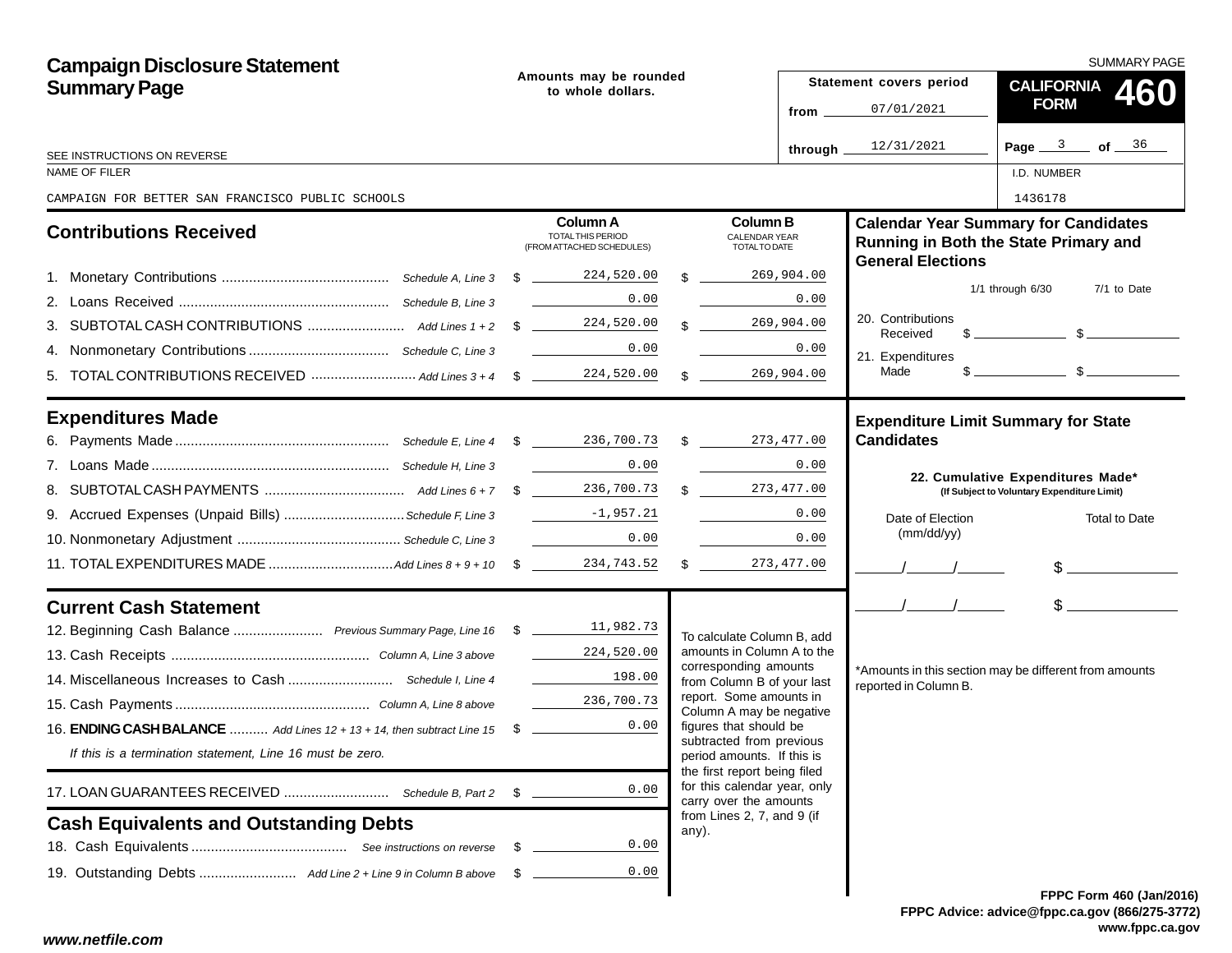| <b>Schedule A</b>                      |                                                                                                                                                                                            |                                                                    |                                                                                                     |                                                 |                                                                         | <b>SCHEDULE A</b>                                             |                                                                                           |  |  |
|----------------------------------------|--------------------------------------------------------------------------------------------------------------------------------------------------------------------------------------------|--------------------------------------------------------------------|-----------------------------------------------------------------------------------------------------|-------------------------------------------------|-------------------------------------------------------------------------|---------------------------------------------------------------|-------------------------------------------------------------------------------------------|--|--|
| <b>Monetary Contributions Received</b> |                                                                                                                                                                                            |                                                                    | Amounts may be rounded<br>to whole dollars.                                                         | Statement covers period<br>07/01/2021<br>from   |                                                                         | <b>CALIFORNIA</b><br><b>FORM</b>                              |                                                                                           |  |  |
|                                        | SEE INSTRUCTIONS ON REVERSE                                                                                                                                                                |                                                                    |                                                                                                     | through $12/31/2021$                            |                                                                         |                                                               | Page $4$ of $36$                                                                          |  |  |
| NAME OF FILER                          |                                                                                                                                                                                            |                                                                    |                                                                                                     |                                                 |                                                                         | I.D. NUMBER                                                   |                                                                                           |  |  |
|                                        | CAMPAIGN FOR BETTER SAN FRANCISCO PUBLIC SCHOOLS                                                                                                                                           |                                                                    |                                                                                                     |                                                 |                                                                         | 1436178                                                       |                                                                                           |  |  |
| <b>DATE</b><br><b>RECEIVED</b>         | FULL NAME, STREET ADDRESS AND ZIP CODE OF CONTRIBUTOR<br>(IF COMMITTEE, ALSO ENTER I.D. NUMBER)                                                                                            | <b>CONTRIBUTOR</b><br>CODE *                                       | IF AN INDIVIDUAL, ENTER<br>OCCUPATION AND EMPLOYER<br>(IF SELF-EMPLOYED, ENTER NAME<br>OF BUSINESS) | <b>AMOUNT</b><br><b>RECEIVED THIS</b><br>PERIOD | <b>CUMULATIVE TO DATE</b><br><b>CALENDAR YEAR</b><br>(JAN. 1 - DEC. 31) |                                                               | PER ELECTION<br>TO DATE<br>(IF REQUIRED)                                                  |  |  |
| 07/07/2021                             | <b>JEANNIE PON</b><br>SAN FRANCISCO, CA 94121                                                                                                                                              | $X$ IND<br>$\Box$ COM<br>$\Box$ OTH<br>$\Box$ PTY<br>$\square$ SCC | RETIRED<br>NONE                                                                                     | 100.00                                          |                                                                         | 100.00                                                        |                                                                                           |  |  |
| 07/07/2021                             | SUSANNA UPTON<br>SAN FRANCISCO, CA 94107                                                                                                                                                   | $X$ IND<br>$\Box$ COM<br>$\Box$ OTH<br>$\Box$ PTY<br>$\square$ SCC | SPEECH LANGUAGE<br>PATHOLOGIST<br>UCSF                                                              | 100.00                                          |                                                                         | 100.00                                                        |                                                                                           |  |  |
| 07/07/2021                             | NICHOLAS WEININGER<br>SAN FRANCISCO, CA 94116                                                                                                                                              | $X$ IND<br>$\Box$ COM<br>$\Box$ OTH<br>$\Box$ PTY<br>$\square$ SCC | SOFTWARE ENGINEERING<br>CONSULTANT<br>SELF EMPLOYED/SAME NAME                                       | 500.00                                          | 1,000.00                                                                |                                                               |                                                                                           |  |  |
| 07/08/2021                             | ARTHUR ROCK<br>SAN FRANCISCO, CA 94105                                                                                                                                                     | $X$ IND<br>$\Box$ COM<br>$\Box$ OTH<br>$\Box$ PTY<br>$\square$ SCC | INVESTOR<br>ARTHUR ROCK & CO                                                                        | 100,000.00                                      | 100,000.00                                                              |                                                               |                                                                                           |  |  |
| 07/08/2021                             | IVY YEE-SAKAMOTO<br>SAN FRANCISCO, CA 94133                                                                                                                                                | $X$ IND<br>$\Box$ COM<br>$\Box$ OTH<br>$\Box$ PTY<br>$\square$ SCC | RETIRED<br>NONE                                                                                     | 100.00                                          |                                                                         | 100.00                                                        |                                                                                           |  |  |
|                                        |                                                                                                                                                                                            |                                                                    | <b>SUBTOTAL \$</b>                                                                                  | 100,800.00                                      |                                                                         |                                                               |                                                                                           |  |  |
|                                        | <b>Schedule A Summary</b><br>1. Amount received this period - itemized monetary contributions.<br>2. Amount received this period – unitemized monetary contributions of less than \$100 \$ |                                                                    |                                                                                                     | 223,850.00<br>670.00                            |                                                                         | *Contributor Codes<br>IND-Individual<br>PTY - Political Party | COM-Recipient Committee<br>(other than PTY or SCC)<br>OTH - Other (e.g., business entity) |  |  |
|                                        | 3. Total monetary contributions received this period.<br>(Add Lines 1 and 2. Enter here and on the Summary Page, Column A, Line 1.)  TOTAL \$                                              |                                                                    |                                                                                                     | 224,520.00                                      |                                                                         |                                                               | SCC - Small Contributor Committee                                                         |  |  |

## *www.netfile.com*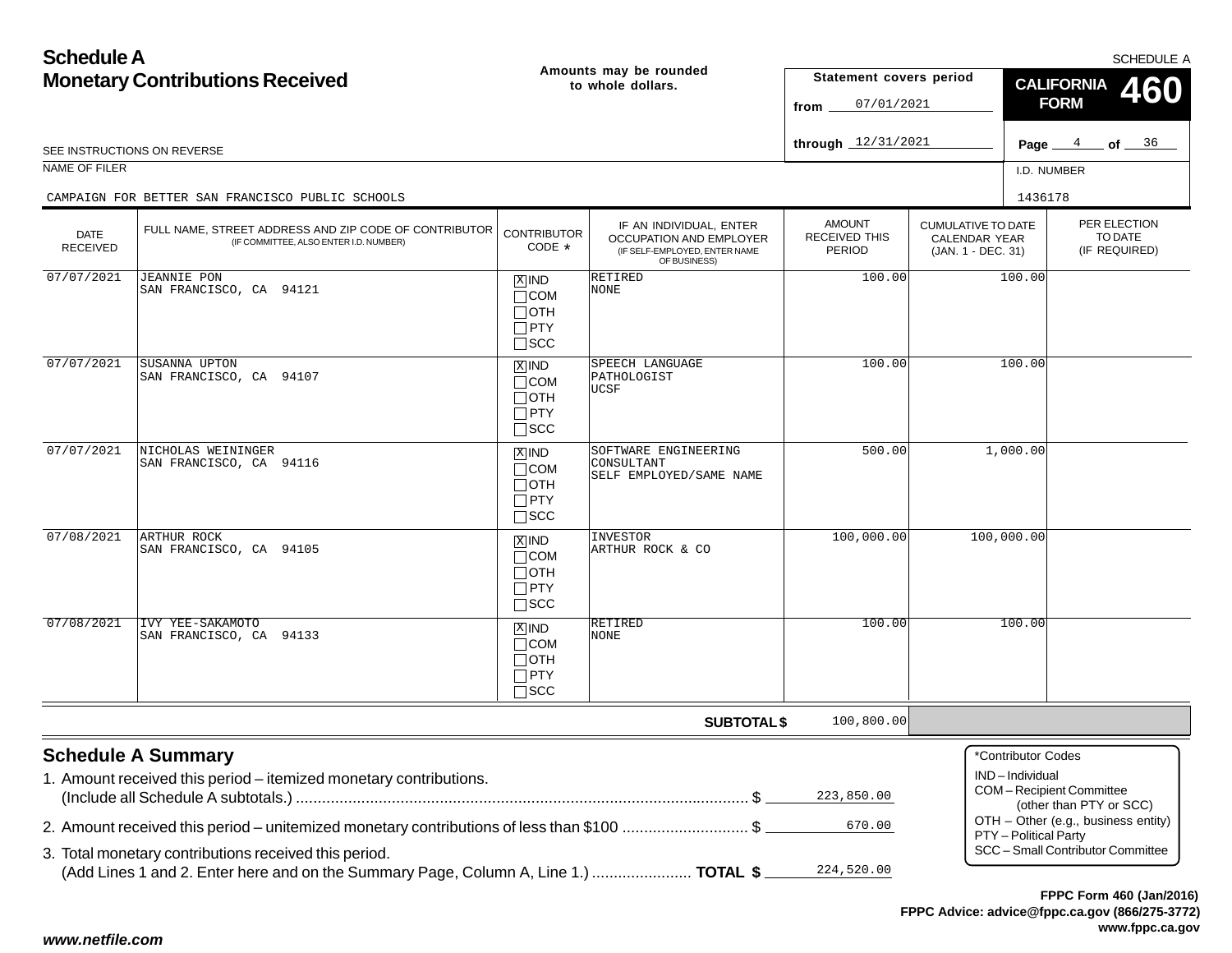| <b>Schedule A (Continuation Sheet)</b><br><b>Monetary Contributions Received</b> |                                                                                                 | Amounts may be rounded<br>to whole dollars.                                       |                                                                                                     | <b>Statement covers period</b><br>07/01/2021<br>from |                                                                         | SCHEDULE A (CONT.)<br><b>CALIFORNIA</b><br>460<br><b>FORM</b> |                  |  |
|----------------------------------------------------------------------------------|-------------------------------------------------------------------------------------------------|-----------------------------------------------------------------------------------|-----------------------------------------------------------------------------------------------------|------------------------------------------------------|-------------------------------------------------------------------------|---------------------------------------------------------------|------------------|--|
|                                                                                  |                                                                                                 |                                                                                   |                                                                                                     | 12/31/2021<br>through                                |                                                                         |                                                               | Page $5$ of $36$ |  |
| NAME OF FILER                                                                    |                                                                                                 |                                                                                   |                                                                                                     |                                                      |                                                                         | I.D. NUMBER                                                   |                  |  |
|                                                                                  | CAMPAIGN FOR BETTER SAN FRANCISCO PUBLIC SCHOOLS                                                |                                                                                   |                                                                                                     |                                                      |                                                                         | 1436178                                                       |                  |  |
| <b>DATE</b><br><b>RECEIVED</b>                                                   | FULL NAME, STREET ADDRESS AND ZIP CODE OF CONTRIBUTOR<br>(IF COMMITTEE, ALSO ENTER I.D. NUMBER) | <b>CONTRIBUTOR</b><br>CODE *                                                      | IF AN INDIVIDUAL, ENTER<br>OCCUPATION AND EMPLOYER<br>(IF SELF-EMPLOYED, ENTER NAME<br>OF BUSINESS) | <b>AMOUNT</b><br><b>RECEIVED THIS</b><br>PERIOD      | <b>CUMULATIVE TO DATE</b><br><b>CALENDAR YEAR</b><br>(JAN. 1 - DEC. 31) | PER ELECTION<br>TO DATE<br>(IF REQUIRED)                      |                  |  |
| 07/13/2021                                                                       | PAUL JUDGE<br>SEBASTOPOL, CA 95472                                                              | $X$ IND<br>$\Box$ COM<br>$\Box$ OTH<br>$\Box$ PTY<br>$\square$ SCC                | <b>RETIRED</b><br><b>NONE</b>                                                                       | 100.00                                               | 250.00                                                                  |                                                               |                  |  |
| 07/13/2021                                                                       | MARIA WONG<br>SAN FRANCISCO, CA 94107                                                           | $X$ IND<br>$\Box$ COM<br>$\Box$ OTH<br>$\Box$ PTY<br>$\square$ scc                | <b>RETIRED</b><br><b>NONE</b>                                                                       | 100.00                                               |                                                                         | 100.00                                                        |                  |  |
| 07/14/2021                                                                       | JONATHAN WITT<br>SAN FRANCISCO, CA 94127                                                        | $\overline{X}$ IND<br>$\Box$ COM<br>$\Box$ OTH<br>$\Box$ PTY<br>$\Box$ SCC        | MUSICIAN<br>SELF-EMPLOYED/SAME NAME                                                                 | 100.00                                               |                                                                         | 300.00                                                        |                  |  |
| 07/15/2021                                                                       | ALEXIS WOODS<br>SAN FRANCISCO, CA 94117                                                         | $\boxed{\text{X}}$ IND<br>$\Box$ COM<br>$\Box$ OTH<br>$\Box$ PTY<br>$\square$ SCC | LANDSCAPE ARCHITECT<br>SELF EMPLOYED/SAME NAME                                                      | 100.00                                               |                                                                         | 400.00                                                        |                  |  |
| 07/26/2021                                                                       | GARETH IVATT<br>SAN FRANCISCO, CA 94110                                                         | $X$ IND<br>$\Box$ COM<br>$\Box$ OTH<br>$\Box$ PTY<br>$\square$ SCC                | SOFTWARE ENGINEER<br>FIVESTARS LOYALTY                                                              | 100.00                                               |                                                                         | 1,100.00                                                      |                  |  |
|                                                                                  |                                                                                                 |                                                                                   | <b>SUBTOTAL \$</b>                                                                                  | 500.00                                               |                                                                         |                                                               |                  |  |

\*Contributor CodesIND – IndividualCOM – Recipient Committee (other than PTY or SCC) OTH – Other (e.g., business entity) PTY – Political Party SCC – Small Contributor Committee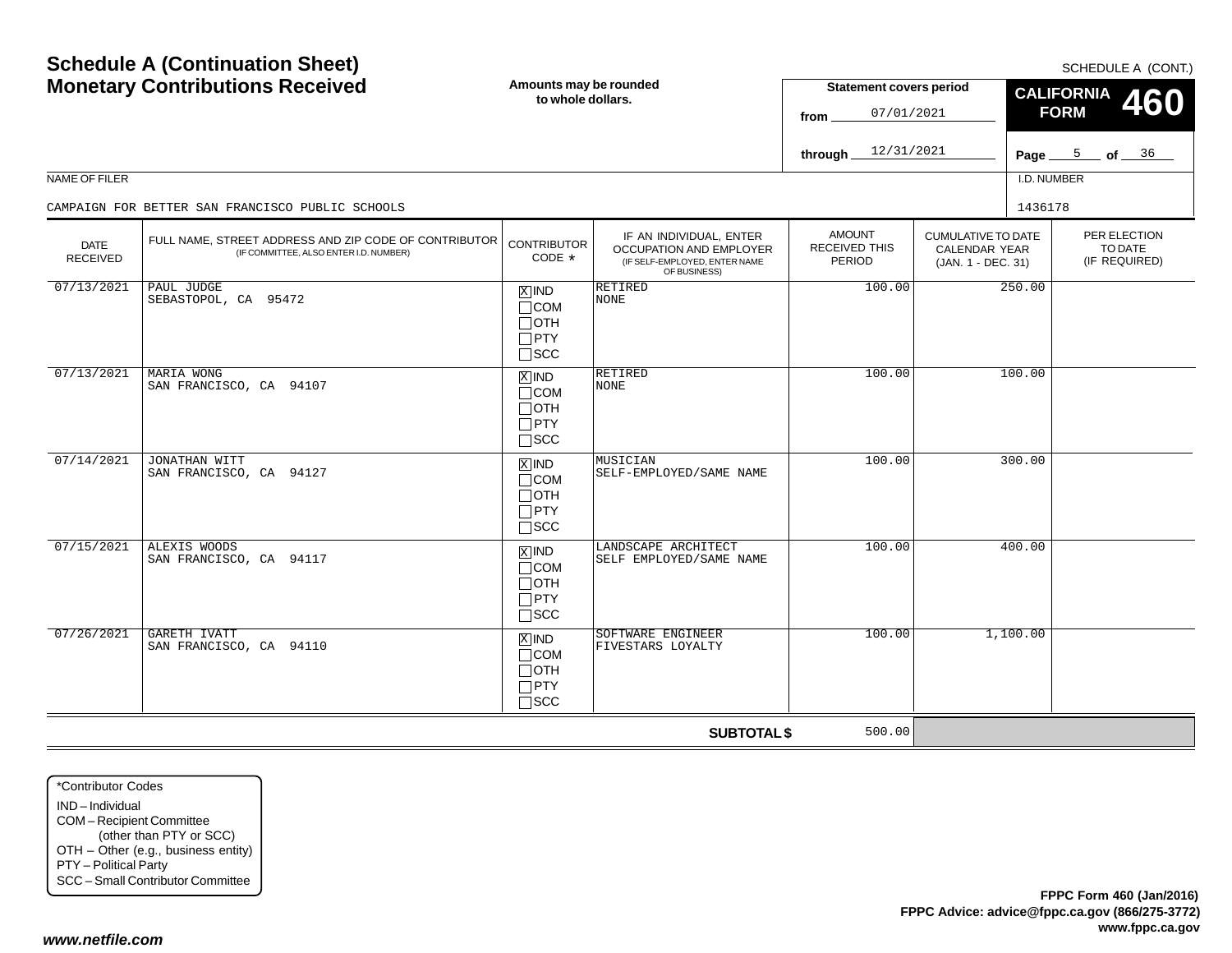| <b>Monetary Contributions Received</b> |                                                                                                 | Amounts may be rounded<br>to whole dollars.                           |                                                                                                     | <b>Statement covers period</b><br>07/01/2021<br>from |                                                                  | <b>CALIFORNIA</b><br>460<br><b>FORM</b> |                                          |
|----------------------------------------|-------------------------------------------------------------------------------------------------|-----------------------------------------------------------------------|-----------------------------------------------------------------------------------------------------|------------------------------------------------------|------------------------------------------------------------------|-----------------------------------------|------------------------------------------|
|                                        |                                                                                                 |                                                                       |                                                                                                     | 12/31/2021<br>through                                |                                                                  |                                         | Page $6$ of $36$                         |
| NAME OF FILER                          |                                                                                                 |                                                                       |                                                                                                     |                                                      |                                                                  | I.D. NUMBER                             |                                          |
|                                        | CAMPAIGN FOR BETTER SAN FRANCISCO PUBLIC SCHOOLS                                                |                                                                       |                                                                                                     |                                                      |                                                                  | 1436178                                 |                                          |
| <b>DATE</b><br><b>RECEIVED</b>         | FULL NAME, STREET ADDRESS AND ZIP CODE OF CONTRIBUTOR<br>(IF COMMITTEE, ALSO ENTER I.D. NUMBER) | <b>CONTRIBUTOR</b><br>CODE $*$                                        | IF AN INDIVIDUAL, ENTER<br>OCCUPATION AND EMPLOYER<br>(IF SELF-EMPLOYED, ENTER NAME<br>OF BUSINESS) | <b>AMOUNT</b><br><b>RECEIVED THIS</b><br>PERIOD      | <b>CUMULATIVE TO DATE</b><br>CALENDAR YEAR<br>(JAN. 1 - DEC. 31) |                                         | PER ELECTION<br>TO DATE<br>(IF REQUIRED) |
| 07/26/2021                             | RONAN LYALL<br>SAN FRANCISCO, CA 94121                                                          | $x$ IND<br>$\Box$ COM<br>$\Box$ OTH<br>$\square$ PTY<br>$\square$ SCC | SENIOR FINANCIAL PLANNING<br>AND ANALYSIS MANAGER<br>LIFTOFF MOBILE                                 | 100.00                                               | 1,100.00                                                         |                                         |                                          |
| 07/28/2021                             | DANIEL MURPHY<br>SAN FRANCISCO, CA 94122                                                        | $X$ IND<br>$\Box$ COM<br>$\Box$ oth<br>$\Box$ PTY<br>$\square$ SCC    | RETIRED<br>NONE                                                                                     | 1,000.00                                             | 2,500.00                                                         |                                         |                                          |
| 08/06/2021                             | NEIGHBORS FOR A BETTER SAN FRANCISCO (ID#<br>1431167)<br>SAN RAFAEL, CA 94901                   | $\Box$ IND<br>$X$ COM<br>$\Box$ OTH<br>$\Box$ PTY<br>$\square$ SCC    |                                                                                                     | 70,000.00                                            |                                                                  | 70,000.00                               |                                          |
| 08/13/2021                             | DAWN LINHARDT<br>SAN FRANCISCO, CA 94122                                                        | $X$ IND<br>$\sqcap$ COM<br>$\Box$ oth<br>$\Box$ PTY<br>$\Box$ scc     | OCCUPATIONAL THERAPIST<br>KIDS & ART FOUNDATION                                                     | 100.00                                               |                                                                  | 100.00                                  |                                          |
| 08/13/2021                             | <b>KEVIN WALSH</b><br>MILL VALLEY, CA 94941                                                     | $X$ IND<br>$\Box$ COM<br>$\Box$ OTH<br>$\Box$ PTY<br>$\Box$ scc       | RETIRED<br><b>NONE</b>                                                                              | 100.00                                               |                                                                  | 100.00                                  |                                          |
|                                        |                                                                                                 |                                                                       | <b>SUBTOTAL \$</b>                                                                                  | 71,300.00                                            |                                                                  |                                         |                                          |

\*Contributor CodesIND – Individual COM – Recipient Committee (other than PTY or SCC) OTH – Other (e.g., business entity) PTY – Political Party SCC – Small Contributor Committee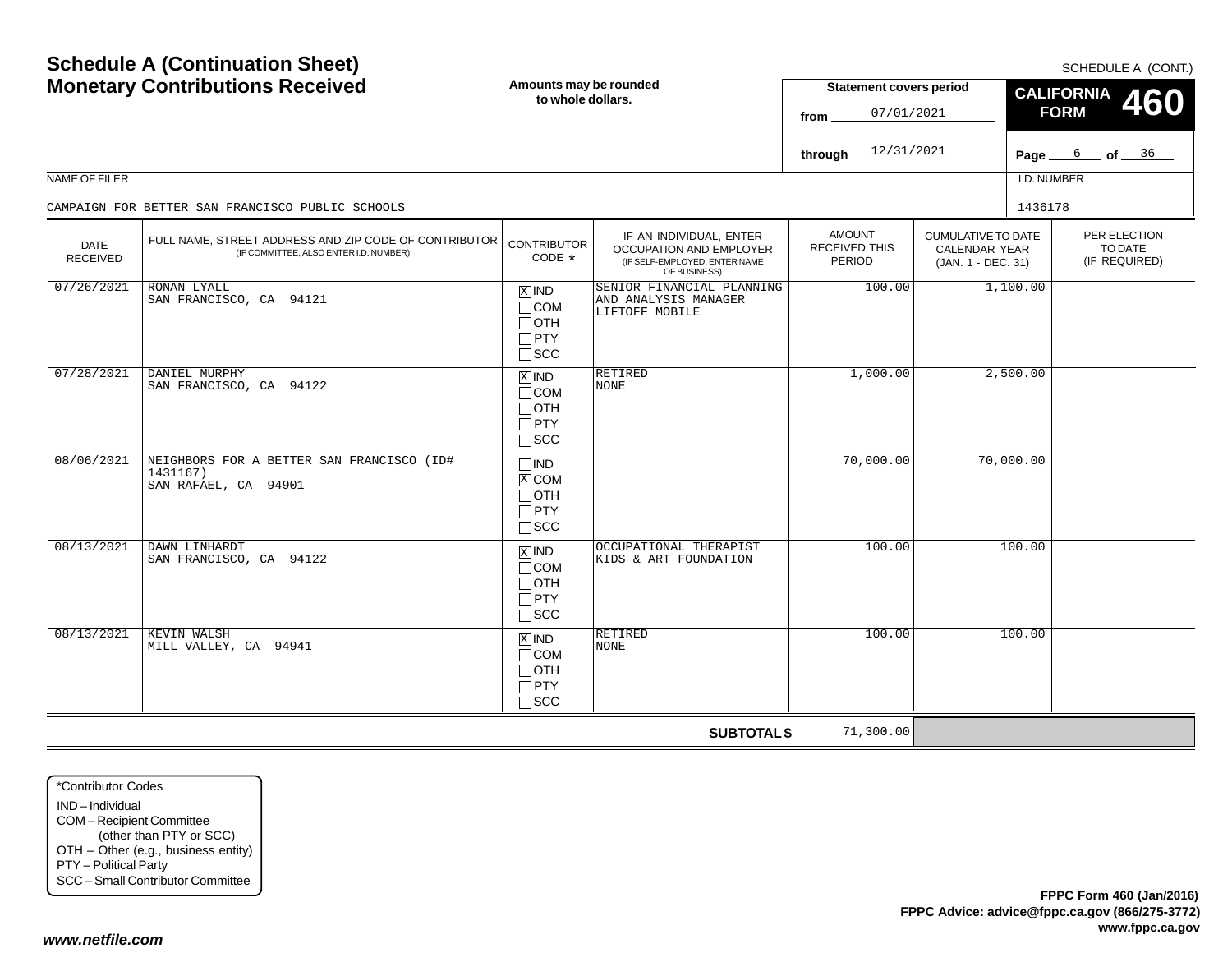|                                | <b>Schedule A (Continuation Sheet)</b><br><b>Monetary Contributions Received</b>                | Amounts may be rounded<br>to whole dollars.                                       |                                                                                                     | <b>Statement covers period</b><br>07/01/2021<br>from<br>12/31/2021<br>through |                                                                         | SCHEDULE A (CONT.)<br><b>CALIFORNIA</b><br>460<br><b>FORM</b><br>Page $\frac{7}{2}$ of $\frac{36}{2}$ |                                          |  |
|--------------------------------|-------------------------------------------------------------------------------------------------|-----------------------------------------------------------------------------------|-----------------------------------------------------------------------------------------------------|-------------------------------------------------------------------------------|-------------------------------------------------------------------------|-------------------------------------------------------------------------------------------------------|------------------------------------------|--|
| NAME OF FILER                  |                                                                                                 |                                                                                   |                                                                                                     |                                                                               |                                                                         | I.D. NUMBER                                                                                           |                                          |  |
|                                | CAMPAIGN FOR BETTER SAN FRANCISCO PUBLIC SCHOOLS                                                |                                                                                   |                                                                                                     |                                                                               |                                                                         | 1436178                                                                                               |                                          |  |
| <b>DATE</b><br><b>RECEIVED</b> | FULL NAME. STREET ADDRESS AND ZIP CODE OF CONTRIBUTOR<br>(IF COMMITTEE, ALSO ENTER I.D. NUMBER) | <b>CONTRIBUTOR</b><br>CODE *                                                      | IF AN INDIVIDUAL, ENTER<br>OCCUPATION AND EMPLOYER<br>(IF SELF-EMPLOYED, ENTER NAME<br>OF BUSINESS) | <b>AMOUNT</b><br><b>RECEIVED THIS</b><br>PERIOD                               | <b>CUMULATIVE TO DATE</b><br><b>CALENDAR YEAR</b><br>(JAN. 1 - DEC. 31) |                                                                                                       | PER ELECTION<br>TO DATE<br>(IF REQUIRED) |  |
| 08/18/2021                     | TOM BERNARD<br>SAN FRANCISCO, CA 94118                                                          | $\boxed{\text{X}}$ IND<br>$\Box$ COM<br>$\Box$ OTH<br>$\Box$ PTY<br>$\Box$ SCC    | MANAGING DIRECTOR<br>EY                                                                             | 100.00                                                                        |                                                                         | 100.00                                                                                                |                                          |  |
| 08/19/2021                     | EVE DENTON<br>SAN FRANCISCO, CA 94133                                                           | $\boxed{\text{X}}$ IND<br>$\Box$ COM<br>$\Box$ OTH<br>$\Box$ PTY<br>$\square$ SCC | ASSOCIATE<br>G SQUARED                                                                              | 100.00                                                                        |                                                                         | 200.00                                                                                                |                                          |  |
| 08/19/2021                     | DANIEL MURPHY<br>SAN FRANCISCO, CA 94122                                                        | $X$ IND<br>$\Box$ COM<br>$\Box$ OTH<br>$\Box$ PTY<br>$\square$ SCC                | RETIRED<br><b>NONE</b>                                                                              | 1,000.00                                                                      |                                                                         | 2,500.00                                                                                              |                                          |  |
| 08/20/2021                     | GARETH IVATT<br>SAN FRANCISCO, CA 94110                                                         | $\overline{X}$ IND<br>$\Box$ COM<br>$\Box$ OTH<br>$\Box$ PTY<br>$\square$ SCC     | SOFTWARE ENGINEER<br>FIVESTARS LOYALTY                                                              | 100.00                                                                        |                                                                         | 1,100.00                                                                                              |                                          |  |
| 08/20/2021                     | <b>RONAN LYALL</b><br>SAN FRANCISCO, CA 94121                                                   | $X$ IND<br>$\Box$ COM<br>$\Box$ OTH<br>$\Box$ PTY<br>$\Box$ SCC                   | SENIOR FINANCIAL PLANNING<br>AND ANALYSIS MANAGER<br>LIFTOFF MOBILE                                 | 100.00                                                                        |                                                                         | 1,100.00                                                                                              |                                          |  |
|                                |                                                                                                 |                                                                                   | <b>SUBTOTAL \$</b>                                                                                  | 1,400.00                                                                      |                                                                         |                                                                                                       |                                          |  |

\*Contributor CodesIND – IndividualCOM – Recipient Committee (other than PTY or SCC) OTH – Other (e.g., business entity) PTY – Political Party SCC – Small Contributor Committee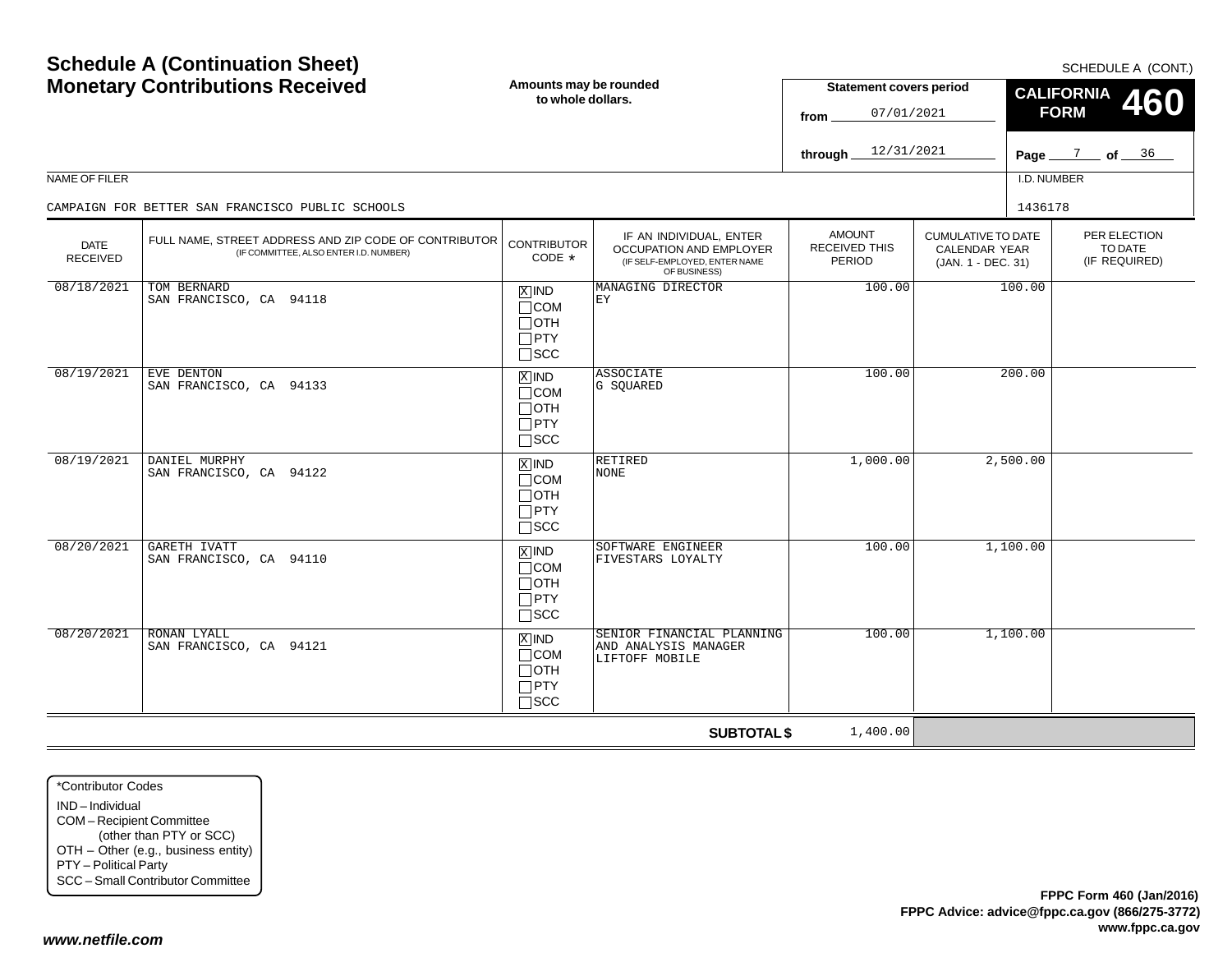| <b>Monetary Contributions Received</b> |                                                                                                 | Amounts may be rounded<br>to whole dollars.                          |                                                                                                     | <b>Statement covers period</b><br>07/01/2021<br>from   |                                                                  | <b>CALIFORNIA</b><br>460<br><b>FORM</b> |                                          |  |
|----------------------------------------|-------------------------------------------------------------------------------------------------|----------------------------------------------------------------------|-----------------------------------------------------------------------------------------------------|--------------------------------------------------------|------------------------------------------------------------------|-----------------------------------------|------------------------------------------|--|
|                                        |                                                                                                 |                                                                      |                                                                                                     | 12/31/2021<br>through                                  |                                                                  |                                         | Page $8$ of $36$                         |  |
| NAME OF FILER                          |                                                                                                 |                                                                      |                                                                                                     |                                                        |                                                                  | I.D. NUMBER                             |                                          |  |
|                                        | CAMPAIGN FOR BETTER SAN FRANCISCO PUBLIC SCHOOLS                                                |                                                                      |                                                                                                     |                                                        |                                                                  | 1436178                                 |                                          |  |
| <b>DATE</b><br><b>RECEIVED</b>         | FULL NAME, STREET ADDRESS AND ZIP CODE OF CONTRIBUTOR<br>(IF COMMITTEE, ALSO ENTER I.D. NUMBER) | <b>CONTRIBUTOR</b><br>CODE $*$                                       | IF AN INDIVIDUAL, ENTER<br>OCCUPATION AND EMPLOYER<br>(IF SELF-EMPLOYED, ENTER NAME<br>OF BUSINESS) | <b>AMOUNT</b><br><b>RECEIVED THIS</b><br><b>PERIOD</b> | <b>CUMULATIVE TO DATE</b><br>CALENDAR YEAR<br>(JAN. 1 - DEC. 31) |                                         | PER ELECTION<br>TO DATE<br>(IF REQUIRED) |  |
| 08/25/2021                             | SAN FRANCISCO COMMON SENSE VOTER GUIDE<br>SAN FRANCISCO, CA 94118                               | $\Box$ IND<br>$\Box$ COM<br>$X$ OTH<br>$\Box$ PTY<br>$\square$ SCC   |                                                                                                     | 30,000.00                                              | 30,000.00                                                        |                                         |                                          |  |
| 08/27/2021                             | NEAL HANSCH<br>SAN FRANCISCO, CA 94123                                                          | $X$ IND<br>$\Box$ COM<br>$\Box$ OTH<br>$\Box$ PTY<br>$\Box$ scc      | FINANCE<br>SILICON FOUNDRY                                                                          | 50.00                                                  | 100.00                                                           |                                         |                                          |  |
| 08/27/2021                             | ANDREA SHAH<br>SAN FRANCISCO, CA 94116                                                          | $x$ IND<br>$\Box$ COM<br>$\sqcap$ OTH<br>$\Box$ PTY<br>$\Box$ SCC    | NURSE PRACTITIONER<br>CITY & COUNTY OF SAN<br>FRANCISCO                                             | 100.00                                                 |                                                                  | 100.00                                  |                                          |  |
| 09/08/2021                             | <b>JOSEPH PHAIR</b><br>SAN FRANCISCO, CA 94127                                                  | $X$ IND<br>$\sqcap$ COM<br>$\Box$ OTH<br>$\Box$ PTY<br>$\square$ SCC | RETIRED<br><b>NONE</b>                                                                              | 100.00                                                 |                                                                  | 100.00                                  |                                          |  |
| 09/08/2021                             | <b>JONATHAN WITT</b><br>SAN FRANCISCO, CA 94127                                                 | $X$ IND<br>$\Box$ COM<br>$\Box$ oth<br>$\Box$ PTY<br>$\sqcap$ scc    | <b>MUSICIAN</b><br>SELF-EMPLOYED/SAME NAME                                                          | 50.00                                                  |                                                                  | 300.00                                  |                                          |  |
|                                        |                                                                                                 |                                                                      | <b>SUBTOTAL \$</b>                                                                                  | 30,300.00                                              |                                                                  |                                         |                                          |  |

\*Contributor CodesIND – Individual COM – Recipient Committee (other than PTY or SCC) OTH – Other (e.g., business entity) PTY – Political Party SCC – Small Contributor Committee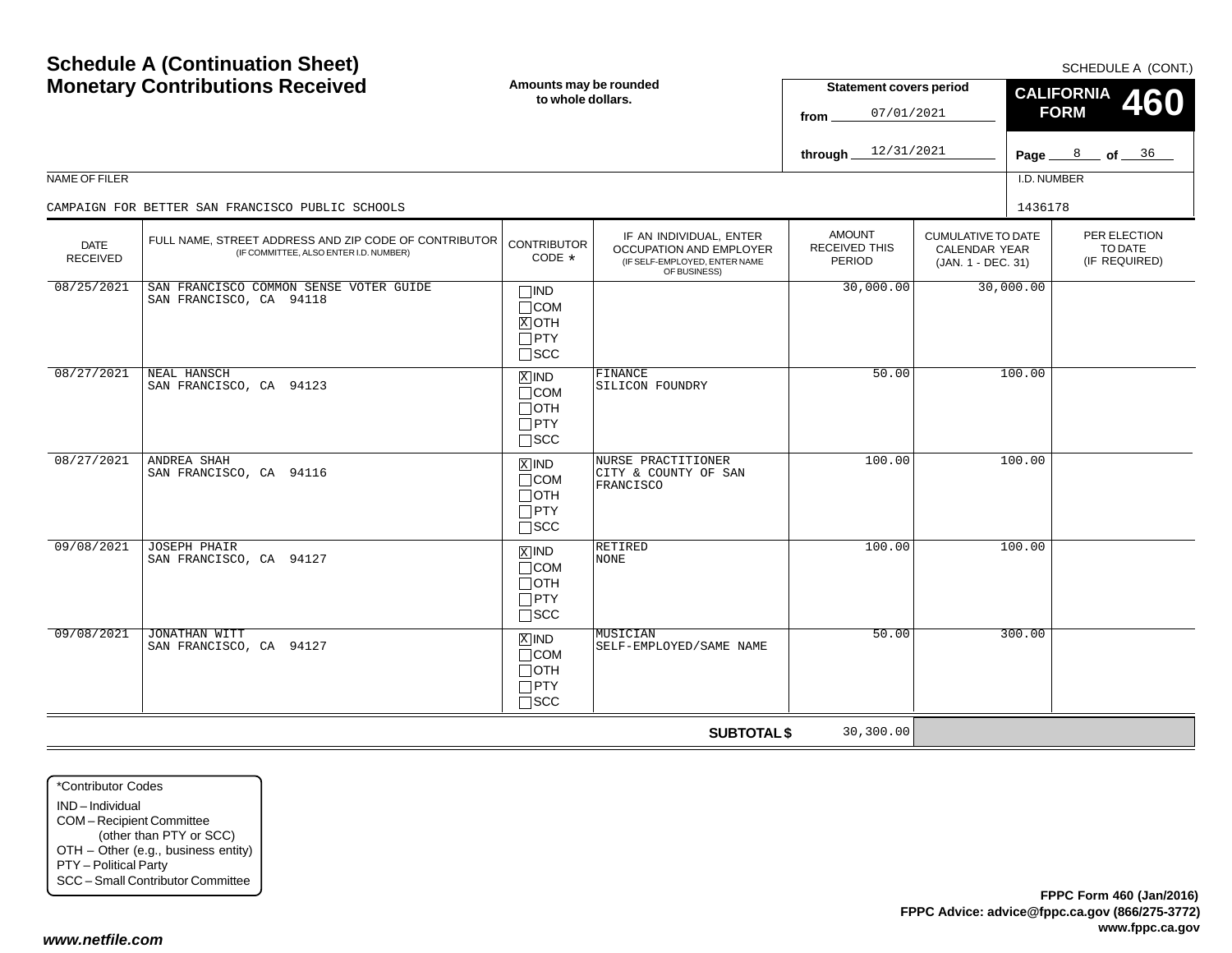$SCHFDUI F A (CONT)$ 

| <b>Monetary Contributions Received</b> |                                                                                                 | Amounts may be rounded<br>to whole dollars.                                       |                                                                                                     | <b>Statement covers period</b><br>07/01/2021<br>from |                                                                  | <b>CALIFORNIA</b><br>460<br><b>FORM</b> |                                          |  |
|----------------------------------------|-------------------------------------------------------------------------------------------------|-----------------------------------------------------------------------------------|-----------------------------------------------------------------------------------------------------|------------------------------------------------------|------------------------------------------------------------------|-----------------------------------------|------------------------------------------|--|
|                                        |                                                                                                 |                                                                                   |                                                                                                     | 12/31/2021<br>through.                               |                                                                  |                                         | Page $9$ of $36$                         |  |
| NAME OF FILER                          |                                                                                                 |                                                                                   |                                                                                                     |                                                      |                                                                  | I.D. NUMBER                             |                                          |  |
|                                        | CAMPAIGN FOR BETTER SAN FRANCISCO PUBLIC SCHOOLS                                                |                                                                                   |                                                                                                     |                                                      |                                                                  | 1436178                                 |                                          |  |
| <b>DATE</b><br><b>RECEIVED</b>         | FULL NAME, STREET ADDRESS AND ZIP CODE OF CONTRIBUTOR<br>(IF COMMITTEE, ALSO ENTER I.D. NUMBER) | <b>CONTRIBUTOR</b><br>CODE *                                                      | IF AN INDIVIDUAL, ENTER<br>OCCUPATION AND EMPLOYER<br>(IF SELF-EMPLOYED, ENTER NAME<br>OF BUSINESS) | <b>AMOUNT</b><br>RECEIVED THIS<br>PERIOD             | <b>CUMULATIVE TO DATE</b><br>CALENDAR YEAR<br>(JAN. 1 - DEC. 31) |                                         | PER ELECTION<br>TO DATE<br>(IF REQUIRED) |  |
| 09/15/2021                             | NANCY KEANE<br>SAN FRANCISCO, CA 94118                                                          | $X$ IND<br>$\Box$ COM<br>$\Box$ OTH<br>$\square$ PTY<br>$\square$ SCC             | <b>RETIRED</b><br><b>NONE</b>                                                                       | 100.00                                               |                                                                  | 600.00                                  |                                          |  |
| 09/16/2021                             | <b>SCOTT NICHOLSON</b><br>SAN FRANCISCO, CA 94131                                               | $X$ IND<br>$\Box$ COM<br>$\Box$ OTH<br>$\Box$ PTY<br>$\square$ scc                | DATA CONSULTANT<br>SPICY DATA                                                                       | 100.00                                               |                                                                  | 100.00                                  |                                          |  |
| 09/21/2021                             | PHILIP HALPERIN<br>SAN FRANCISCO, CA 94118                                                      | $\overline{X}$ IND<br>$\Box$ COM<br>$\Box$ oth<br>$\Box$ PTY<br>$\square$ SCC     | EDUCATION EXECUTIVE<br>SILVER GIVING FOUNDATION                                                     | 100,000.00                                           |                                                                  | 15,000.00                               |                                          |  |
| 09/22/2021                             | <b>JOHN BUEHRENS</b><br>SAN FRANCISCO, CA 94118                                                 | $\boxed{\text{X}}$ IND<br>$\Box$ COM<br>$\Box$ OTH<br>$\Box$ PTY<br>$\square$ SCC | RETIRED<br><b>NONE</b>                                                                              | 50.00                                                |                                                                  | 200.00                                  |                                          |  |
| 09/23/2021                             | <b>GARETH IVATT</b><br>SAN FRANCISCO, CA 94110                                                  | $X$ IND<br>$\Box$ COM<br>$\Box$ OTH<br>$\Box$ PTY<br>$\Box$ scc                   | SOFTWARE ENGINEER<br>FIVESTARS LOYALTY                                                              | 100.00                                               |                                                                  | 1,100.00                                |                                          |  |
|                                        |                                                                                                 |                                                                                   | <b>SUBTOTAL \$</b>                                                                                  | 100,350.00                                           |                                                                  |                                         |                                          |  |

\*Contributor CodesIND – IndividualCOM – Recipient Committee (other than PTY or SCC) OTH – Other (e.g., business entity) PTY – Political Party SCC – Small Contributor Committee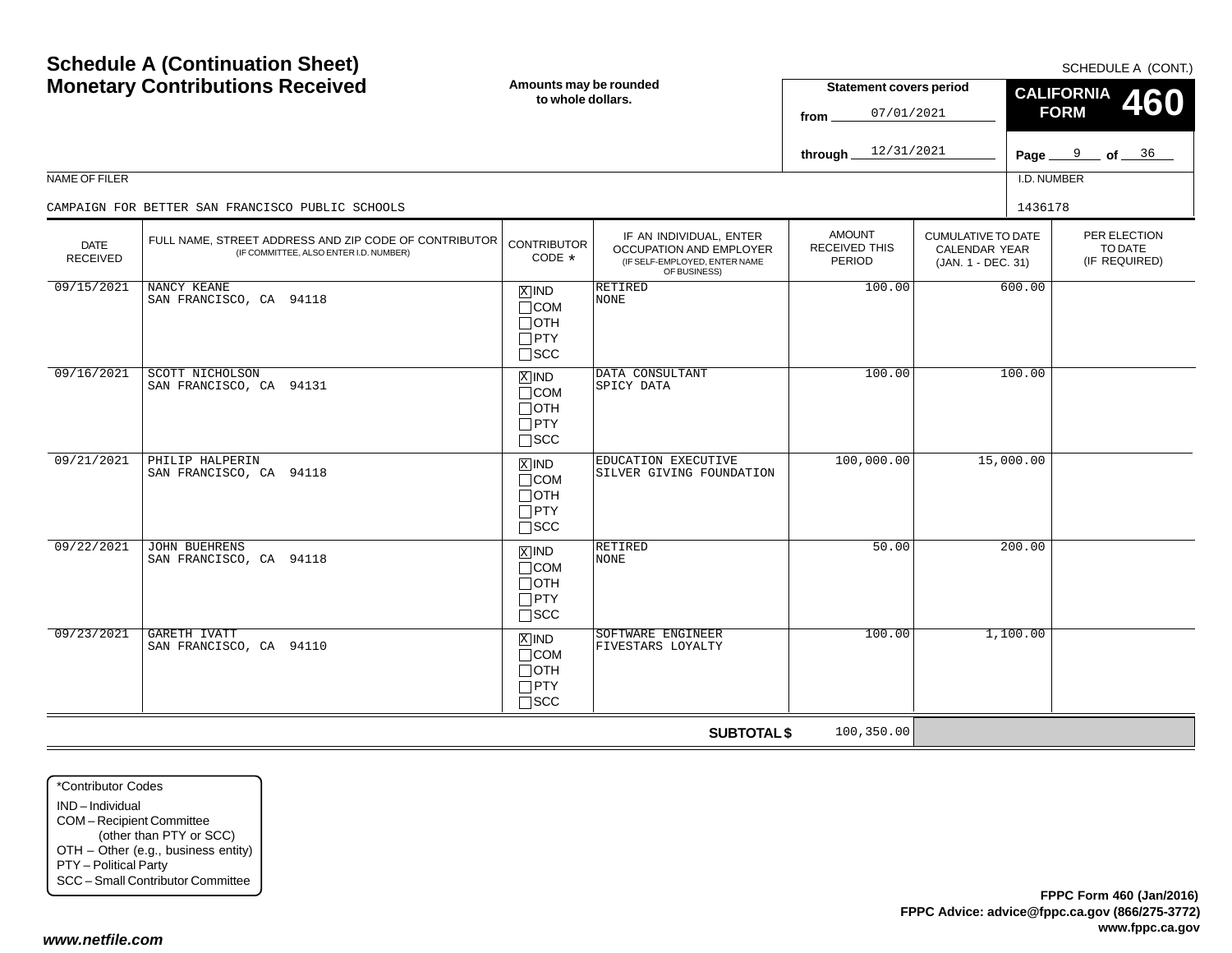| <b>Monetary Contributions Received</b> |                                                                                                 | Amounts may be rounded<br>to whole dollars.                          |                                                                                                     | <b>Statement covers period</b><br>07/01/2021<br>from |                                                                  | <b>CALIFORNIA</b><br>460<br><b>FORM</b> |                                          |
|----------------------------------------|-------------------------------------------------------------------------------------------------|----------------------------------------------------------------------|-----------------------------------------------------------------------------------------------------|------------------------------------------------------|------------------------------------------------------------------|-----------------------------------------|------------------------------------------|
|                                        |                                                                                                 |                                                                      |                                                                                                     | 12/31/2021<br>through                                |                                                                  |                                         | Page $10$ of $36$                        |
| <b>NAME OF FILER</b>                   |                                                                                                 |                                                                      |                                                                                                     |                                                      |                                                                  | I.D. NUMBER                             |                                          |
|                                        | CAMPAIGN FOR BETTER SAN FRANCISCO PUBLIC SCHOOLS                                                |                                                                      |                                                                                                     |                                                      |                                                                  | 1436178                                 |                                          |
| <b>DATE</b><br><b>RECEIVED</b>         | FULL NAME, STREET ADDRESS AND ZIP CODE OF CONTRIBUTOR<br>(IF COMMITTEE, ALSO ENTER I.D. NUMBER) | <b>CONTRIBUTOR</b><br>CODE *                                         | IF AN INDIVIDUAL, ENTER<br>OCCUPATION AND EMPLOYER<br>(IF SELF-EMPLOYED, ENTER NAME<br>OF BUSINESS) | <b>AMOUNT</b><br><b>RECEIVED THIS</b><br>PERIOD      | <b>CUMULATIVE TO DATE</b><br>CALENDAR YEAR<br>(JAN. 1 - DEC. 31) |                                         | PER ELECTION<br>TO DATE<br>(IF REQUIRED) |
| 09/23/2021                             | RONAN LYALL<br>SAN FRANCISCO, CA 94121                                                          | $X$ IND<br>$\Box$ COM<br>$\Box$ OTH<br>$\Box$ PTY<br>$\square$ scc   | SENIOR FINANCIAL PLANNING<br>AND ANALYSIS MANAGER<br>LIFTOFF MOBILE                                 | 100.00                                               | 1,100.00                                                         |                                         |                                          |
| 09/27/2021                             | <b>JOSEPHINE CHEW</b><br>SAN FRANCISCO, CA 94116                                                | $X$ IND<br>$\sqcap$ COM<br>$\Box$ OTH<br>$\Box$ PTY<br>$\square$ SCC | SENIOR VICE-PRESIDENT OF<br>BRAND AVERTISING AND<br>MARKETING<br><b>WELLS FARGO</b>                 | 100.00                                               | 100.00                                                           |                                         |                                          |
| 09/29/2021                             | <b>JOHN BUEHRENS</b><br>SAN FRANCISCO, CA 94118                                                 | $X$ IND<br>$\Box$ COM<br>$\Box$ OTH<br>$\Box$ PTY<br>$\sqcap$ scc    | RETIRED<br><b>NONE</b>                                                                              | 50.00                                                |                                                                  | 200.00                                  |                                          |
| 09/29/2021                             | ANGELA KUHR<br>SUFFIELD, CT 06078                                                               | $X$ IND<br>$\sqcap$ COM<br>$\Box$ oth<br>$\Box$ PTY<br>$\square$ SCC | RETIRED<br>NONE                                                                                     | 50.00                                                |                                                                  | 100.00                                  |                                          |
| 09/29/2021                             | KATHRYN WOODS<br>SAN FRANCISCO, CA 94117                                                        | $X$ IND<br>$\Box$ COM<br>$\Box$ oth<br>$\Box$ PTY<br>$\sqcap$ scc    | LANDSCAPE ARCHITECT<br>SELF-EMPLOYED; SAME NAME                                                     | 100.00                                               |                                                                  | 100.00                                  |                                          |
|                                        |                                                                                                 |                                                                      | <b>SUBTOTAL \$</b>                                                                                  | 400.00                                               |                                                                  |                                         |                                          |

\*Contributor CodesIND – Individual COM – Recipient Committee (other than PTY or SCC) OTH – Other (e.g., business entity) PTY – Political Party SCC – Small Contributor Committee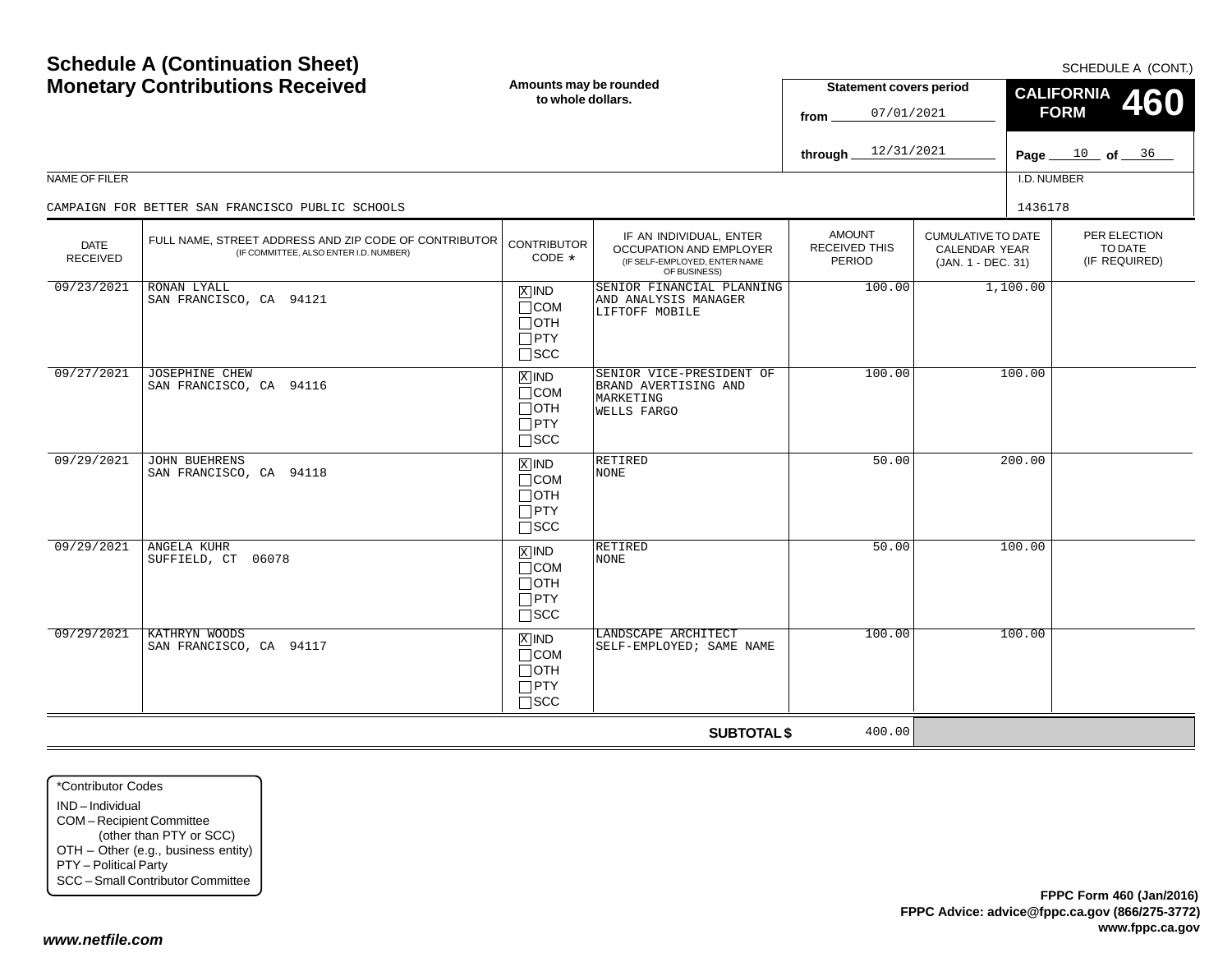| <b>Schedule A (Continuation Sheet)</b><br><b>Monetary Contributions Received</b><br>NAME OF FILER |                                                                                                 | Amounts may be rounded<br>to whole dollars.                                    |                                                                                                            | <b>Statement covers period</b><br>07/01/2021<br>from<br>12/31/2021<br>through. |                                                                  | SCHEDULE A (CONT.)<br><b>CALIFORNIA</b><br>460<br><b>FORM</b><br>$11$ of $36$<br>Page_<br>I.D. NUMBER |                                          |  |
|---------------------------------------------------------------------------------------------------|-------------------------------------------------------------------------------------------------|--------------------------------------------------------------------------------|------------------------------------------------------------------------------------------------------------|--------------------------------------------------------------------------------|------------------------------------------------------------------|-------------------------------------------------------------------------------------------------------|------------------------------------------|--|
|                                                                                                   | CAMPAIGN FOR BETTER SAN FRANCISCO PUBLIC SCHOOLS                                                |                                                                                |                                                                                                            |                                                                                |                                                                  | 1436178                                                                                               |                                          |  |
| <b>DATE</b><br><b>RECEIVED</b>                                                                    | FULL NAME, STREET ADDRESS AND ZIP CODE OF CONTRIBUTOR<br>(IF COMMITTEE, ALSO ENTER I.D. NUMBER) | <b>CONTRIBUTOR</b><br>CODE *                                                   | IF AN INDIVIDUAL, ENTER<br><b>OCCUPATION AND EMPLOYER</b><br>(IF SELF-EMPLOYED, ENTER NAME<br>OF BUSINESS) | <b>AMOUNT</b><br>RECEIVED THIS<br>PERIOD                                       | <b>CUMULATIVE TO DATE</b><br>CALENDAR YEAR<br>(JAN. 1 - DEC. 31) |                                                                                                       | PER ELECTION<br>TO DATE<br>(IF REQUIRED) |  |
| 10/01/2021                                                                                        | DENA GARDI<br>SAN FRANCISCO, CA 94127                                                           | $X$ IND<br>$\Box$ COM<br>$\Box$ OTH<br>$\Box$ PTY<br>$\square$ SCC             | <b>RETIRED</b><br><b>NONE</b>                                                                              | 100.00                                                                         |                                                                  | 300.00                                                                                                |                                          |  |
| 10/08/2021                                                                                        | PHILIP HALPERIN<br>SAN FRANCISCO, CA 94118                                                      | $X$ IND<br>$\Box$ COM<br>$\Box$ OTH<br>$\Box$ PTY<br>$\Box$ scc                | EDUCATION EXECUTIVE<br>SILVER GIVING FOUNDATION                                                            | $-85,000.00$                                                                   |                                                                  | 15,000.00                                                                                             |                                          |  |
| 10/18/2021                                                                                        | JIM GREER<br>SAN FRANCISCO, CA 94114                                                            | $\overline{X}$ IND<br>$\Box$ COM<br>$\Box$ OTH<br>$\Box$ PTY<br>$\square$ SCC  | DIRECTOR OF ENGINEERING<br><b>ROBLOX</b>                                                                   | 2,000.00                                                                       |                                                                  | 2,000.00                                                                                              |                                          |  |
| 10/20/2021                                                                                        | GARETH IVATT<br>SAN FRANCISCO, CA 94110                                                         | $\boxed{\text{X}}$ IND<br>$\Box$ COM<br>$\Box$ OTH<br>$\Box$ PTY<br>$\Box$ SCC | SOFTWARE ENGINEER<br>FIVESTARS LOYALTY                                                                     | 100.00                                                                         |                                                                  | 1,100.00                                                                                              |                                          |  |
| 10/20/2021                                                                                        | <b>RONAN LYALL</b><br>SAN FRANCISCO, CA 94121                                                   | $X$ IND<br>$\Box$ COM<br>$\Box$ OTH<br>$\Box$ PTY<br>$\Box$ SCC                | SENIOR FINANCIAL PLANNING<br>AND ANALYSIS MANAGER<br>LIFTOFF MOBILE                                        | 100.00                                                                         |                                                                  | 1,100.00                                                                                              |                                          |  |
|                                                                                                   |                                                                                                 |                                                                                | <b>SUBTOTAL \$</b>                                                                                         | $-82,700.00$                                                                   |                                                                  |                                                                                                       |                                          |  |

\*Contributor CodesIND – IndividualCOM – Recipient Committee (other than PTY or SCC) OTH – Other (e.g., business entity) PTY – Political Party SCC – Small Contributor Committee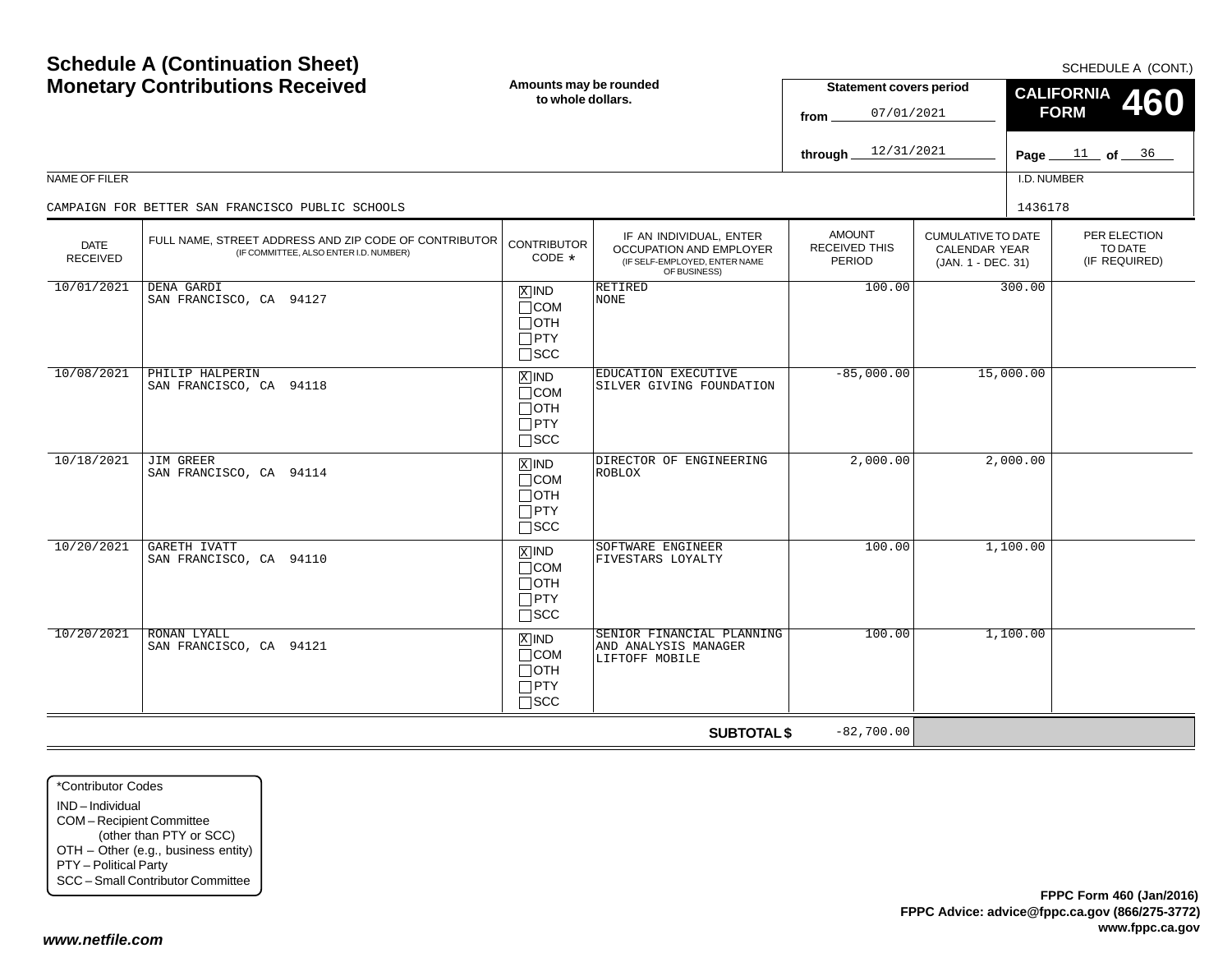| NAME OF FILER                  | <b>Schedule A (Continuation Sheet)</b><br><b>Monetary Contributions Received</b>                | Amounts may be rounded<br>to whole dollars.                                       |                                                                                                     | <b>Statement covers period</b><br>07/01/2021<br>from<br>12/31/2021<br>through. |                                                                  | <b>CALIFORNIA</b><br><b>FORM</b><br>I.D. NUMBER | SCHEDULE A (CONT.)<br><b>460</b><br>Page $12$ of $36$ |
|--------------------------------|-------------------------------------------------------------------------------------------------|-----------------------------------------------------------------------------------|-----------------------------------------------------------------------------------------------------|--------------------------------------------------------------------------------|------------------------------------------------------------------|-------------------------------------------------|-------------------------------------------------------|
|                                | CAMPAIGN FOR BETTER SAN FRANCISCO PUBLIC SCHOOLS                                                |                                                                                   |                                                                                                     |                                                                                |                                                                  | 1436178                                         |                                                       |
| <b>DATE</b><br><b>RECEIVED</b> | FULL NAME. STREET ADDRESS AND ZIP CODE OF CONTRIBUTOR<br>(IF COMMITTEE, ALSO ENTER I.D. NUMBER) | <b>CONTRIBUTOR</b><br>CODE $*$                                                    | IF AN INDIVIDUAL, ENTER<br>OCCUPATION AND EMPLOYER<br>(IF SELF-EMPLOYED, ENTER NAME<br>OF BUSINESS) | <b>AMOUNT</b><br><b>RECEIVED THIS</b><br><b>PERIOD</b>                         | <b>CUMULATIVE TO DATE</b><br>CALENDAR YEAR<br>(JAN. 1 - DEC. 31) |                                                 | PER ELECTION<br>TO DATE<br>(IF REQUIRED)              |
| 10/25/2021                     | JONATHAN CLAYBAUGH<br>SAN FRANCISCO, CA 94131                                                   | $X$ IND<br>$\Box$ COM<br>$\Box$ oth<br>$\square$ PTY<br>$\Box$ scc                | <b>RETIRED</b><br><b>NONE</b>                                                                       | 1,000.00                                                                       |                                                                  | 1,000.00                                        |                                                       |
| 11/03/2021                     | MICHAEL SEMLER<br>LARKSPUR, CA 94939                                                            | $X$ IND<br>$\Box$ COM<br>$\Box$ OTH<br>$\Box$ PTY<br>$\Box$ SCC                   | <b>RETIRED</b><br>NONE                                                                              | 100.00                                                                         |                                                                  | 200.00                                          |                                                       |
| 11/23/2021                     | GARETH IVATT<br>SAN FRANCISCO, CA 94110                                                         | $X$ IND<br>$\Box$ COM<br>$\Box$ OTH<br>$\Box$ PTY<br>$\square$ SCC                | SOFTWARE ENGINEER<br>FIVESTARS LOYALTY                                                              | 100.00                                                                         |                                                                  | 1,100.00                                        |                                                       |
| 11/23/2021                     | RONAN LYALL<br>SAN FRANCISCO, CA 94121                                                          | $\boxed{\text{X}}$ IND<br>$\Box$ COM<br>$\Box$ OTH<br>$\Box$ PTY<br>$\square$ SCC | SENIOR FINANCIAL PLANNING<br>AND ANALYSIS MANAGER<br>LIFTOFF MOBILE                                 | 100.00                                                                         |                                                                  | 1,100.00                                        |                                                       |
| 12/23/2021                     | <b>GARETH IVATT</b><br>SAN FRANCISCO, CA 94110                                                  | $X$ IND<br>$\Box$ COM<br>$\Box$ OTH<br>$\Box$ PTY<br>$\Box$ scc                   | SOFTWARE ENGINEER<br>FIVESTARS LOYALTY                                                              | 100.00                                                                         |                                                                  | 1,100.00                                        |                                                       |
|                                |                                                                                                 |                                                                                   | <b>SUBTOTAL \$</b>                                                                                  | 1,400.00                                                                       |                                                                  |                                                 |                                                       |

\*Contributor CodesIND – IndividualCOM – Recipient Committee (other than PTY or SCC) OTH – Other (e.g., business entity) PTY – Political Party SCC – Small Contributor Committee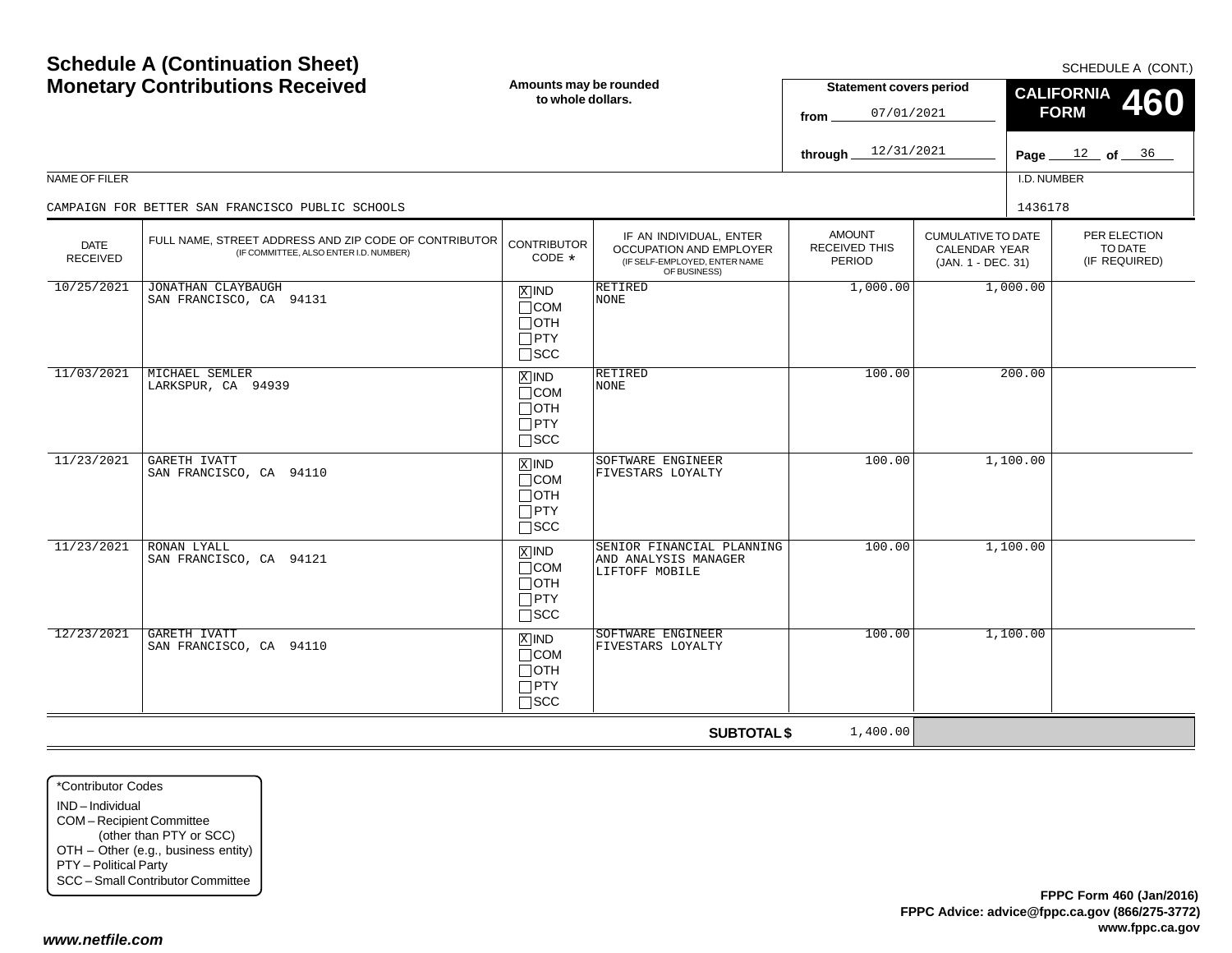| NAME OF FILER                  | <b>Monetary Contributions Received</b><br>CAMPAIGN FOR BETTER SAN FRANCISCO PUBLIC SCHOOLS      | Amounts may be rounded<br>to whole dollars.                           |                                                                                                     | <b>Statement covers period</b><br>07/01/2021<br>from<br>12/31/2021<br>through |                                                                  | <b>CALIFORNIA</b><br>460<br><b>FORM</b><br>Page $13$ of $36$<br>I.D. NUMBER<br>1436178 |                                          |  |
|--------------------------------|-------------------------------------------------------------------------------------------------|-----------------------------------------------------------------------|-----------------------------------------------------------------------------------------------------|-------------------------------------------------------------------------------|------------------------------------------------------------------|----------------------------------------------------------------------------------------|------------------------------------------|--|
| <b>DATE</b><br><b>RECEIVED</b> | FULL NAME, STREET ADDRESS AND ZIP CODE OF CONTRIBUTOR<br>(IF COMMITTEE, ALSO ENTER I.D. NUMBER) | <b>CONTRIBUTOR</b><br>CODE *                                          | IF AN INDIVIDUAL, ENTER<br>OCCUPATION AND EMPLOYER<br>(IF SELF-EMPLOYED, ENTER NAME<br>OF BUSINESS) | <b>AMOUNT</b><br><b>RECEIVED THIS</b><br>PERIOD                               | <b>CUMULATIVE TO DATE</b><br>CALENDAR YEAR<br>(JAN. 1 - DEC. 31) |                                                                                        | PER ELECTION<br>TO DATE<br>(IF REQUIRED) |  |
| 12/23/2021                     | <b>RONAN LYALL</b><br>SAN FRANCISCO, CA 94121                                                   | $X$ IND<br>$\Box$ COM<br>$\Box$ OTH<br>$\Box$ PTY<br>$\square$ SCC    | SENIOR FINANCIAL PLANNING<br>AND ANALYSIS MANAGER<br>LIFTOFF MOBILE                                 | 100.00                                                                        |                                                                  | 1,100.00                                                                               |                                          |  |
|                                |                                                                                                 | $\Box$ IND<br>$\Box$ COM<br>$\Box$ OTH<br>$\Box$ PTY<br>$\square$ SCC |                                                                                                     |                                                                               |                                                                  |                                                                                        |                                          |  |
|                                |                                                                                                 | $\Box$ IND<br>$\Box$ COM<br>$\Box$ OTH<br>$\Box$ PTY<br>$\square$ SCC |                                                                                                     |                                                                               |                                                                  |                                                                                        |                                          |  |
|                                |                                                                                                 | $\Box$ IND<br>$\Box$ COM<br>$\Box$ OTH<br>$\Box$ PTY<br>$\Box$<br>SCC |                                                                                                     |                                                                               |                                                                  |                                                                                        |                                          |  |
|                                |                                                                                                 | $\Box$ IND<br>$\Box$ COM<br>$\Box$ OTH<br>$\Box$ PTY<br>$\square$ SCC |                                                                                                     |                                                                               |                                                                  |                                                                                        |                                          |  |
|                                |                                                                                                 |                                                                       | <b>SUBTOTAL \$</b>                                                                                  | 100.00                                                                        |                                                                  |                                                                                        |                                          |  |

\*Contributor CodesIND – Individual COM – Recipient Committee (other than PTY or SCC) OTH – Other (e.g., business entity) PTY – Political Party SCC – Small Contributor Committee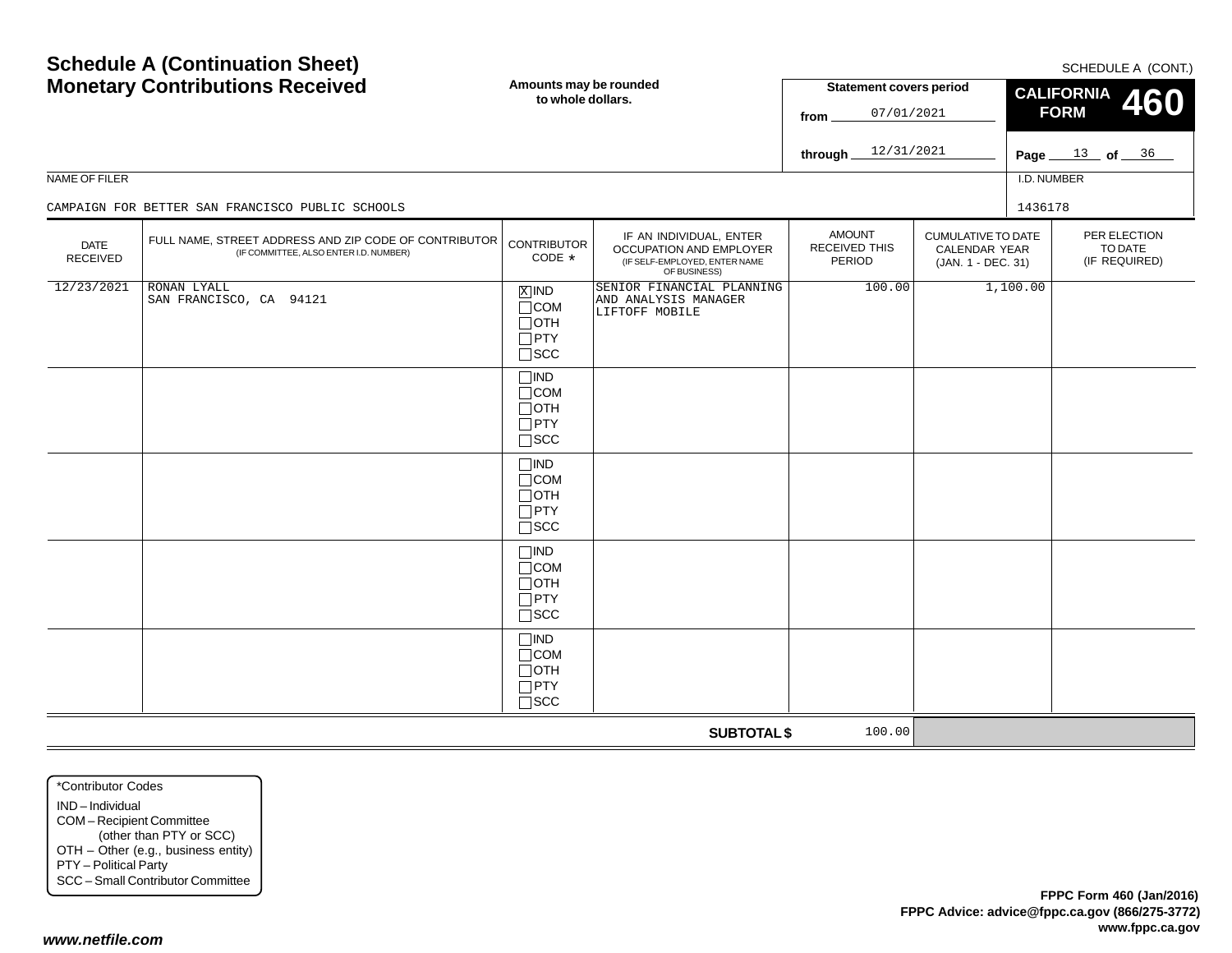| <b>Schedule E</b><br><b>Payments Made</b>        | Amounts may be rounded |         | Statement covers period | $\left  \begin{array}{cc} \text{CALIFORNIA} & 460 \end{array} \right $ | SCHEDULE E |
|--------------------------------------------------|------------------------|---------|-------------------------|------------------------------------------------------------------------|------------|
|                                                  | to whole dollars.      | from    | 07/01/2021              | <b>FORM</b>                                                            |            |
| SEE INSTRUCTIONS ON REVERSE                      |                        | through | 12/31/2021              | Page $14$                                                              | of $36$    |
| NAME OF FILER                                    |                        |         |                         | I.D. NUMBER                                                            |            |
| CAMPAIGN FOR BETTER SAN FRANCISCO PUBLIC SCHOOLS |                        |         |                         | 1436178                                                                |            |

**CODES:** If one of the following codes accurately describes the payment, you may enter the code. Otherwise, describe the payment.

| <b>CMP</b> | campaign paraphernalia/misc.                                  | MBR  | member communications                        |      | RAD radio airtime and production costs                    |
|------------|---------------------------------------------------------------|------|----------------------------------------------|------|-----------------------------------------------------------|
| <b>CNS</b> | campaign consultants                                          | MTG  | meetings and appearances                     | RFD  | returned contributions                                    |
| CTB        | contribution (explain nonmonetary)*                           | OFC. | office expenses                              |      | SAL campaign workers' salaries                            |
|            | CVC civic donations                                           | PET  | petition circulating                         | TEL. | t.v. or cable airtime and production costs                |
| FIL        | candidate filing/ballot fees                                  | PHO. | phone banks                                  | TRC  | candidate travel, lodging, and meals                      |
| <b>FND</b> | fundraising events                                            | POL  | polling and survey research                  |      | TRS staff/spouse travel, lodging, and meals               |
| IND.       |                                                               |      | POS postage, delivery and messenger services | TSF  | transfer between committees of the same candidate/sponsor |
| LEG        | legal defense                                                 | PRO. | professional services (legal, accounting)    |      | VOT voter registration                                    |
| LГ         | campaign literature and mailings                              |      | print ads                                    |      | WEB information technology costs (internet, e-mail)       |
|            | independent expenditure supporting/opposing others (explain)* |      |                                              |      |                                                           |

| NAME AND ADDRESS OF PAYEE<br>(IF COMMITTEE, ALSO ENTER I.D. NUMBER)                                  | CODE | OR. | DESCRIPTION OF PAYMENT |                    | <b>AMOUNT PAID</b> |
|------------------------------------------------------------------------------------------------------|------|-----|------------------------|--------------------|--------------------|
| EFUNDRAISING CONNECTIONS<br>SACRAMENTO, CA 95816                                                     | OFC  |     |                        |                    | 50.75              |
| EFUNDRAISING CONNECTIONS<br>SACRAMENTO, CA 95816                                                     | OFC  |     |                        |                    | 7.00               |
| EFUNDRAISING CONNECTIONS<br>SACRAMENTO, CA 95816                                                     | OFC  |     |                        |                    | 14.00              |
| * Payments that are contributions or independent expenditures must also be summarized on Schedule D. |      |     |                        | <b>SUBTOTAL \$</b> | 71.75              |

# **Schedule E Summary**

| . Itemized payments made this period. (Include all Schedule E subtotals.) ……………………………………………………………………………………………\$                         | 236,685.73 |
|-----------------------------------------------------------------------------------------------------------------------------------------|------------|
|                                                                                                                                         | 15.00      |
|                                                                                                                                         | 0.00       |
| 4. Total payments made this period. (Add Lines 1, 2, and 3. Enter here and on the Summary Page, Column A, Line 6.)  TOTAL \$ 236,700.73 |            |

 $\sim$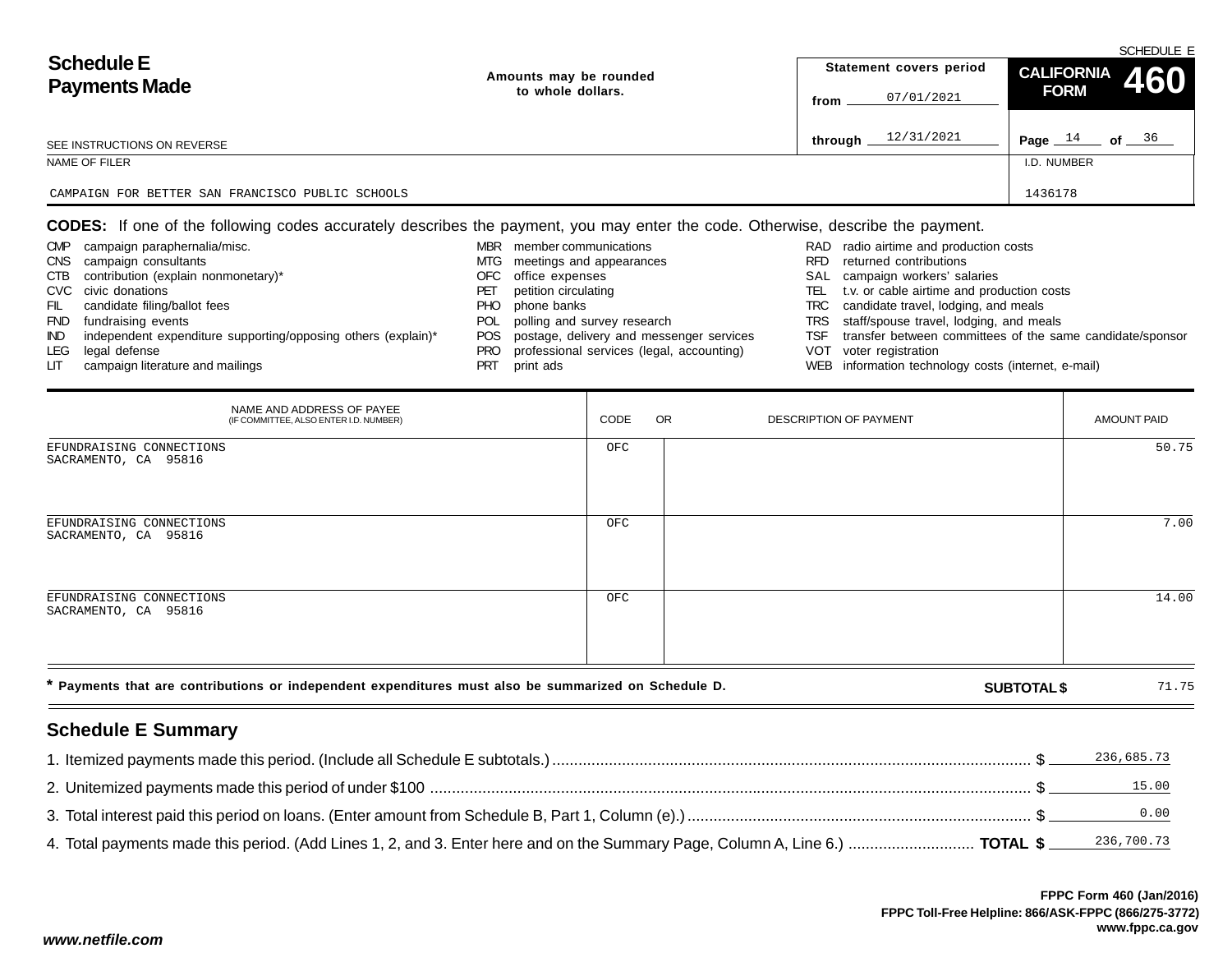| <b>Schedule E</b><br>(Continuation Sheet)<br><b>Payments Made</b><br>SEE INSTRUCTIONS ON REVERSE<br>NAME OF FILER                                                                                                                                                                                                                                              | Amounts may be rounded<br>to whole dollars.                                                                                                                                                                                                     |      |                                                                                       | <b>Statement covers period</b><br>07/01/2021<br>from<br>through $12/31/2021$                                                                                                                                                                                                                                                                                                                  | SCHEDULE E (CONT.)<br><b>CALIFORNIA</b><br>460<br><b>FORM</b><br>Page $15$ of $36$<br>I.D. NUMBER |
|----------------------------------------------------------------------------------------------------------------------------------------------------------------------------------------------------------------------------------------------------------------------------------------------------------------------------------------------------------------|-------------------------------------------------------------------------------------------------------------------------------------------------------------------------------------------------------------------------------------------------|------|---------------------------------------------------------------------------------------|-----------------------------------------------------------------------------------------------------------------------------------------------------------------------------------------------------------------------------------------------------------------------------------------------------------------------------------------------------------------------------------------------|---------------------------------------------------------------------------------------------------|
| CAMPAIGN FOR BETTER SAN FRANCISCO PUBLIC SCHOOLS<br>CODES: If one of the following codes accurately describes the payment, you may enter the code. Otherwise, describe the payment.                                                                                                                                                                            |                                                                                                                                                                                                                                                 |      |                                                                                       |                                                                                                                                                                                                                                                                                                                                                                                               | 1436178                                                                                           |
| campaign paraphernalia/misc.<br><b>CMP</b><br>campaign consultants<br>CNS .<br>contribution (explain nonmonetary)*<br>CTB<br>CVC civic donations<br>FIL<br>candidate filing/ballot fees<br>FND fundraising events<br>independent expenditure supporting/opposing others (explain)*<br>IND.<br>legal defense<br>LEG.<br>campaign literature and mailings<br>LIТ | MBR member communications<br>meetings and appearances<br>MTG<br>OFC<br>office expenses<br>petition circulating<br>PET<br>phone banks<br><b>PHO</b><br>polling and survey research<br>POL<br><b>POS</b><br><b>PRO</b><br><b>PRT</b><br>print ads |      | postage, delivery and messenger services<br>professional services (legal, accounting) | radio airtime and production costs<br>RAD<br><b>RFD</b><br>returned contributions<br>campaign workers' salaries<br>SAL<br>t.v. or cable airtime and production costs<br>TEL.<br>candidate travel, lodging, and meals<br><b>TRC</b><br>staff/spouse travel, lodging, and meals<br><b>TRS</b><br><b>TSF</b><br>voter registration<br>VOT<br>WEB information technology costs (internet, e-mail) | transfer between committees of the same candidate/sponsor                                         |
| NAME AND ADDRESS OF PAYEE<br>(IF COMMITTEE, ALSO ENTER I.D. NUMBER)                                                                                                                                                                                                                                                                                            |                                                                                                                                                                                                                                                 | CODE | OR.                                                                                   | DESCRIPTION OF PAYMENT                                                                                                                                                                                                                                                                                                                                                                        | <b>AMOUNT PAID</b>                                                                                |
| EFUNDRAISING CONNECTIONS<br>SACRAMENTO, CA 95816                                                                                                                                                                                                                                                                                                               |                                                                                                                                                                                                                                                 | OFC  |                                                                                       |                                                                                                                                                                                                                                                                                                                                                                                               | 7.00                                                                                              |
| MICAELA LEONARTE PAREDES<br>SAN FRANCISCO, CA 94121                                                                                                                                                                                                                                                                                                            |                                                                                                                                                                                                                                                 | SAL  |                                                                                       |                                                                                                                                                                                                                                                                                                                                                                                               | 1,617.78                                                                                          |
| RCBS PAYROLL SERVICES<br>SACRAMENTO, CA 95841                                                                                                                                                                                                                                                                                                                  |                                                                                                                                                                                                                                                 | OFC  |                                                                                       |                                                                                                                                                                                                                                                                                                                                                                                               | 71.00                                                                                             |
| RCBS PAYROLL SERVICES<br>SACRAMENTO, CA 95841                                                                                                                                                                                                                                                                                                                  |                                                                                                                                                                                                                                                 |      | PAYROLL TAX                                                                           |                                                                                                                                                                                                                                                                                                                                                                                               | 1,240.64                                                                                          |
| EFUNDRAISING CONNECTIONS<br>SACRAMENTO, CA 95816                                                                                                                                                                                                                                                                                                               |                                                                                                                                                                                                                                                 | OFC  |                                                                                       |                                                                                                                                                                                                                                                                                                                                                                                               | 7.00                                                                                              |
| * Payments that are contributions or independent expenditures must also be summarized on Schedule D.                                                                                                                                                                                                                                                           |                                                                                                                                                                                                                                                 |      |                                                                                       |                                                                                                                                                                                                                                                                                                                                                                                               | <b>SUBTOTAL \$</b><br>2,943.42                                                                    |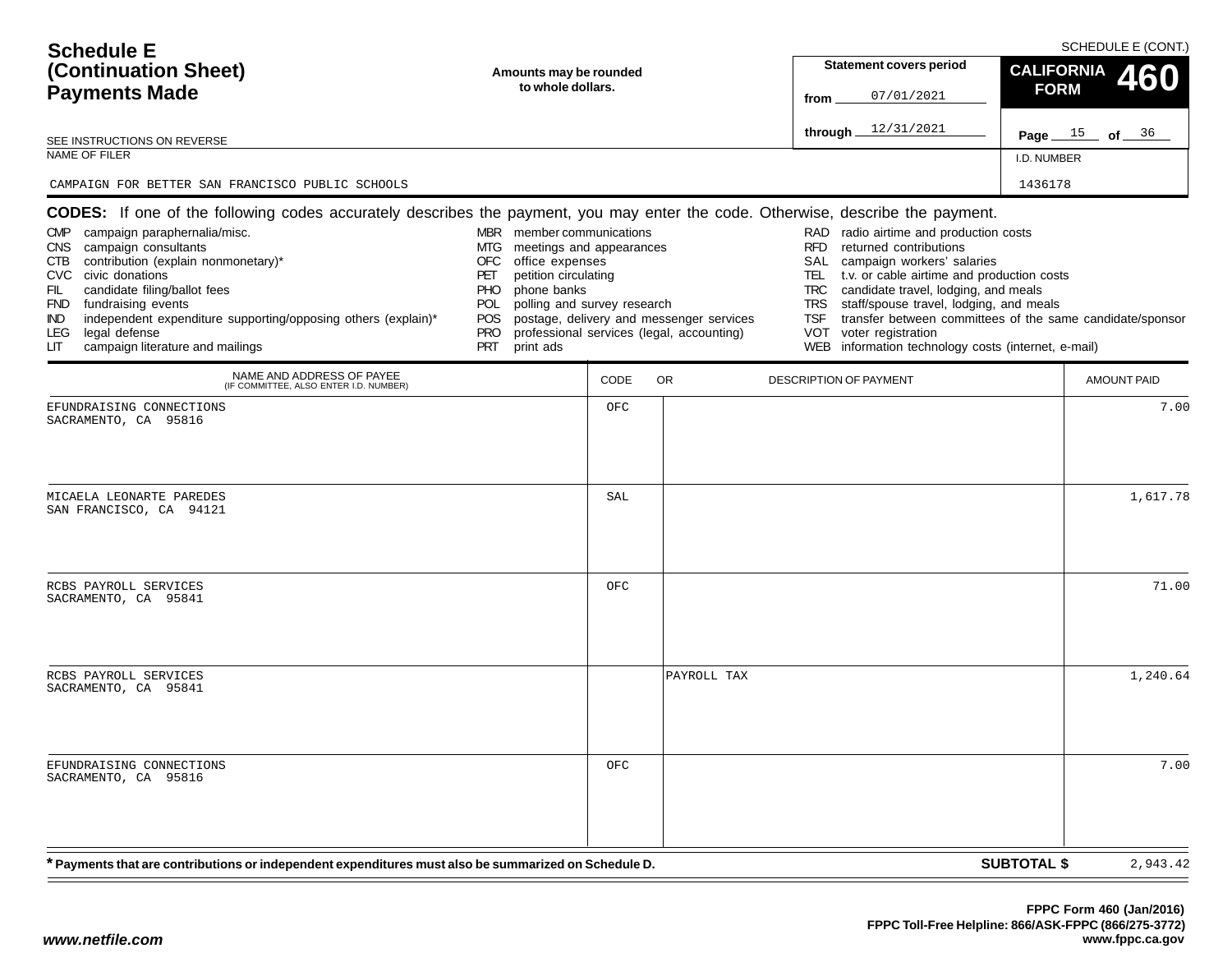| <b>Schedule E</b><br>(Continuation Sheet)<br><b>Payments Made</b>                                                                                                                                                                                                                                                                                                                                                                                                                                       | Amounts may be rounded<br>to whole dollars.                                                                                                                                                                                                                                       |      |                                           | <b>Statement covers period</b><br>07/01/2021<br>from                                                                                                                                                                                                                                                                                                                                                                                                             | SCHEDULE E (CONT.)<br><b>CALIFORNIA</b><br><b>FORM</b> | 460       |
|---------------------------------------------------------------------------------------------------------------------------------------------------------------------------------------------------------------------------------------------------------------------------------------------------------------------------------------------------------------------------------------------------------------------------------------------------------------------------------------------------------|-----------------------------------------------------------------------------------------------------------------------------------------------------------------------------------------------------------------------------------------------------------------------------------|------|-------------------------------------------|------------------------------------------------------------------------------------------------------------------------------------------------------------------------------------------------------------------------------------------------------------------------------------------------------------------------------------------------------------------------------------------------------------------------------------------------------------------|--------------------------------------------------------|-----------|
| SEE INSTRUCTIONS ON REVERSE                                                                                                                                                                                                                                                                                                                                                                                                                                                                             |                                                                                                                                                                                                                                                                                   |      |                                           | through $12/31/2021$                                                                                                                                                                                                                                                                                                                                                                                                                                             | Page $16$ of $36$                                      |           |
| NAME OF FILER                                                                                                                                                                                                                                                                                                                                                                                                                                                                                           |                                                                                                                                                                                                                                                                                   |      |                                           |                                                                                                                                                                                                                                                                                                                                                                                                                                                                  | I.D. NUMBER                                            |           |
| CAMPAIGN FOR BETTER SAN FRANCISCO PUBLIC SCHOOLS                                                                                                                                                                                                                                                                                                                                                                                                                                                        |                                                                                                                                                                                                                                                                                   |      |                                           |                                                                                                                                                                                                                                                                                                                                                                                                                                                                  | 1436178                                                |           |
| <b>CODES:</b> If one of the following codes accurately describes the payment, you may enter the code. Otherwise, describe the payment.<br>campaign paraphernalia/misc.<br><b>CMP</b><br>CNS campaign consultants<br>CTB contribution (explain nonmonetary)*<br>CVC civic donations<br>candidate filing/ballot fees<br>FIL.<br>FND fundraising events<br>independent expenditure supporting/opposing others (explain)*<br>IND.<br>legal defense<br><b>LEG</b><br>campaign literature and mailings<br>LIТ | MBR member communications<br>meetings and appearances<br>MTG<br>office expenses<br>OFC<br>petition circulating<br>PET<br>phone banks<br><b>PHO</b><br>polling and survey research<br>POL<br>POS postage, delivery and messenger services<br><b>PRO</b><br><b>PRT</b><br>print ads |      | professional services (legal, accounting) | RAD radio airtime and production costs<br><b>RFD</b><br>returned contributions<br>SAL<br>campaign workers' salaries<br>TEL<br>t.v. or cable airtime and production costs<br>candidate travel, lodging, and meals<br><b>TRC</b><br>staff/spouse travel, lodging, and meals<br><b>TRS</b><br>transfer between committees of the same candidate/sponsor<br><b>TSF</b><br>voter registration<br><b>VOT</b><br>information technology costs (internet, e-mail)<br>WEB |                                                        |           |
| NAME AND ADDRESS OF PAYEE<br>(IF COMMITTEE, ALSO ENTER I.D. NUMBER)                                                                                                                                                                                                                                                                                                                                                                                                                                     |                                                                                                                                                                                                                                                                                   | CODE | OR.                                       | DESCRIPTION OF PAYMENT                                                                                                                                                                                                                                                                                                                                                                                                                                           | <b>AMOUNT PAID</b>                                     |           |
| LAURA MELLOR<br>SAN FRANCISCO, CA 94123                                                                                                                                                                                                                                                                                                                                                                                                                                                                 |                                                                                                                                                                                                                                                                                   | SAL  |                                           |                                                                                                                                                                                                                                                                                                                                                                                                                                                                  |                                                        | 2,558.84  |
| EFUNDRAISING CONNECTIONS<br>SACRAMENTO, CA 95816                                                                                                                                                                                                                                                                                                                                                                                                                                                        |                                                                                                                                                                                                                                                                                   | OFC  |                                           |                                                                                                                                                                                                                                                                                                                                                                                                                                                                  |                                                        | 14.00     |
| EMPLOYERS PREFERRED INSURANCE COMPANY<br>RENO, NV 89521                                                                                                                                                                                                                                                                                                                                                                                                                                                 |                                                                                                                                                                                                                                                                                   | OFC  | INSURANCE                                 |                                                                                                                                                                                                                                                                                                                                                                                                                                                                  |                                                        | 544.00    |
| EFUNDRAISING CONNECTIONS<br>SACRAMENTO, CA 95816                                                                                                                                                                                                                                                                                                                                                                                                                                                        |                                                                                                                                                                                                                                                                                   | OFC  |                                           |                                                                                                                                                                                                                                                                                                                                                                                                                                                                  |                                                        | 65.50     |
| THE BAUGHMAN COMPANY INC.<br>SAN FRANCISCO, CA 94123                                                                                                                                                                                                                                                                                                                                                                                                                                                    |                                                                                                                                                                                                                                                                                   | LIT  |                                           |                                                                                                                                                                                                                                                                                                                                                                                                                                                                  |                                                        | 22,736.75 |
| * Payments that are contributions or independent expenditures must also be summarized on Schedule D.                                                                                                                                                                                                                                                                                                                                                                                                    |                                                                                                                                                                                                                                                                                   |      |                                           |                                                                                                                                                                                                                                                                                                                                                                                                                                                                  | <b>SUBTOTAL \$</b>                                     | 25,919.09 |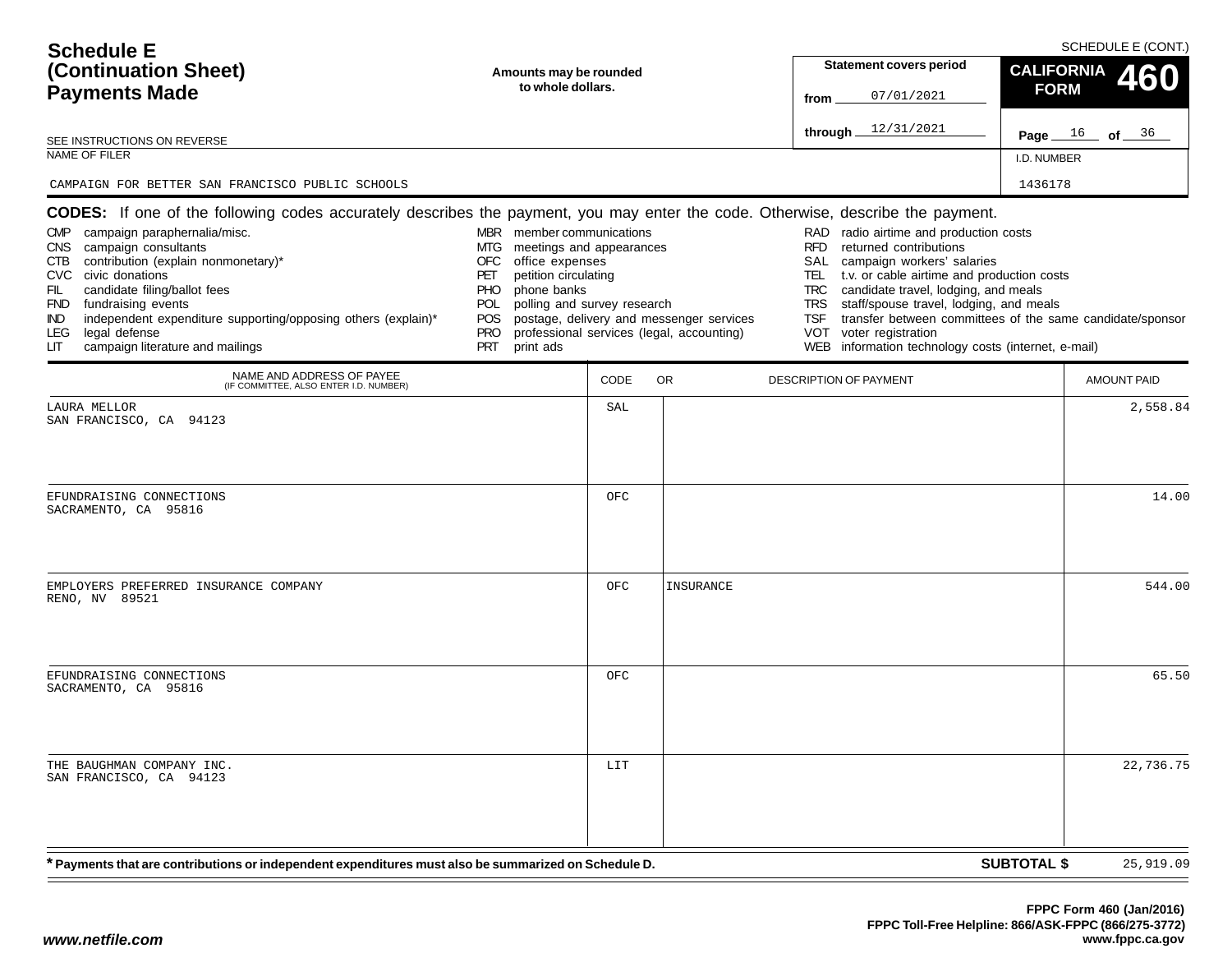| <b>Schedule E</b><br>(Continuation Sheet)<br><b>Payments Made</b><br>SEE INSTRUCTIONS ON REVERSE<br>NAME OF FILER<br>CAMPAIGN FOR BETTER SAN FRANCISCO PUBLIC SCHOOLS                                                                                                                                                                                         | Amounts may be rounded<br>to whole dollars.                                                                                                                                                                                                |      |                                                                                       | <b>Statement covers period</b><br>07/01/2021<br>from<br>through $12/31/2021$                                                                                                                                                                                                                                                                                                                                                                           | <b>CALIFORNIA</b><br><b>FORM</b><br>I.D. NUMBER<br>1436178 | SCHEDULE E (CONT.)<br>460<br><b>Page</b> $17$ of $36$ |
|---------------------------------------------------------------------------------------------------------------------------------------------------------------------------------------------------------------------------------------------------------------------------------------------------------------------------------------------------------------|--------------------------------------------------------------------------------------------------------------------------------------------------------------------------------------------------------------------------------------------|------|---------------------------------------------------------------------------------------|--------------------------------------------------------------------------------------------------------------------------------------------------------------------------------------------------------------------------------------------------------------------------------------------------------------------------------------------------------------------------------------------------------------------------------------------------------|------------------------------------------------------------|-------------------------------------------------------|
| CODES: If one of the following codes accurately describes the payment, you may enter the code. Otherwise, describe the payment.                                                                                                                                                                                                                               |                                                                                                                                                                                                                                            |      |                                                                                       |                                                                                                                                                                                                                                                                                                                                                                                                                                                        |                                                            |                                                       |
| campaign paraphernalia/misc.<br><b>CMP</b><br>campaign consultants<br>CNS.<br>contribution (explain nonmonetary)*<br>CTB<br>CVC civic donations<br>FIL<br>candidate filing/ballot fees<br>FND fundraising events<br>independent expenditure supporting/opposing others (explain)*<br>IND.<br>legal defense<br>LEG.<br>campaign literature and mailings<br>LIТ | MBR member communications<br>meetings and appearances<br>MTG<br>OFC<br>office expenses<br>petition circulating<br>PET<br>phone banks<br>PHO.<br>polling and survey research<br>POL.<br><b>POS</b><br><b>PRO</b><br><b>PRT</b><br>print ads |      | postage, delivery and messenger services<br>professional services (legal, accounting) | RAD<br>radio airtime and production costs<br><b>RFD</b><br>returned contributions<br>SAL<br>campaign workers' salaries<br>t.v. or cable airtime and production costs<br>TEL.<br>candidate travel, lodging, and meals<br><b>TRC</b><br>staff/spouse travel, lodging, and meals<br><b>TRS</b><br>transfer between committees of the same candidate/sponsor<br>TSF<br>VOT<br>voter registration<br>information technology costs (internet, e-mail)<br>WEB |                                                            |                                                       |
| NAME AND ADDRESS OF PAYEE<br>(IF COMMITTEE, ALSO ENTER I.D. NUMBER)                                                                                                                                                                                                                                                                                           |                                                                                                                                                                                                                                            | CODE | OR.                                                                                   | DESCRIPTION OF PAYMENT                                                                                                                                                                                                                                                                                                                                                                                                                                 |                                                            | <b>AMOUNT PAID</b>                                    |
| MICAELA LEONARTE PAREDES<br>SAN FRANCISCO, CA 94121                                                                                                                                                                                                                                                                                                           |                                                                                                                                                                                                                                            | SAL  |                                                                                       |                                                                                                                                                                                                                                                                                                                                                                                                                                                        |                                                            | 1,617.78                                              |
| RCBS PAYROLL SERVICES<br>SACRAMENTO, CA 95841                                                                                                                                                                                                                                                                                                                 |                                                                                                                                                                                                                                            | OFC  |                                                                                       |                                                                                                                                                                                                                                                                                                                                                                                                                                                        |                                                            | 71.00                                                 |
| RCBS PAYROLL SERVICES<br>SACRAMENTO, CA 95841                                                                                                                                                                                                                                                                                                                 |                                                                                                                                                                                                                                            |      | PAYROLL TAX                                                                           |                                                                                                                                                                                                                                                                                                                                                                                                                                                        |                                                            | 1,198.64                                              |
| LAURA MELLOR<br>SAN FRANCISCO, CA 94123                                                                                                                                                                                                                                                                                                                       |                                                                                                                                                                                                                                            | SAL  |                                                                                       |                                                                                                                                                                                                                                                                                                                                                                                                                                                        |                                                            | 2,558.84                                              |
| THE BAUGHMAN COMPANY INC.<br>SAN FRANCISCO, CA 94123                                                                                                                                                                                                                                                                                                          |                                                                                                                                                                                                                                            | LIT  |                                                                                       |                                                                                                                                                                                                                                                                                                                                                                                                                                                        |                                                            | 13,874.73                                             |
| * Payments that are contributions or independent expenditures must also be summarized on Schedule D.                                                                                                                                                                                                                                                          |                                                                                                                                                                                                                                            |      |                                                                                       |                                                                                                                                                                                                                                                                                                                                                                                                                                                        | <b>SUBTOTAL \$</b>                                         | 19,320.99                                             |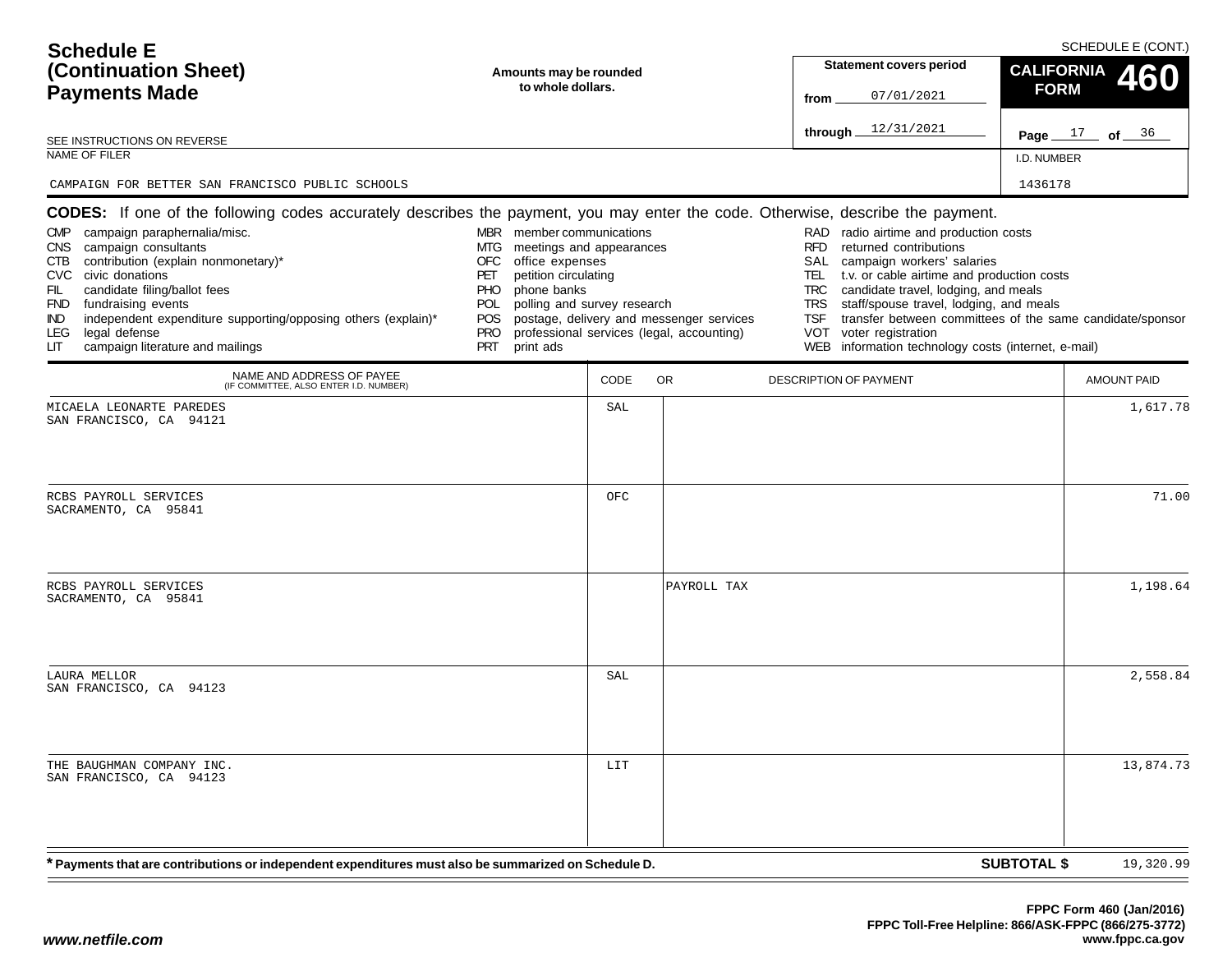| <b>Schedule E</b><br>(Continuation Sheet)<br><b>Payments Made</b><br>SEE INSTRUCTIONS ON REVERSE                                                                                                                                                                                                                                                                                                                                                                                                           | Amounts may be rounded<br>to whole dollars.                                                                                                                                                                                                                                       |      |                                           | <b>Statement covers period</b><br>07/01/2021<br>from<br>through $12/31/2021$                                                                                                                                                                                                                                                                                                                        | SCHEDULE E (CONT.)<br><b>CALIFORNIA</b><br>460<br><b>FORM</b><br>Page $18$ of $36$ |
|------------------------------------------------------------------------------------------------------------------------------------------------------------------------------------------------------------------------------------------------------------------------------------------------------------------------------------------------------------------------------------------------------------------------------------------------------------------------------------------------------------|-----------------------------------------------------------------------------------------------------------------------------------------------------------------------------------------------------------------------------------------------------------------------------------|------|-------------------------------------------|-----------------------------------------------------------------------------------------------------------------------------------------------------------------------------------------------------------------------------------------------------------------------------------------------------------------------------------------------------------------------------------------------------|------------------------------------------------------------------------------------|
| NAME OF FILER                                                                                                                                                                                                                                                                                                                                                                                                                                                                                              |                                                                                                                                                                                                                                                                                   |      |                                           |                                                                                                                                                                                                                                                                                                                                                                                                     | I.D. NUMBER                                                                        |
| CAMPAIGN FOR BETTER SAN FRANCISCO PUBLIC SCHOOLS                                                                                                                                                                                                                                                                                                                                                                                                                                                           |                                                                                                                                                                                                                                                                                   |      |                                           |                                                                                                                                                                                                                                                                                                                                                                                                     | 1436178                                                                            |
| <b>CODES:</b> If one of the following codes accurately describes the payment, you may enter the code. Otherwise, describe the payment.<br>campaign paraphernalia/misc.<br><b>CMP</b><br>CNS campaign consultants<br>contribution (explain nonmonetary)*<br>CTB<br>CVC civic donations<br>candidate filing/ballot fees<br>FIL.<br>FND fundraising events<br>independent expenditure supporting/opposing others (explain)*<br>IND.<br>legal defense<br><b>LEG</b><br>campaign literature and mailings<br>LIТ | MBR member communications<br>meetings and appearances<br>MTG<br>office expenses<br>OFC<br>petition circulating<br>PET<br>phone banks<br><b>PHO</b><br>polling and survey research<br>POL<br>POS postage, delivery and messenger services<br><b>PRO</b><br><b>PRT</b><br>print ads |      | professional services (legal, accounting) | RAD radio airtime and production costs<br><b>RFD</b><br>returned contributions<br>SAL<br>campaign workers' salaries<br>t.v. or cable airtime and production costs<br>TEL<br>candidate travel, lodging, and meals<br><b>TRC</b><br>staff/spouse travel, lodging, and meals<br><b>TRS</b><br><b>TSF</b><br>voter registration<br><b>VOT</b><br>information technology costs (internet, e-mail)<br>WEB | transfer between committees of the same candidate/sponsor                          |
| NAME AND ADDRESS OF PAYEE<br>(IF COMMITTEE, ALSO ENTER I.D. NUMBER)                                                                                                                                                                                                                                                                                                                                                                                                                                        |                                                                                                                                                                                                                                                                                   | CODE | OR.                                       | DESCRIPTION OF PAYMENT                                                                                                                                                                                                                                                                                                                                                                              | <b>AMOUNT PAID</b>                                                                 |
| THE BAUGHMAN COMPANY INC.<br>SAN FRANCISCO, CA 94123                                                                                                                                                                                                                                                                                                                                                                                                                                                       |                                                                                                                                                                                                                                                                                   | PRT  |                                           |                                                                                                                                                                                                                                                                                                                                                                                                     | 5,472.00                                                                           |
| EFUNDRAISING CONNECTIONS<br>SACRAMENTO, CA 95816                                                                                                                                                                                                                                                                                                                                                                                                                                                           |                                                                                                                                                                                                                                                                                   | OFC  |                                           |                                                                                                                                                                                                                                                                                                                                                                                                     | 2.13                                                                               |
| EFUNDRAISING CONNECTIONS<br>SACRAMENTO, CA 95816                                                                                                                                                                                                                                                                                                                                                                                                                                                           |                                                                                                                                                                                                                                                                                   | OFC  |                                           |                                                                                                                                                                                                                                                                                                                                                                                                     | 2.13                                                                               |
| MICAELA LEONARTE PAREDES<br>SAN FRANCISCO, CA 94121                                                                                                                                                                                                                                                                                                                                                                                                                                                        |                                                                                                                                                                                                                                                                                   | SAL  |                                           |                                                                                                                                                                                                                                                                                                                                                                                                     | 1,617.78                                                                           |
| <b>LAURA MELLOR</b><br>SAN FRANCISCO, CA 94123                                                                                                                                                                                                                                                                                                                                                                                                                                                             |                                                                                                                                                                                                                                                                                   | SAL  |                                           |                                                                                                                                                                                                                                                                                                                                                                                                     | 2,558.84                                                                           |
| * Payments that are contributions or independent expenditures must also be summarized on Schedule D.                                                                                                                                                                                                                                                                                                                                                                                                       |                                                                                                                                                                                                                                                                                   |      |                                           |                                                                                                                                                                                                                                                                                                                                                                                                     | <b>SUBTOTAL \$</b><br>9,652.88                                                     |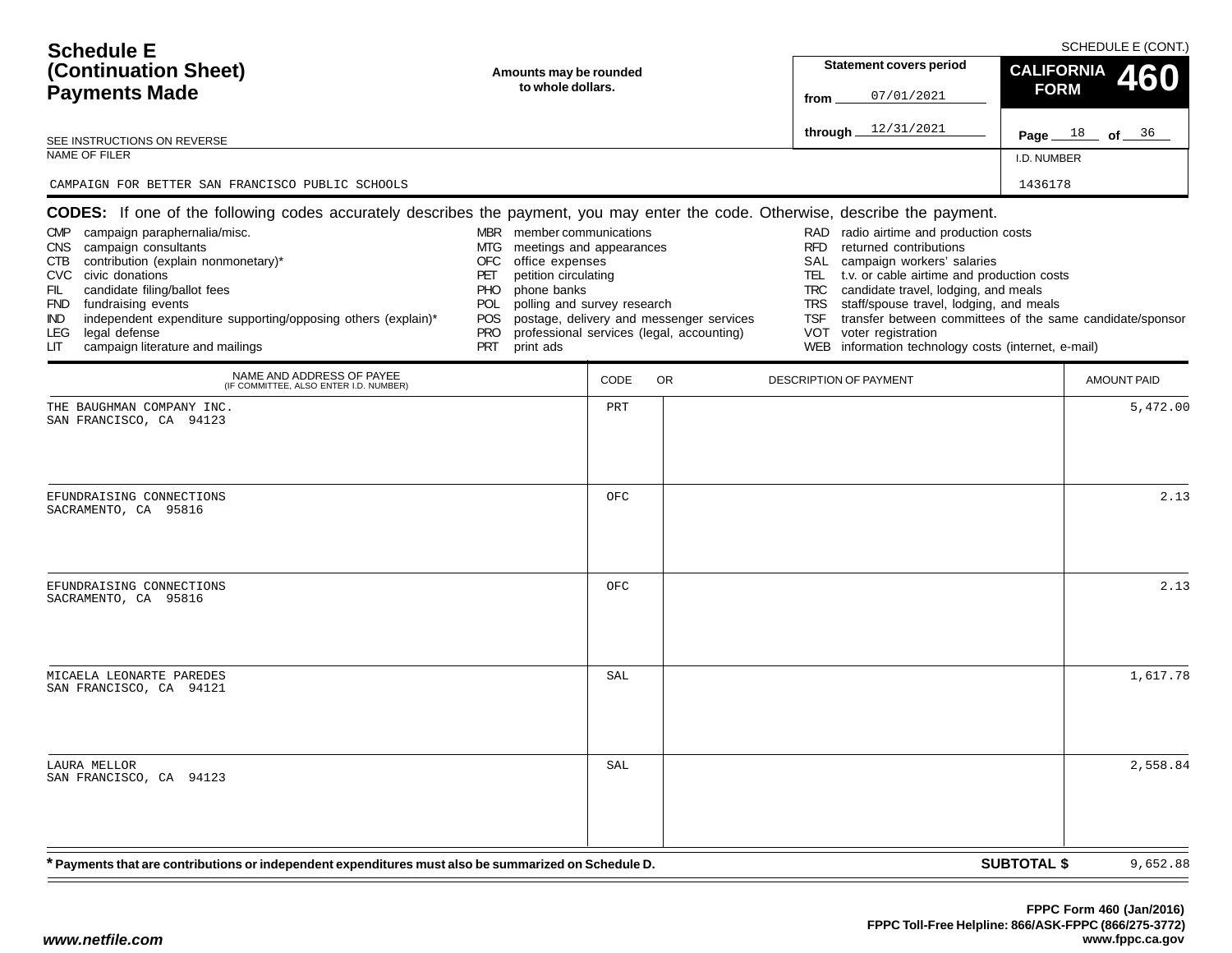| <b>Schedule E</b><br>(Continuation Sheet)                              | Amounts may be rounded                                                                                                                 | <b>Statement covers period</b>                                                 | SCHEDULE E (CONT.)<br>CALIFORNIA 460 |
|------------------------------------------------------------------------|----------------------------------------------------------------------------------------------------------------------------------------|--------------------------------------------------------------------------------|--------------------------------------|
| <b>Payments Made</b>                                                   | to whole dollars.                                                                                                                      | 07/01/2021<br>from                                                             | <b>FORM</b>                          |
| SEE INSTRUCTIONS ON REVERSE                                            |                                                                                                                                        | 12/31/2021<br>through.                                                         | Page $19$ of $36$                    |
| NAME OF FILER                                                          | I.D. NUMBER                                                                                                                            |                                                                                |                                      |
| CAMPAIGN FOR BETTER SAN FRANCISCO PUBLIC SCHOOLS                       |                                                                                                                                        |                                                                                | 1436178                              |
|                                                                        | <b>CODES:</b> If one of the following codes accurately describes the payment, you may enter the code. Otherwise, describe the payment. |                                                                                |                                      |
| campaign paraphernalia/misc.<br><b>CMP</b><br>CNS campaign consultants | member communications<br><b>MBR</b><br>meetings and appearances<br>MTG                                                                 | RAD radio airtime and production costs<br>returned contributions<br><b>RFD</b> |                                      |

POS postage, delivery and messenger services PRO professional services (legal, accounting)

OFC office expenses PET petition circulating PHO phone banks

POL polling and survey research

| legal defense<br>LEG<br>campaign literature and mailings<br>LIT.                                     | PRT<br>print ads | PRO professional services (legal, accounting) | VOT voter registration<br>WEB information technology costs (internet, e-mail) |                    |          |
|------------------------------------------------------------------------------------------------------|------------------|-----------------------------------------------|-------------------------------------------------------------------------------|--------------------|----------|
| NAME AND ADDRESS OF PAYEE<br>(IF COMMITTEE, ALSO ENTER I.D. NUMBER)                                  |                  | CODE<br>OR                                    | DESCRIPTION OF PAYMENT                                                        | AMOUNT PAID        |          |
| RCBS PAYROLL SERVICES<br>SACRAMENTO, CA 95841                                                        |                  |                                               | PAYROLL TAX                                                                   |                    | 1,125.14 |
| RCBS PAYROLL SERVICES<br>SACRAMENTO, CA 95841                                                        |                  | OFC                                           |                                                                               |                    | 71.00    |
| EFUNDRAISING CONNECTIONS<br>SACRAMENTO, CA 95816                                                     |                  | OFC                                           |                                                                               |                    | 14.00    |
| EFUNDRAISING CONNECTIONS<br>SACRAMENTO, CA 95816                                                     |                  | OFC                                           |                                                                               |                    | 8.52     |
| EFUNDRAISING CONNECTIONS<br>SACRAMENTO, CA 95816                                                     |                  | OFC                                           |                                                                               |                    | 7.00     |
| * Payments that are contributions or independent expenditures must also be summarized on Schedule D. |                  |                                               |                                                                               | <b>SUBTOTAL \$</b> | 1,225.66 |

SAL campaign workers' salaries

TEL t.v. or cable airtime and production costs TRC candidate travel, lodging, and meals TRS staff/spouse travel, lodging, and meals

TSF transfer between committees of the same candidate/sponsor

CTB contribution (explain nonmonetary)\*

independent expenditure supporting/opposing others (explain)\*

 FIL candidate filing/ballot fees FND fundraising events<br>IND independent expend

CVC civic donations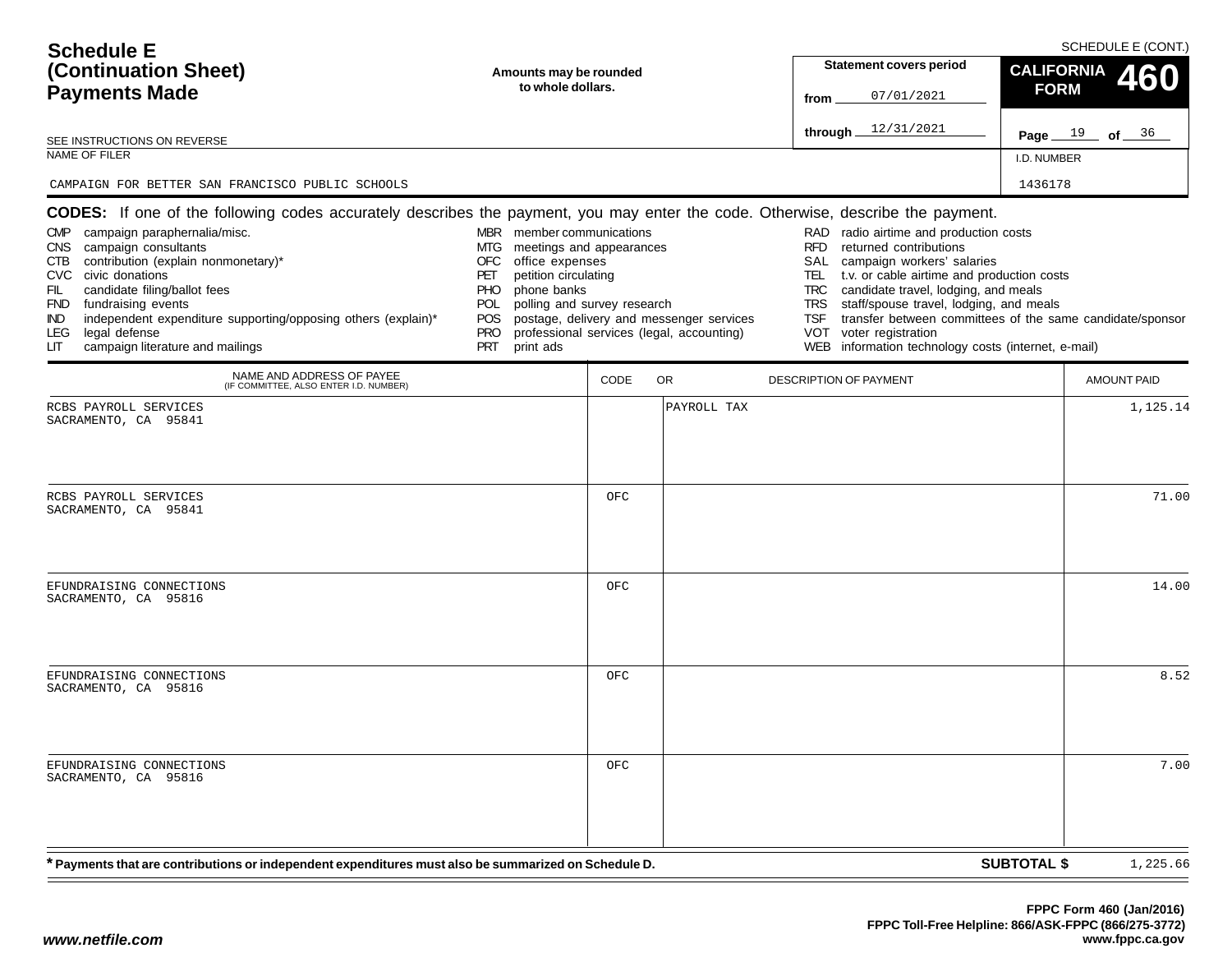| CAMPAIGN FOR BETTER SAN FRANCISCO PUBLIC SCHOOLS<br>1436178<br>CODES: If one of the following codes accurately describes the payment, you may enter the code. Otherwise, describe the payment.<br>MBR member communications<br>campaign paraphernalia/misc.<br>RAD<br>radio airtime and production costs<br><b>CMP</b><br>campaign consultants<br>meetings and appearances<br><b>RFD</b><br>returned contributions<br>CNS .<br>MTG<br>contribution (explain nonmonetary)*<br>SAL<br>campaign workers' salaries<br>CTB<br>OFC<br>office expenses<br>CVC civic donations<br>petition circulating<br>t.v. or cable airtime and production costs<br>PET<br>TEL.<br>phone banks<br>candidate travel, lodging, and meals<br>FIL<br>candidate filing/ballot fees<br>PHO.<br><b>TRC</b><br>polling and survey research<br>staff/spouse travel, lodging, and meals<br>FND fundraising events<br><b>TRS</b><br>POL.<br>independent expenditure supporting/opposing others (explain)*<br>postage, delivery and messenger services<br>transfer between committees of the same candidate/sponsor<br>TSF<br>IND.<br><b>POS</b><br>professional services (legal, accounting)<br>voter registration<br>legal defense<br>VOT<br>LEG.<br><b>PRO</b><br>campaign literature and mailings<br>information technology costs (internet, e-mail)<br><b>PRT</b><br>print ads<br>WEB<br>LIТ<br>NAME AND ADDRESS OF PAYEE<br>CODE<br>OR.<br>DESCRIPTION OF PAYMENT<br>(IF COMMITTEE, ALSO ENTER I.D. NUMBER)<br>SAL<br>MICAELA LEONARTE PAREDES<br>SAN FRANCISCO, CA 94121<br>OFC<br>RCBS PAYROLL SERVICES<br>SACRAMENTO, CA 95841<br>PAYROLL TAX<br>RCBS PAYROLL SERVICES | <b>AMOUNT PAID</b> |
|-------------------------------------------------------------------------------------------------------------------------------------------------------------------------------------------------------------------------------------------------------------------------------------------------------------------------------------------------------------------------------------------------------------------------------------------------------------------------------------------------------------------------------------------------------------------------------------------------------------------------------------------------------------------------------------------------------------------------------------------------------------------------------------------------------------------------------------------------------------------------------------------------------------------------------------------------------------------------------------------------------------------------------------------------------------------------------------------------------------------------------------------------------------------------------------------------------------------------------------------------------------------------------------------------------------------------------------------------------------------------------------------------------------------------------------------------------------------------------------------------------------------------------------------------------------------------------------------------------------------------------------------------|--------------------|
|                                                                                                                                                                                                                                                                                                                                                                                                                                                                                                                                                                                                                                                                                                                                                                                                                                                                                                                                                                                                                                                                                                                                                                                                                                                                                                                                                                                                                                                                                                                                                                                                                                                 |                    |
|                                                                                                                                                                                                                                                                                                                                                                                                                                                                                                                                                                                                                                                                                                                                                                                                                                                                                                                                                                                                                                                                                                                                                                                                                                                                                                                                                                                                                                                                                                                                                                                                                                                 |                    |
|                                                                                                                                                                                                                                                                                                                                                                                                                                                                                                                                                                                                                                                                                                                                                                                                                                                                                                                                                                                                                                                                                                                                                                                                                                                                                                                                                                                                                                                                                                                                                                                                                                                 |                    |
|                                                                                                                                                                                                                                                                                                                                                                                                                                                                                                                                                                                                                                                                                                                                                                                                                                                                                                                                                                                                                                                                                                                                                                                                                                                                                                                                                                                                                                                                                                                                                                                                                                                 | 164.09             |
|                                                                                                                                                                                                                                                                                                                                                                                                                                                                                                                                                                                                                                                                                                                                                                                                                                                                                                                                                                                                                                                                                                                                                                                                                                                                                                                                                                                                                                                                                                                                                                                                                                                 | 70.00              |
| SACRAMENTO, CA 95841                                                                                                                                                                                                                                                                                                                                                                                                                                                                                                                                                                                                                                                                                                                                                                                                                                                                                                                                                                                                                                                                                                                                                                                                                                                                                                                                                                                                                                                                                                                                                                                                                            | 27.20              |
| EFUNDRAISING CONNECTIONS<br>OFC<br>SACRAMENTO, CA 95816                                                                                                                                                                                                                                                                                                                                                                                                                                                                                                                                                                                                                                                                                                                                                                                                                                                                                                                                                                                                                                                                                                                                                                                                                                                                                                                                                                                                                                                                                                                                                                                         | 72.50              |
| OFC<br>EFUNDRAISING CONNECTIONS<br>SACRAMENTO, CA 95816                                                                                                                                                                                                                                                                                                                                                                                                                                                                                                                                                                                                                                                                                                                                                                                                                                                                                                                                                                                                                                                                                                                                                                                                                                                                                                                                                                                                                                                                                                                                                                                         | 14.00              |
| <b>SUBTOTAL \$</b><br>* Payments that are contributions or independent expenditures must also be summarized on Schedule D.                                                                                                                                                                                                                                                                                                                                                                                                                                                                                                                                                                                                                                                                                                                                                                                                                                                                                                                                                                                                                                                                                                                                                                                                                                                                                                                                                                                                                                                                                                                      | 347.79             |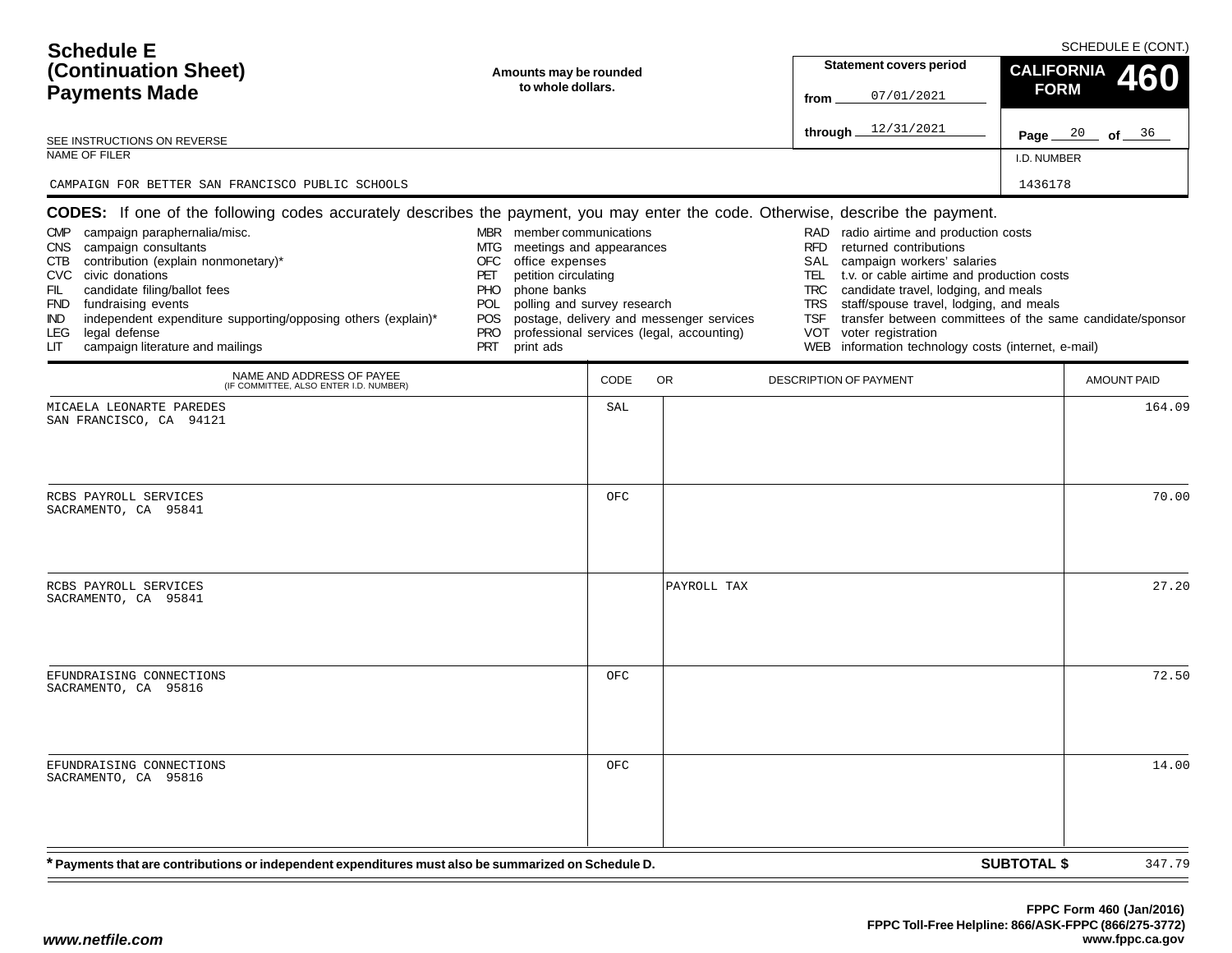| <b>Schedule E</b><br>(Continuation Sheet)<br><b>Payments Made</b>                                                                                                                                                                                                                                                                                                                                                                                                                                                    | Amounts may be rounded<br>to whole dollars.                                                                                                                                                                                              |      |                                                                                       | <b>Statement covers period</b><br>07/01/2021<br>from                                                                                                                                                                                                                                                                                                                                                                                                             | <b>CALIFORNIA</b><br><b>FORM</b> | SCHEDULE E (CONT.)<br>460 |
|----------------------------------------------------------------------------------------------------------------------------------------------------------------------------------------------------------------------------------------------------------------------------------------------------------------------------------------------------------------------------------------------------------------------------------------------------------------------------------------------------------------------|------------------------------------------------------------------------------------------------------------------------------------------------------------------------------------------------------------------------------------------|------|---------------------------------------------------------------------------------------|------------------------------------------------------------------------------------------------------------------------------------------------------------------------------------------------------------------------------------------------------------------------------------------------------------------------------------------------------------------------------------------------------------------------------------------------------------------|----------------------------------|---------------------------|
| SEE INSTRUCTIONS ON REVERSE                                                                                                                                                                                                                                                                                                                                                                                                                                                                                          |                                                                                                                                                                                                                                          |      |                                                                                       | through $12/31/2021$                                                                                                                                                                                                                                                                                                                                                                                                                                             |                                  | Page $21$ of $36$         |
| NAME OF FILER                                                                                                                                                                                                                                                                                                                                                                                                                                                                                                        |                                                                                                                                                                                                                                          |      |                                                                                       |                                                                                                                                                                                                                                                                                                                                                                                                                                                                  | I.D. NUMBER                      |                           |
| CAMPAIGN FOR BETTER SAN FRANCISCO PUBLIC SCHOOLS                                                                                                                                                                                                                                                                                                                                                                                                                                                                     |                                                                                                                                                                                                                                          |      |                                                                                       |                                                                                                                                                                                                                                                                                                                                                                                                                                                                  | 1436178                          |                           |
| <b>CODES:</b> If one of the following codes accurately describes the payment, you may enter the code. Otherwise, describe the payment.<br>campaign paraphernalia/misc.<br><b>CMP</b><br>campaign consultants<br><b>CNS</b><br>contribution (explain nonmonetary)*<br>CTB<br>CVC civic donations<br>candidate filing/ballot fees<br>FIL.<br>FND fundraising events<br>independent expenditure supporting/opposing others (explain)*<br>IND.<br>legal defense<br><b>LEG</b><br>campaign literature and mailings<br>LIТ | MBR member communications<br>meetings and appearances<br>MTG<br>office expenses<br>OFC<br>petition circulating<br>PET<br>phone banks<br><b>PHO</b><br>polling and survey research<br>POL<br>POS<br><b>PRO</b><br><b>PRT</b><br>print ads |      | postage, delivery and messenger services<br>professional services (legal, accounting) | RAD radio airtime and production costs<br><b>RFD</b><br>returned contributions<br>SAL<br>campaign workers' salaries<br>t.v. or cable airtime and production costs<br>TEL<br>candidate travel, lodging, and meals<br><b>TRC</b><br>staff/spouse travel, lodging, and meals<br><b>TRS</b><br>transfer between committees of the same candidate/sponsor<br><b>TSF</b><br>voter registration<br><b>VOT</b><br>information technology costs (internet, e-mail)<br>WEB |                                  |                           |
| NAME AND ADDRESS OF PAYEE<br>(IF COMMITTEE, ALSO ENTER I.D. NUMBER)                                                                                                                                                                                                                                                                                                                                                                                                                                                  |                                                                                                                                                                                                                                          | CODE | OR.                                                                                   | DESCRIPTION OF PAYMENT                                                                                                                                                                                                                                                                                                                                                                                                                                           |                                  | <b>AMOUNT PAID</b>        |
| THE SUTTON LAW FIRM<br>SAN FRANCISCO, CA 94108                                                                                                                                                                                                                                                                                                                                                                                                                                                                       |                                                                                                                                                                                                                                          | PRO  |                                                                                       |                                                                                                                                                                                                                                                                                                                                                                                                                                                                  |                                  | 1,957.21                  |
| THE SUTTON LAW FIRM<br>SAN FRANCISCO, CA 94108                                                                                                                                                                                                                                                                                                                                                                                                                                                                       |                                                                                                                                                                                                                                          | PRO  |                                                                                       |                                                                                                                                                                                                                                                                                                                                                                                                                                                                  |                                  | 2,178.23                  |
| THE BAUGHMAN COMPANY INC.<br>SAN FRANCISCO, CA 94123                                                                                                                                                                                                                                                                                                                                                                                                                                                                 |                                                                                                                                                                                                                                          | PRT  | SEE SCHEDULE G                                                                        |                                                                                                                                                                                                                                                                                                                                                                                                                                                                  |                                  | 5,472.00                  |
| EFUNDRAISING CONNECTIONS<br>SACRAMENTO, CA 95816                                                                                                                                                                                                                                                                                                                                                                                                                                                                     |                                                                                                                                                                                                                                          | OFC  |                                                                                       |                                                                                                                                                                                                                                                                                                                                                                                                                                                                  |                                  | 13.05                     |
| RCBS PAYROLL SERVICES<br>SACRAMENTO, CA 95841                                                                                                                                                                                                                                                                                                                                                                                                                                                                        |                                                                                                                                                                                                                                          |      | PAYROLL TAX                                                                           |                                                                                                                                                                                                                                                                                                                                                                                                                                                                  |                                  | 670.66                    |
| * Payments that are contributions or independent expenditures must also be summarized on Schedule D.                                                                                                                                                                                                                                                                                                                                                                                                                 |                                                                                                                                                                                                                                          |      |                                                                                       |                                                                                                                                                                                                                                                                                                                                                                                                                                                                  | <b>SUBTOTAL \$</b>               | 10,291.15                 |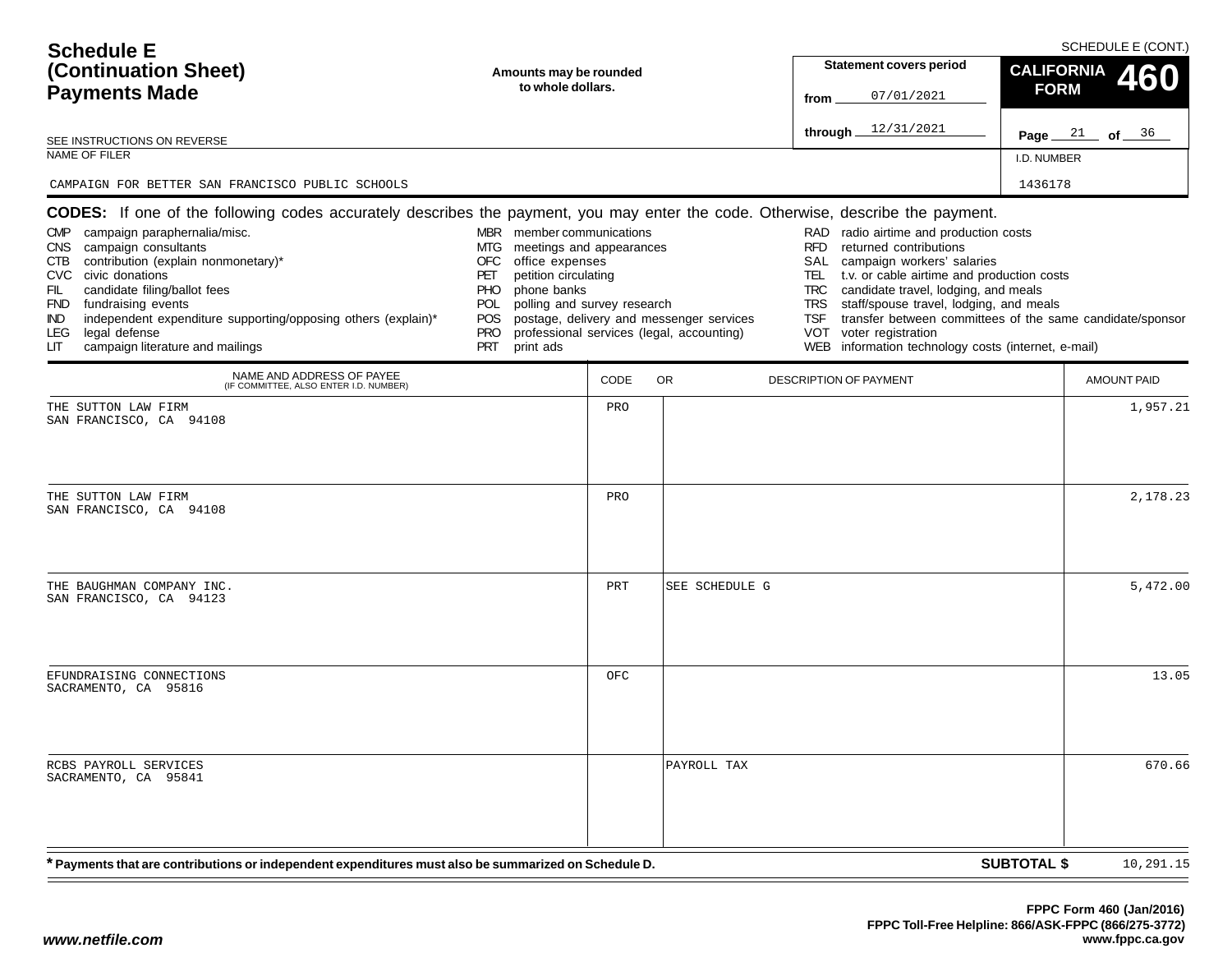| <b>Schedule E</b><br>(Continuation Sheet)<br>Amounts may be rounded<br>to whole dollars.<br><b>Payments Made</b>                                                                                                                                                                                                                                                                                                                                                                                    |                                                                                                                                                                                                                                            |      |                                                                                       | <b>Statement covers period</b><br>07/01/2021<br>from                                                                                                                                                                                                                                                                                                                                                   | SCHEDULE E (CONT.)<br><b>CALIFORNIA</b><br>460<br><b>FORM</b> |
|-----------------------------------------------------------------------------------------------------------------------------------------------------------------------------------------------------------------------------------------------------------------------------------------------------------------------------------------------------------------------------------------------------------------------------------------------------------------------------------------------------|--------------------------------------------------------------------------------------------------------------------------------------------------------------------------------------------------------------------------------------------|------|---------------------------------------------------------------------------------------|--------------------------------------------------------------------------------------------------------------------------------------------------------------------------------------------------------------------------------------------------------------------------------------------------------------------------------------------------------------------------------------------------------|---------------------------------------------------------------|
| SEE INSTRUCTIONS ON REVERSE                                                                                                                                                                                                                                                                                                                                                                                                                                                                         |                                                                                                                                                                                                                                            |      |                                                                                       | 12/31/2021<br>through.                                                                                                                                                                                                                                                                                                                                                                                 | Page $22$ of $36$                                             |
| NAME OF FILER                                                                                                                                                                                                                                                                                                                                                                                                                                                                                       |                                                                                                                                                                                                                                            |      |                                                                                       |                                                                                                                                                                                                                                                                                                                                                                                                        | I.D. NUMBER                                                   |
| CAMPAIGN FOR BETTER SAN FRANCISCO PUBLIC SCHOOLS                                                                                                                                                                                                                                                                                                                                                                                                                                                    |                                                                                                                                                                                                                                            |      |                                                                                       |                                                                                                                                                                                                                                                                                                                                                                                                        | 1436178                                                       |
| <b>CODES:</b> If one of the following codes accurately describes the payment, you may enter the code. Otherwise, describe the payment.<br>CMP campaign paraphernalia/misc.<br>campaign consultants<br><b>CNS</b><br>contribution (explain nonmonetary)*<br>CTB<br>CVC civic donations<br>FIL<br>candidate filing/ballot fees<br>FND fundraising events<br>independent expenditure supporting/opposing others (explain)*<br>IND.<br>legal defense<br>LEG.<br>campaign literature and mailings<br>LIТ | MBR member communications<br>meetings and appearances<br>MTG.<br><b>OFC</b><br>office expenses<br>petition circulating<br>PET<br>phone banks<br>PHO<br>polling and survey research<br>POL<br>POS.<br><b>PRO</b><br><b>PRT</b><br>print ads |      | postage, delivery and messenger services<br>professional services (legal, accounting) | radio airtime and production costs<br>RAD<br>returned contributions<br><b>RFD</b><br>SAL<br>campaign workers' salaries<br>t.v. or cable airtime and production costs<br>TEL<br>candidate travel, lodging, and meals<br><b>TRC</b><br>staff/spouse travel, lodging, and meals<br><b>TRS</b><br>TSF<br><b>VOT</b><br>voter registration<br>information technology costs (internet, e-mail)<br><b>WEB</b> | transfer between committees of the same candidate/sponsor     |
| NAME AND ADDRESS OF PAYEE<br>(IF COMMITTEE, ALSO ENTER I.D. NUMBER)                                                                                                                                                                                                                                                                                                                                                                                                                                 |                                                                                                                                                                                                                                            | CODE | <b>OR</b>                                                                             | <b>DESCRIPTION OF PAYMENT</b>                                                                                                                                                                                                                                                                                                                                                                          | <b>AMOUNT PAID</b>                                            |
| RCBS PAYROLL SERVICES<br>SACRAMENTO, CA 95841                                                                                                                                                                                                                                                                                                                                                                                                                                                       |                                                                                                                                                                                                                                            | OFC  |                                                                                       |                                                                                                                                                                                                                                                                                                                                                                                                        | 55.00                                                         |
| RTBIQ INC.<br>SAN FRANCISCO, CA 94121                                                                                                                                                                                                                                                                                                                                                                                                                                                               |                                                                                                                                                                                                                                            | WEB  |                                                                                       |                                                                                                                                                                                                                                                                                                                                                                                                        | 17,138.46                                                     |
| LAURA MELLOR<br>SAN FRANCISCO, CA 94123                                                                                                                                                                                                                                                                                                                                                                                                                                                             |                                                                                                                                                                                                                                            | SAL  |                                                                                       |                                                                                                                                                                                                                                                                                                                                                                                                        | 2,558.84                                                      |
| THE BAUGHMAN COMPANY INC.<br>SAN FRANCISCO, CA 94123                                                                                                                                                                                                                                                                                                                                                                                                                                                |                                                                                                                                                                                                                                            | PRT  | SEE SCHEDULE G                                                                        |                                                                                                                                                                                                                                                                                                                                                                                                        | 5,528.00                                                      |
| EFUNDRAISING CONNECTIONS<br>SACRAMENTO, CA 95816                                                                                                                                                                                                                                                                                                                                                                                                                                                    |                                                                                                                                                                                                                                            | OFC  |                                                                                       |                                                                                                                                                                                                                                                                                                                                                                                                        | 3.75                                                          |
| * Payments that are contributions or independent expenditures must also be summarized on Schedule D.                                                                                                                                                                                                                                                                                                                                                                                                |                                                                                                                                                                                                                                            |      |                                                                                       |                                                                                                                                                                                                                                                                                                                                                                                                        | <b>SUBTOTAL \$</b><br>25, 284.05                              |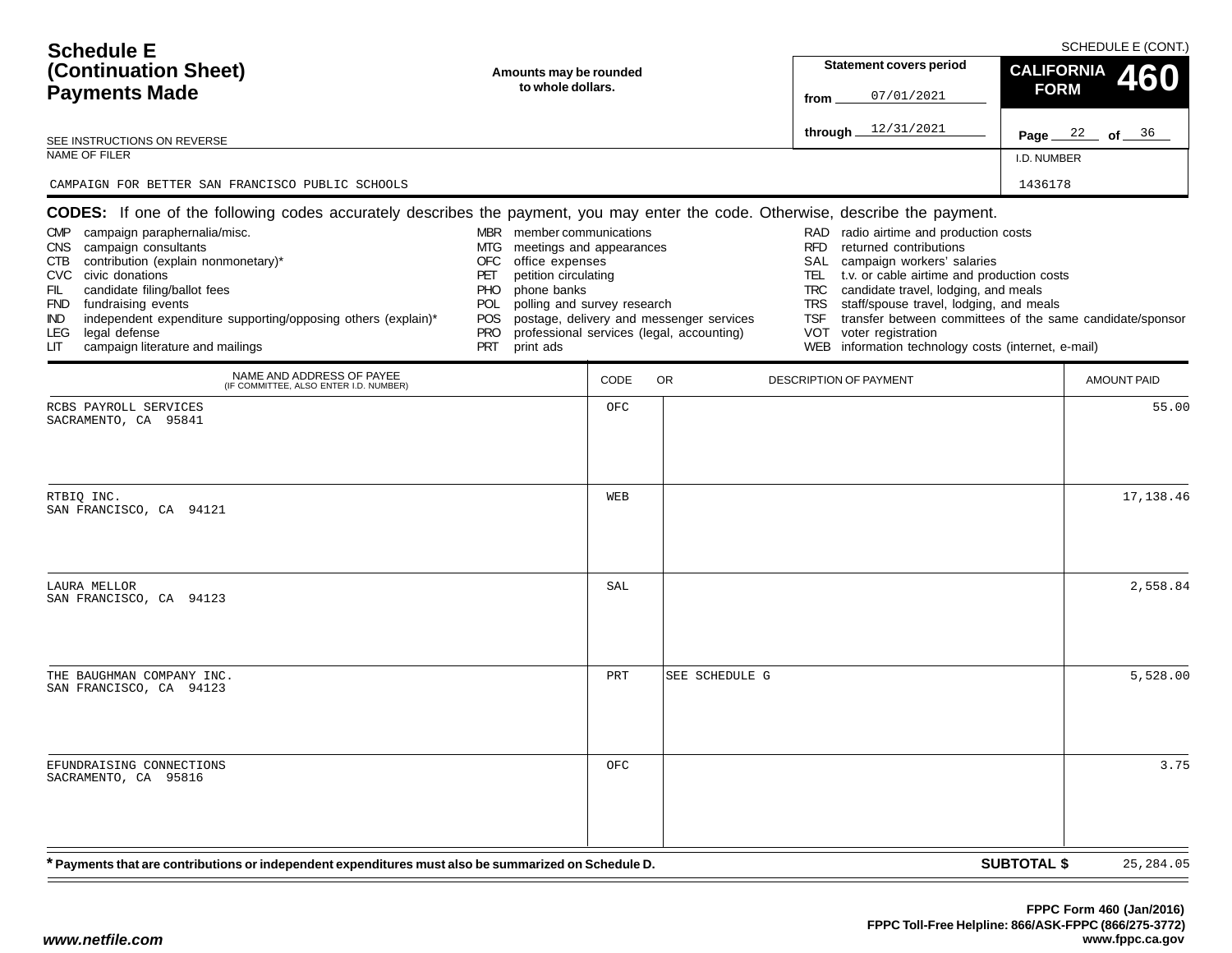| <b>Schedule E</b><br>(Continuation Sheet)<br><b>Payments Made</b><br>SEE INSTRUCTIONS ON REVERSE                                                                                                                                                                                                                                                                                                                                                                                                        | Amounts may be rounded<br>to whole dollars.                                                                                                                                                                                                                                       |      |                                           | <b>Statement covers period</b><br>07/01/2021<br>from<br>through $12/31/2021$                                                                                                                                                                                                                                                                                                                        | SCHEDULE E (CONT.)<br><b>CALIFORNIA</b><br>460<br><b>FORM</b><br>Page $23$ of $36$ |
|---------------------------------------------------------------------------------------------------------------------------------------------------------------------------------------------------------------------------------------------------------------------------------------------------------------------------------------------------------------------------------------------------------------------------------------------------------------------------------------------------------|-----------------------------------------------------------------------------------------------------------------------------------------------------------------------------------------------------------------------------------------------------------------------------------|------|-------------------------------------------|-----------------------------------------------------------------------------------------------------------------------------------------------------------------------------------------------------------------------------------------------------------------------------------------------------------------------------------------------------------------------------------------------------|------------------------------------------------------------------------------------|
| NAME OF FILER                                                                                                                                                                                                                                                                                                                                                                                                                                                                                           |                                                                                                                                                                                                                                                                                   |      |                                           |                                                                                                                                                                                                                                                                                                                                                                                                     | I.D. NUMBER                                                                        |
| CAMPAIGN FOR BETTER SAN FRANCISCO PUBLIC SCHOOLS                                                                                                                                                                                                                                                                                                                                                                                                                                                        |                                                                                                                                                                                                                                                                                   |      |                                           |                                                                                                                                                                                                                                                                                                                                                                                                     | 1436178                                                                            |
| <b>CODES:</b> If one of the following codes accurately describes the payment, you may enter the code. Otherwise, describe the payment.<br>campaign paraphernalia/misc.<br><b>CMP</b><br>CNS campaign consultants<br>CTB contribution (explain nonmonetary)*<br>CVC civic donations<br>candidate filing/ballot fees<br>FIL.<br>FND fundraising events<br>independent expenditure supporting/opposing others (explain)*<br>IND.<br>legal defense<br><b>LEG</b><br>campaign literature and mailings<br>LIТ | MBR member communications<br>meetings and appearances<br>MTG<br>office expenses<br>OFC<br>petition circulating<br>PET<br>phone banks<br><b>PHO</b><br>polling and survey research<br>POL<br>POS postage, delivery and messenger services<br><b>PRO</b><br><b>PRT</b><br>print ads |      | professional services (legal, accounting) | RAD radio airtime and production costs<br><b>RFD</b><br>returned contributions<br>SAL<br>campaign workers' salaries<br>TEL<br>t.v. or cable airtime and production costs<br>candidate travel, lodging, and meals<br><b>TRC</b><br>staff/spouse travel, lodging, and meals<br><b>TRS</b><br><b>TSF</b><br>voter registration<br><b>VOT</b><br>information technology costs (internet, e-mail)<br>WEB | transfer between committees of the same candidate/sponsor                          |
| NAME AND ADDRESS OF PAYEE<br>(IF COMMITTEE, ALSO ENTER I.D. NUMBER)                                                                                                                                                                                                                                                                                                                                                                                                                                     |                                                                                                                                                                                                                                                                                   | CODE | OR.                                       | DESCRIPTION OF PAYMENT                                                                                                                                                                                                                                                                                                                                                                              | <b>AMOUNT PAID</b>                                                                 |
| EFUNDRAISING CONNECTIONS<br>SACRAMENTO, CA 95816                                                                                                                                                                                                                                                                                                                                                                                                                                                        |                                                                                                                                                                                                                                                                                   | OFC  |                                           |                                                                                                                                                                                                                                                                                                                                                                                                     | 12.88                                                                              |
| RTBIQ INC.<br>SAN FRANCISCO, CA 94121                                                                                                                                                                                                                                                                                                                                                                                                                                                                   |                                                                                                                                                                                                                                                                                   | WEB  |                                           |                                                                                                                                                                                                                                                                                                                                                                                                     | 26,710.62                                                                          |
| RTBIQ INC.<br>SAN FRANCISCO, CA 94121                                                                                                                                                                                                                                                                                                                                                                                                                                                                   |                                                                                                                                                                                                                                                                                   | WEB  |                                           |                                                                                                                                                                                                                                                                                                                                                                                                     | 12,672.31                                                                          |
| EFUNDRAISING CONNECTIONS<br>SACRAMENTO, CA 95816                                                                                                                                                                                                                                                                                                                                                                                                                                                        |                                                                                                                                                                                                                                                                                   | OFC  |                                           |                                                                                                                                                                                                                                                                                                                                                                                                     | 9.63                                                                               |
| RCBS PAYROLL SERVICES<br>SACRAMENTO, CA 95841                                                                                                                                                                                                                                                                                                                                                                                                                                                           |                                                                                                                                                                                                                                                                                   | OFC  |                                           |                                                                                                                                                                                                                                                                                                                                                                                                     | 55.00                                                                              |
| * Payments that are contributions or independent expenditures must also be summarized on Schedule D.                                                                                                                                                                                                                                                                                                                                                                                                    |                                                                                                                                                                                                                                                                                   |      |                                           |                                                                                                                                                                                                                                                                                                                                                                                                     | <b>SUBTOTAL \$</b><br>39,460.44                                                    |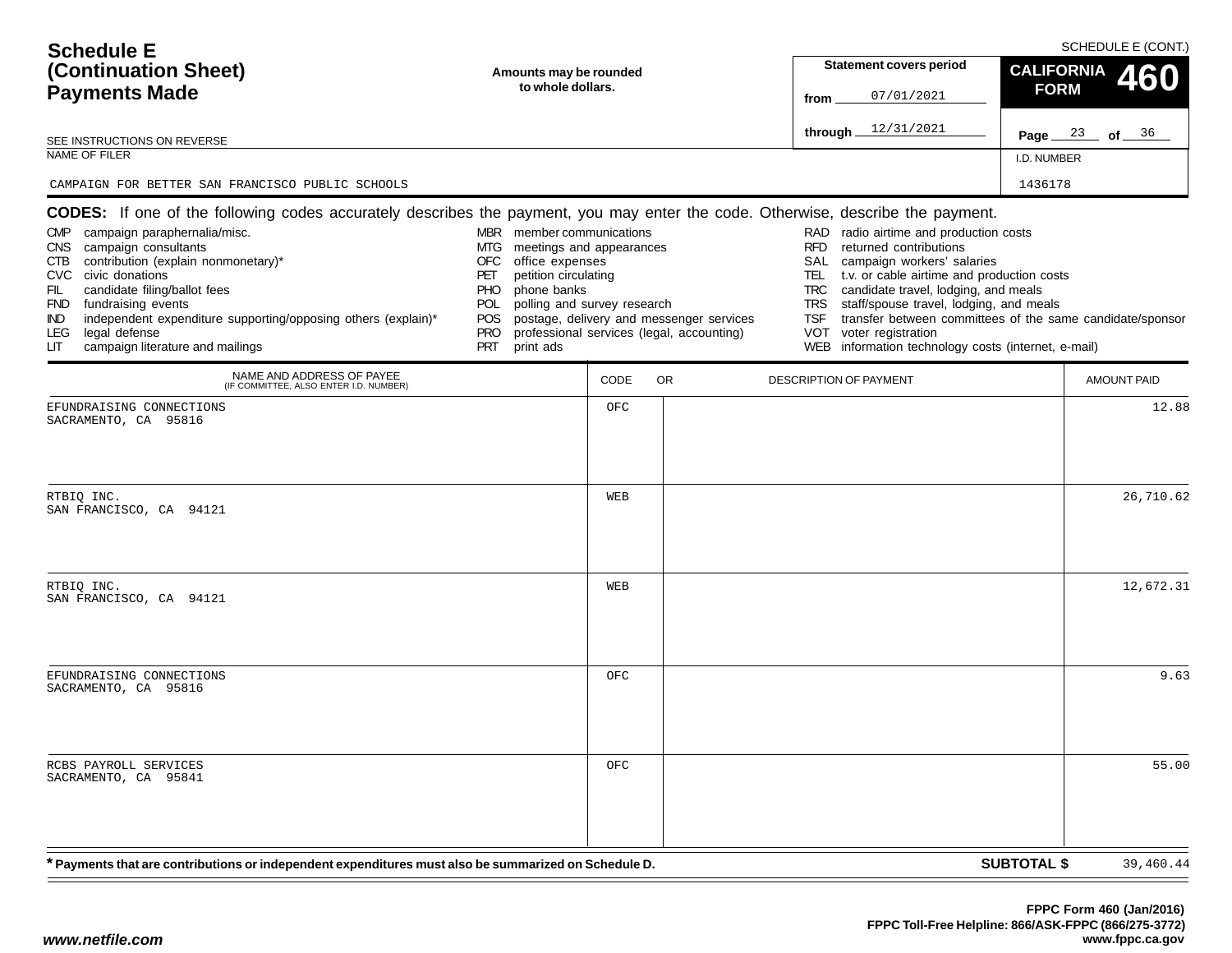| <b>Schedule E</b><br>(Continuation Sheet)                              | Amounts may be rounded                                                                                                                 | <b>Statement covers period</b>                                                 | SCHEDULE E (CONT.)<br>$\frac{\text{CALIFORNIA}}{\text{FORM}}$ 460 |
|------------------------------------------------------------------------|----------------------------------------------------------------------------------------------------------------------------------------|--------------------------------------------------------------------------------|-------------------------------------------------------------------|
| <b>Payments Made</b>                                                   | to whole dollars.                                                                                                                      | 07/01/2021<br>from                                                             | <b>FORM</b>                                                       |
| SEE INSTRUCTIONS ON REVERSE                                            |                                                                                                                                        | 12/31/2021<br>through_                                                         | Page $24$ of $36$                                                 |
| NAME OF FILER                                                          | I.D. NUMBER                                                                                                                            |                                                                                |                                                                   |
| CAMPAIGN FOR BETTER SAN FRANCISCO PUBLIC SCHOOLS                       |                                                                                                                                        |                                                                                | 1436178                                                           |
|                                                                        | <b>CODES:</b> If one of the following codes accurately describes the payment, you may enter the code. Otherwise, describe the payment. |                                                                                |                                                                   |
| campaign paraphernalia/misc.<br><b>CMP</b><br>CNS campaign consultants | member communications<br><b>MBR</b><br>meetings and appearances<br>MTG                                                                 | RAD radio airtime and production costs<br>returned contributions<br><b>RFD</b> |                                                                   |

POS postage, delivery and messenger services PRO professional services (legal, accounting)

OFC office expenses PET petition circulating PHO phone banks

POL polling and survey research

| campaign literature and mailings<br>LIТ                                                              | PRT print ads |            | WEB information technology costs (internet, e-mail) |                                |
|------------------------------------------------------------------------------------------------------|---------------|------------|-----------------------------------------------------|--------------------------------|
| NAME AND ADDRESS OF PAYEE<br>(IF COMMITTEE, ALSO ENTER I.D. NUMBER)                                  |               | CODE<br>OR | DESCRIPTION OF PAYMENT                              | <b>AMOUNT PAID</b>             |
| RCBS PAYROLL SERVICES<br>SACRAMENTO, CA 95841                                                        |               |            | PAYROLL TAX                                         | 670.66                         |
| EFUNDRAISING CONNECTIONS<br>SACRAMENTO, CA 95816                                                     |               | OFC        |                                                     | 7.00                           |
| LAURA MELLOR<br>SAN FRANCISCO, CA 94123                                                              |               | SAL        |                                                     | 2,558.84                       |
| EFUNDRAISING CONNECTIONS<br>SACRAMENTO, CA 95816                                                     |               | OFC        |                                                     | 7.00                           |
| THE SUTTON LAW FIRM<br>SAN FRANCISCO, CA 94108                                                       |               | PRO        |                                                     | 1,155.16                       |
| * Payments that are contributions or independent expenditures must also be summarized on Schedule D. |               |            |                                                     | <b>SUBTOTAL \$</b><br>4,398.66 |

SAL campaign workers' salaries

VOT voter registration

TEL t.v. or cable airtime and production costs TRC candidate travel, lodging, and meals TRS staff/spouse travel, lodging, and meals

TSF transfer between committees of the same candidate/sponsor

CTB contribution (explain nonmonetary)\*

independent expenditure supporting/opposing others (explain)\*

CVC civic donations

LEG legal defense<br>LIT campaign litera

FIL candidate filing/ballot fees FND fundraising events<br>IND independent expen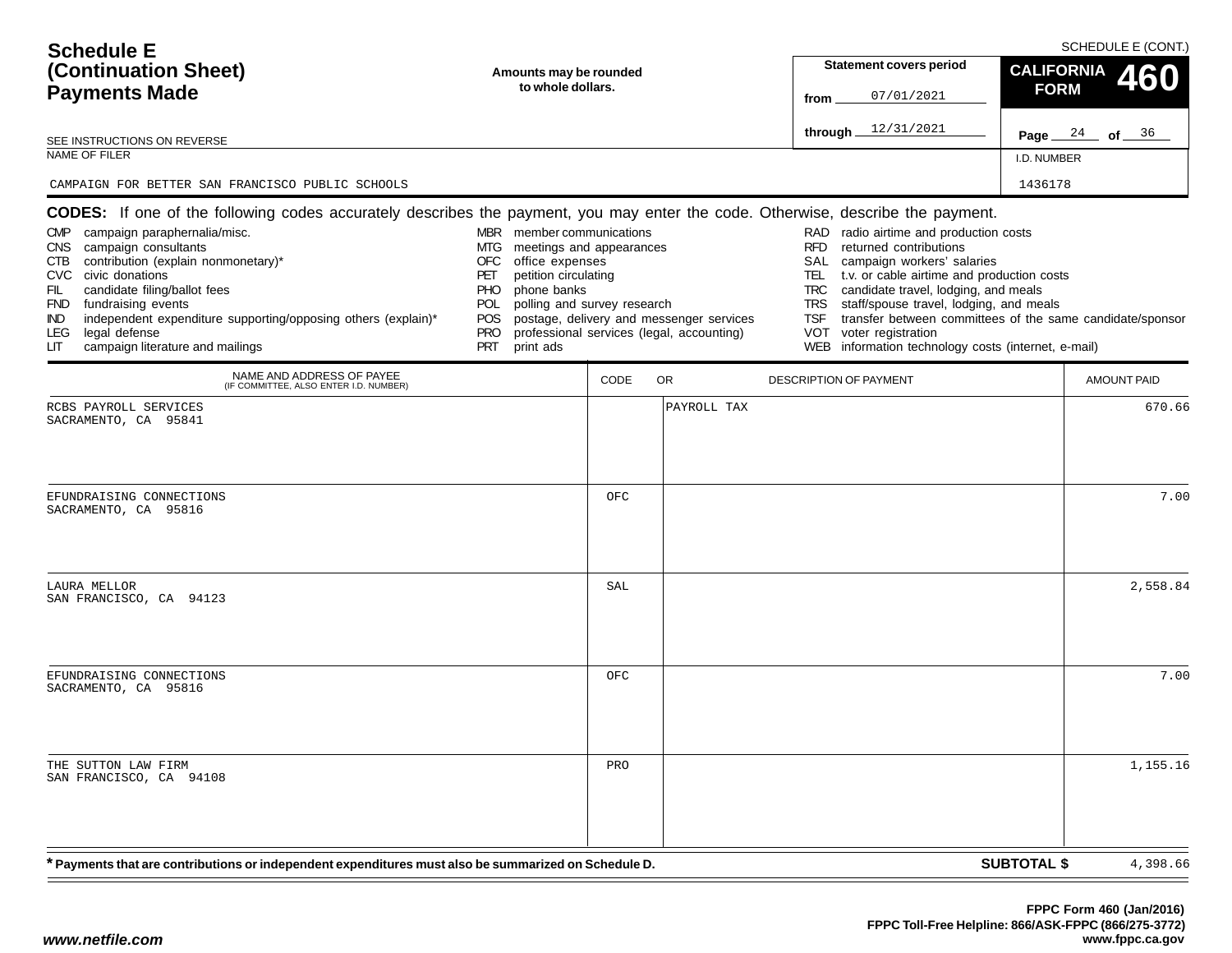| <b>Schedule E</b><br>(Continuation Sheet)<br><b>Payments Made</b><br>SEE INSTRUCTIONS ON REVERSE<br>NAME OF FILER<br>CAMPAIGN FOR BETTER SAN FRANCISCO PUBLIC SCHOOLS                                                                                                                                                                                                                                                                                                                             | Amounts may be rounded<br>to whole dollars.                                                                                                                                                                                               |             |                                                                                       | from                                                                       | <b>Statement covers period</b><br>07/01/2021<br>through $12/31/2021$                                                                                                                                                                                                                                                                                                  | <b>CALIFORNIA</b><br><b>FORM</b><br>I.D. NUMBER<br>1436178 | SCHEDULE E (CONT.)<br>460<br>Page $25$ of $36$ |
|---------------------------------------------------------------------------------------------------------------------------------------------------------------------------------------------------------------------------------------------------------------------------------------------------------------------------------------------------------------------------------------------------------------------------------------------------------------------------------------------------|-------------------------------------------------------------------------------------------------------------------------------------------------------------------------------------------------------------------------------------------|-------------|---------------------------------------------------------------------------------------|----------------------------------------------------------------------------|-----------------------------------------------------------------------------------------------------------------------------------------------------------------------------------------------------------------------------------------------------------------------------------------------------------------------------------------------------------------------|------------------------------------------------------------|------------------------------------------------|
| CODES: If one of the following codes accurately describes the payment, you may enter the code. Otherwise, describe the payment.<br>campaign paraphernalia/misc.<br><b>CMP</b><br>campaign consultants<br>CNS .<br>contribution (explain nonmonetary)*<br>CTB<br>CVC civic donations<br>FIL<br>candidate filing/ballot fees<br>FND fundraising events<br>independent expenditure supporting/opposing others (explain)*<br>IND.<br>legal defense<br>LEG.<br>campaign literature and mailings<br>LIТ | MBR member communications<br>meetings and appearances<br>MTG<br>OFC<br>office expenses<br>petition circulating<br>PET<br>phone banks<br>PHO.<br>polling and survey research<br>POL<br><b>POS</b><br><b>PRO</b><br><b>PRT</b><br>print ads |             | postage, delivery and messenger services<br>professional services (legal, accounting) | RAD<br><b>RFD</b><br>SAL<br>TEL.<br><b>TRC</b><br><b>TRS</b><br>TSF<br>VOT | radio airtime and production costs<br>returned contributions<br>campaign workers' salaries<br>t.v. or cable airtime and production costs<br>candidate travel, lodging, and meals<br>staff/spouse travel, lodging, and meals<br>transfer between committees of the same candidate/sponsor<br>voter registration<br>WEB information technology costs (internet, e-mail) |                                                            |                                                |
| NAME AND ADDRESS OF PAYEE<br>(IF COMMITTEE, ALSO ENTER I.D. NUMBER)<br>EFUNDRAISING CONNECTIONS                                                                                                                                                                                                                                                                                                                                                                                                   |                                                                                                                                                                                                                                           | CODE<br>OFC | OR.                                                                                   |                                                                            | DESCRIPTION OF PAYMENT                                                                                                                                                                                                                                                                                                                                                |                                                            | <b>AMOUNT PAID</b><br>12.73                    |
| SACRAMENTO, CA 95816<br>EFUNDRAISING CONNECTIONS<br>SACRAMENTO, CA 95816                                                                                                                                                                                                                                                                                                                                                                                                                          |                                                                                                                                                                                                                                           | OFC         |                                                                                       |                                                                            |                                                                                                                                                                                                                                                                                                                                                                       |                                                            | 14.00                                          |
| EFUNDRAISING CONNECTIONS<br>SACRAMENTO, CA 95816                                                                                                                                                                                                                                                                                                                                                                                                                                                  |                                                                                                                                                                                                                                           | OFC         |                                                                                       |                                                                            |                                                                                                                                                                                                                                                                                                                                                                       |                                                            | 9.13                                           |
| WHITEHURST MOSHER CAMPAIGN STRATEGY & MEDIA<br>OAKLAND, CA 94607                                                                                                                                                                                                                                                                                                                                                                                                                                  |                                                                                                                                                                                                                                           | CNS         |                                                                                       |                                                                            |                                                                                                                                                                                                                                                                                                                                                                       |                                                            | 15,000.00                                      |
| EFUNDRAISING CONNECTIONS<br>SACRAMENTO, CA 95816                                                                                                                                                                                                                                                                                                                                                                                                                                                  |                                                                                                                                                                                                                                           | OFC         |                                                                                       |                                                                            |                                                                                                                                                                                                                                                                                                                                                                       |                                                            | 7.50                                           |
| * Payments that are contributions or independent expenditures must also be summarized on Schedule D.                                                                                                                                                                                                                                                                                                                                                                                              |                                                                                                                                                                                                                                           |             |                                                                                       |                                                                            |                                                                                                                                                                                                                                                                                                                                                                       | <b>SUBTOTAL \$</b>                                         | 15,043.36                                      |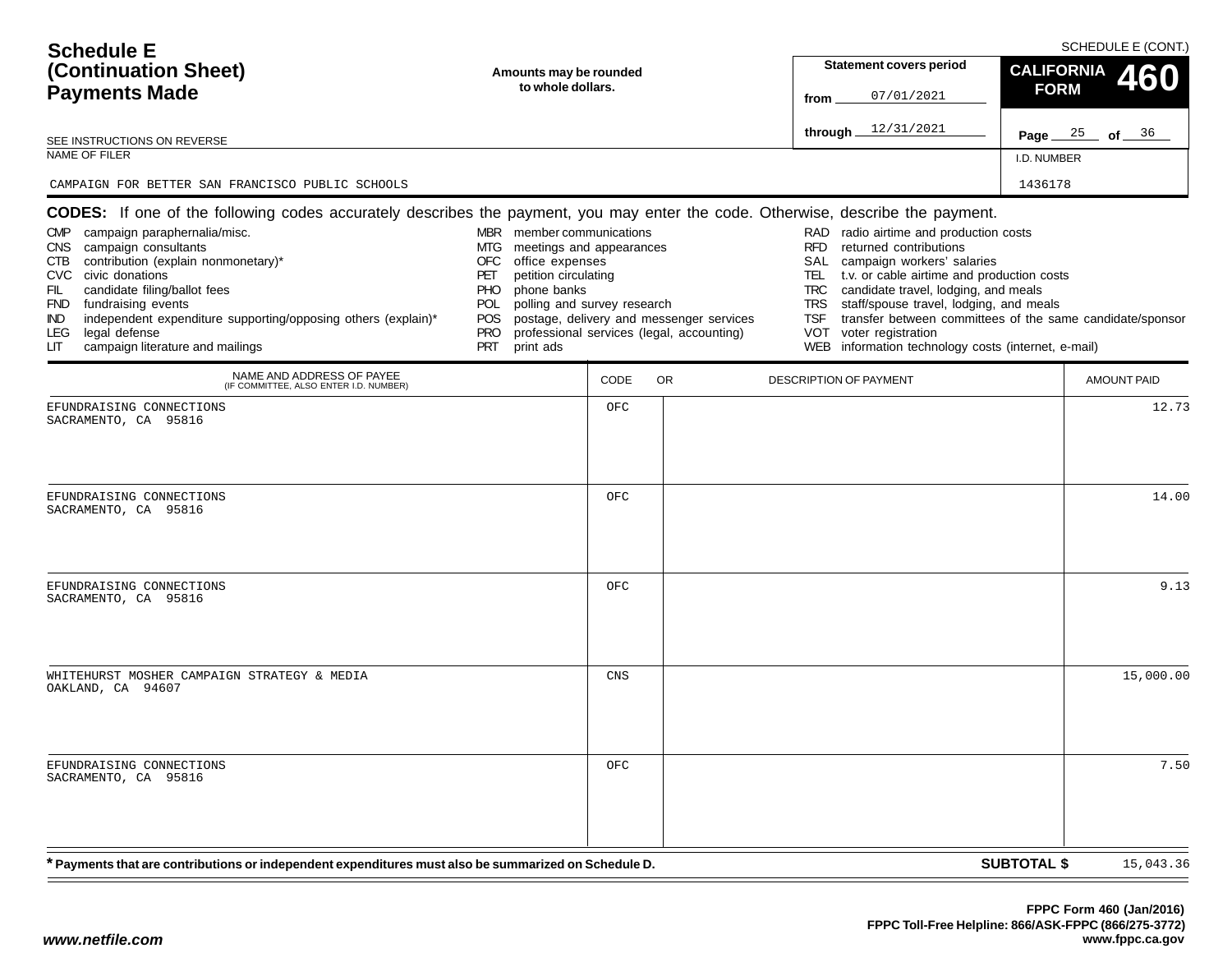| <b>Schedule E</b><br>(Continuation Sheet)<br><b>Payments Made</b><br>SEE INSTRUCTIONS ON REVERSE<br>NAME OF FILER<br>CAMPAIGN FOR BETTER SAN FRANCISCO PUBLIC SCHOOLS                                                                                                                                                                                         | Amounts may be rounded<br>to whole dollars.                                                                                                                                                                                                |      |                                                                                       | <b>Statement covers period</b><br>07/01/2021<br>from<br>through $12/31/2021$                                                                                    | <b>CALIFORNIA</b><br><b>FORM</b><br>I.D. NUMBER<br>1436178                                                                                                                                                                                                                          | SCHEDULE E (CONT.)<br>460<br><b>Page</b> $26$ of $36$ |
|---------------------------------------------------------------------------------------------------------------------------------------------------------------------------------------------------------------------------------------------------------------------------------------------------------------------------------------------------------------|--------------------------------------------------------------------------------------------------------------------------------------------------------------------------------------------------------------------------------------------|------|---------------------------------------------------------------------------------------|-----------------------------------------------------------------------------------------------------------------------------------------------------------------|-------------------------------------------------------------------------------------------------------------------------------------------------------------------------------------------------------------------------------------------------------------------------------------|-------------------------------------------------------|
| CODES: If one of the following codes accurately describes the payment, you may enter the code. Otherwise, describe the payment.                                                                                                                                                                                                                               |                                                                                                                                                                                                                                            |      |                                                                                       |                                                                                                                                                                 |                                                                                                                                                                                                                                                                                     |                                                       |
| campaign paraphernalia/misc.<br><b>CMP</b><br>campaign consultants<br>CNS.<br>contribution (explain nonmonetary)*<br>CTB<br>CVC civic donations<br>FIL<br>candidate filing/ballot fees<br>FND fundraising events<br>independent expenditure supporting/opposing others (explain)*<br>IND.<br>legal defense<br>LEG.<br>campaign literature and mailings<br>LIТ | MBR member communications<br>meetings and appearances<br>MTG<br>OFC<br>office expenses<br>petition circulating<br>PET<br>phone banks<br>PHO.<br>polling and survey research<br>POL.<br><b>POS</b><br><b>PRO</b><br><b>PRT</b><br>print ads |      | postage, delivery and messenger services<br>professional services (legal, accounting) | RAD<br><b>RFD</b><br>returned contributions<br>SAL<br>campaign workers' salaries<br>TEL.<br><b>TRC</b><br><b>TRS</b><br>TSF<br>VOT<br>voter registration<br>WEB | radio airtime and production costs<br>t.v. or cable airtime and production costs<br>candidate travel, lodging, and meals<br>staff/spouse travel, lodging, and meals<br>transfer between committees of the same candidate/sponsor<br>information technology costs (internet, e-mail) |                                                       |
| NAME AND ADDRESS OF PAYEE<br>(IF COMMITTEE, ALSO ENTER I.D. NUMBER)                                                                                                                                                                                                                                                                                           |                                                                                                                                                                                                                                            | CODE | OR.                                                                                   | DESCRIPTION OF PAYMENT                                                                                                                                          |                                                                                                                                                                                                                                                                                     | <b>AMOUNT PAID</b>                                    |
| EFUNDRAISING CONNECTIONS<br>SACRAMENTO, CA 95816                                                                                                                                                                                                                                                                                                              |                                                                                                                                                                                                                                            | OFC  |                                                                                       |                                                                                                                                                                 |                                                                                                                                                                                                                                                                                     | 8.15                                                  |
| RCBS PAYROLL SERVICES<br>SACRAMENTO, CA 95841                                                                                                                                                                                                                                                                                                                 |                                                                                                                                                                                                                                            | OFC  |                                                                                       |                                                                                                                                                                 |                                                                                                                                                                                                                                                                                     | 55.00                                                 |
| RCBS PAYROLL SERVICES<br>SACRAMENTO, CA 95841                                                                                                                                                                                                                                                                                                                 |                                                                                                                                                                                                                                            |      | PAYROLL TAX                                                                           |                                                                                                                                                                 |                                                                                                                                                                                                                                                                                     | 670.66                                                |
| LAURA MELLOR<br>SAN FRANCISCO, CA 94123                                                                                                                                                                                                                                                                                                                       |                                                                                                                                                                                                                                            | SAL  |                                                                                       |                                                                                                                                                                 |                                                                                                                                                                                                                                                                                     | 2,558.84                                              |
| EFUNDRAISING CONNECTIONS<br>SACRAMENTO, CA 95816                                                                                                                                                                                                                                                                                                              |                                                                                                                                                                                                                                            | OFC  |                                                                                       |                                                                                                                                                                 |                                                                                                                                                                                                                                                                                     | 7.00                                                  |
| * Payments that are contributions or independent expenditures must also be summarized on Schedule D.                                                                                                                                                                                                                                                          |                                                                                                                                                                                                                                            |      |                                                                                       |                                                                                                                                                                 | <b>SUBTOTAL \$</b>                                                                                                                                                                                                                                                                  | 3,299.65                                              |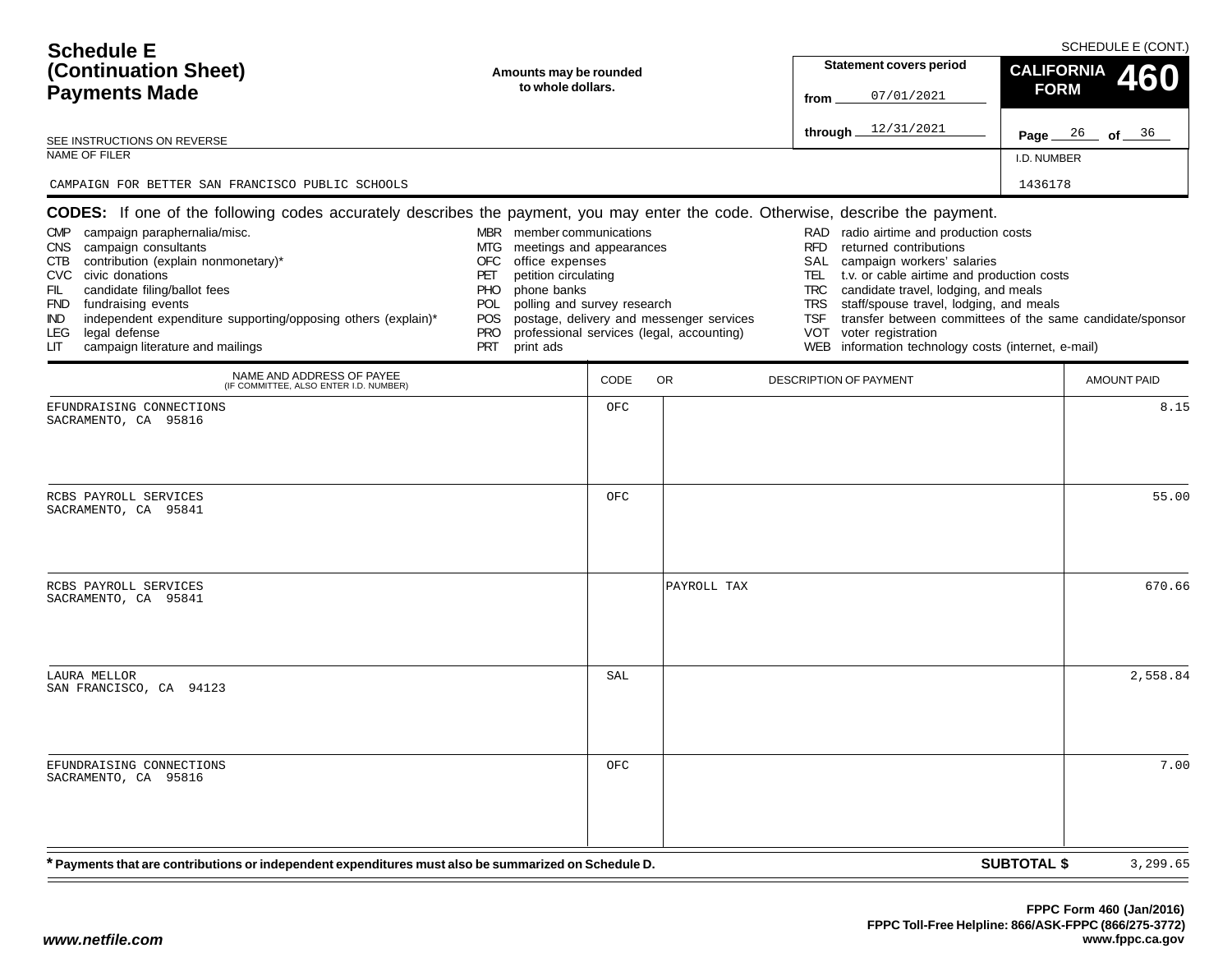| <b>Schedule E</b>                                                                                                                                                                                                                                                                                                                                                                                                                                                                              |                                                                                                                                                                                                                                     |      |                                                                                       |                                                                                                                                                                                                                                                                                                                                                                                                          | SCHEDULE E (CONT.)                                        |
|------------------------------------------------------------------------------------------------------------------------------------------------------------------------------------------------------------------------------------------------------------------------------------------------------------------------------------------------------------------------------------------------------------------------------------------------------------------------------------------------|-------------------------------------------------------------------------------------------------------------------------------------------------------------------------------------------------------------------------------------|------|---------------------------------------------------------------------------------------|----------------------------------------------------------------------------------------------------------------------------------------------------------------------------------------------------------------------------------------------------------------------------------------------------------------------------------------------------------------------------------------------------------|-----------------------------------------------------------|
| (Continuation Sheet)                                                                                                                                                                                                                                                                                                                                                                                                                                                                           | Amounts may be rounded                                                                                                                                                                                                              |      |                                                                                       | <b>Statement covers period</b>                                                                                                                                                                                                                                                                                                                                                                           | <b>CALIFORNIA</b><br>460                                  |
| <b>Payments Made</b>                                                                                                                                                                                                                                                                                                                                                                                                                                                                           | to whole dollars.                                                                                                                                                                                                                   |      |                                                                                       | 07/01/2021<br>from                                                                                                                                                                                                                                                                                                                                                                                       | <b>FORM</b>                                               |
| SEE INSTRUCTIONS ON REVERSE                                                                                                                                                                                                                                                                                                                                                                                                                                                                    |                                                                                                                                                                                                                                     |      |                                                                                       | 12/31/2021<br>through.                                                                                                                                                                                                                                                                                                                                                                                   | Page $27$ of $36$                                         |
| NAME OF FILER                                                                                                                                                                                                                                                                                                                                                                                                                                                                                  |                                                                                                                                                                                                                                     |      |                                                                                       |                                                                                                                                                                                                                                                                                                                                                                                                          | I.D. NUMBER                                               |
| CAMPAIGN FOR BETTER SAN FRANCISCO PUBLIC SCHOOLS                                                                                                                                                                                                                                                                                                                                                                                                                                               |                                                                                                                                                                                                                                     |      |                                                                                       |                                                                                                                                                                                                                                                                                                                                                                                                          | 1436178                                                   |
| <b>CODES:</b> If one of the following codes accurately describes the payment, you may enter the code. Otherwise, describe the payment.<br>CMP campaign paraphernalia/misc.<br>campaign consultants<br>CNS .<br>contribution (explain nonmonetary)*<br>CTB<br>CVC civic donations<br>FIL<br>candidate filing/ballot fees<br>FND fundraising events<br>independent expenditure supporting/opposing others (explain)*<br>IND.<br>legal defense<br>LEG.<br>campaign literature and mailings<br>LIТ | MBR member communications<br>meetings and appearances<br>MTG.<br>OFC<br>office expenses<br>petition circulating<br>PET<br>phone banks<br>PHO<br>polling and survey research<br>POL<br>POS.<br><b>PRO</b><br><b>PRT</b><br>print ads |      | postage, delivery and messenger services<br>professional services (legal, accounting) | radio airtime and production costs<br>RAD.<br>returned contributions<br><b>RFD</b><br>SAL<br>campaign workers' salaries<br>t.v. or cable airtime and production costs<br>TEL.<br>candidate travel, lodging, and meals<br><b>TRC</b><br>staff/spouse travel, lodging, and meals<br><b>TRS</b><br>TSF<br><b>VOT</b><br>voter registration<br>information technology costs (internet, e-mail)<br><b>WEB</b> | transfer between committees of the same candidate/sponsor |
| NAME AND ADDRESS OF PAYEE<br>(IF COMMITTEE, ALSO ENTER I.D. NUMBER)                                                                                                                                                                                                                                                                                                                                                                                                                            |                                                                                                                                                                                                                                     | CODE | <b>OR</b>                                                                             | DESCRIPTION OF PAYMENT                                                                                                                                                                                                                                                                                                                                                                                   | <b>AMOUNT PAID</b>                                        |
| LAURA MELLOR<br>SAN FRANCISCO, CA 94123                                                                                                                                                                                                                                                                                                                                                                                                                                                        |                                                                                                                                                                                                                                     | SAL  |                                                                                       |                                                                                                                                                                                                                                                                                                                                                                                                          | 255.73                                                    |
| RCBS PAYROLL SERVICES<br>SACRAMENTO, CA 95841                                                                                                                                                                                                                                                                                                                                                                                                                                                  |                                                                                                                                                                                                                                     |      | PAYROLL TAX                                                                           |                                                                                                                                                                                                                                                                                                                                                                                                          | 42.38                                                     |
| RCBS PAYROLL SERVICES<br>SACRAMENTO, CA 95841                                                                                                                                                                                                                                                                                                                                                                                                                                                  |                                                                                                                                                                                                                                     | OFC  |                                                                                       |                                                                                                                                                                                                                                                                                                                                                                                                          | 240.00                                                    |
| RTBIQ INC.<br>SAN FRANCISCO, CA 94121                                                                                                                                                                                                                                                                                                                                                                                                                                                          |                                                                                                                                                                                                                                     | WEB  |                                                                                       |                                                                                                                                                                                                                                                                                                                                                                                                          | 4,500.00                                                  |
| EFUNDRAISING CONNECTIONS<br>SACRAMENTO, CA 95816                                                                                                                                                                                                                                                                                                                                                                                                                                               |                                                                                                                                                                                                                                     | OFC  |                                                                                       |                                                                                                                                                                                                                                                                                                                                                                                                          | 130.50                                                    |
| * Payments that are contributions or independent expenditures must also be summarized on Schedule D.                                                                                                                                                                                                                                                                                                                                                                                           |                                                                                                                                                                                                                                     |      |                                                                                       |                                                                                                                                                                                                                                                                                                                                                                                                          | <b>SUBTOTAL \$</b><br>5,168.61                            |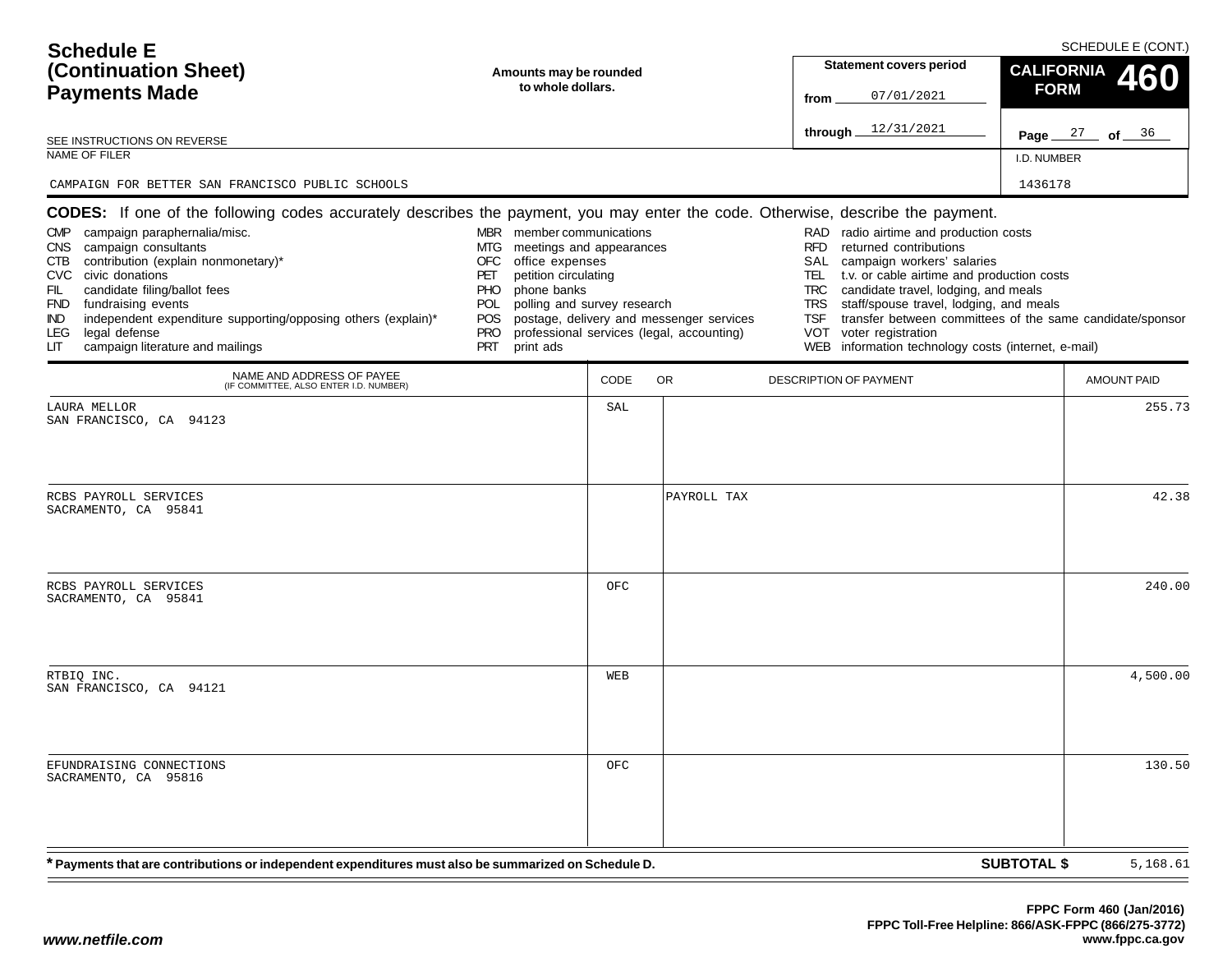| <b>Schedule E</b><br>(Continuation Sheet)<br><b>Payments Made</b><br>SEE INSTRUCTIONS ON REVERSE<br>NAME OF FILER<br>CAMPAIGN FOR BETTER SAN FRANCISCO PUBLIC SCHOOLS                                                                                                                                                                                                                                                                                                                             | Amounts may be rounded<br>to whole dollars.                                                                                                                                                                                         |             |                                                                                       | from                                                                       | <b>Statement covers period</b><br>07/01/2021<br>through $12/31/2021$                                                                                                                                                                                                                                                                                                  | <b>CALIFORNIA</b><br><b>FORM</b><br>I.D. NUMBER<br>1436178 | SCHEDULE E (CONT.)<br>460<br>Page $28$ of $36$ |
|---------------------------------------------------------------------------------------------------------------------------------------------------------------------------------------------------------------------------------------------------------------------------------------------------------------------------------------------------------------------------------------------------------------------------------------------------------------------------------------------------|-------------------------------------------------------------------------------------------------------------------------------------------------------------------------------------------------------------------------------------|-------------|---------------------------------------------------------------------------------------|----------------------------------------------------------------------------|-----------------------------------------------------------------------------------------------------------------------------------------------------------------------------------------------------------------------------------------------------------------------------------------------------------------------------------------------------------------------|------------------------------------------------------------|------------------------------------------------|
| CODES: If one of the following codes accurately describes the payment, you may enter the code. Otherwise, describe the payment.<br>campaign paraphernalia/misc.<br><b>CMP</b><br>campaign consultants<br>CNS .<br>contribution (explain nonmonetary)*<br>CTB<br>CVC civic donations<br>FIL<br>candidate filing/ballot fees<br>FND fundraising events<br>independent expenditure supporting/opposing others (explain)*<br>IND.<br>legal defense<br>LEG.<br>campaign literature and mailings<br>LIТ | MBR member communications<br>meetings and appearances<br>MTG<br>OFC<br>office expenses<br>petition circulating<br>PET<br>phone banks<br>PHO.<br>polling and survey research<br>POL.<br>POS<br><b>PRO</b><br><b>PRT</b><br>print ads |             | postage, delivery and messenger services<br>professional services (legal, accounting) | RAD<br><b>RFD</b><br>SAL<br>TEL.<br><b>TRC</b><br><b>TRS</b><br>TSF<br>VOT | radio airtime and production costs<br>returned contributions<br>campaign workers' salaries<br>t.v. or cable airtime and production costs<br>candidate travel, lodging, and meals<br>staff/spouse travel, lodging, and meals<br>transfer between committees of the same candidate/sponsor<br>voter registration<br>WEB information technology costs (internet, e-mail) |                                                            |                                                |
| NAME AND ADDRESS OF PAYEE<br>(IF COMMITTEE, ALSO ENTER I.D. NUMBER)                                                                                                                                                                                                                                                                                                                                                                                                                               |                                                                                                                                                                                                                                     | CODE<br>PRO | OR.                                                                                   |                                                                            | DESCRIPTION OF PAYMENT                                                                                                                                                                                                                                                                                                                                                |                                                            | <b>AMOUNT PAID</b><br>1,841.54                 |
| THE SUTTON LAW FIRM<br>SAN FRANCISCO, CA 94108<br>EFUNDRAISING CONNECTIONS<br>SACRAMENTO, CA 95816                                                                                                                                                                                                                                                                                                                                                                                                |                                                                                                                                                                                                                                     | OFC         |                                                                                       |                                                                            |                                                                                                                                                                                                                                                                                                                                                                       |                                                            | 14.00                                          |
| EFUNDRAISING CONNECTIONS<br>SACRAMENTO, CA 95816                                                                                                                                                                                                                                                                                                                                                                                                                                                  |                                                                                                                                                                                                                                     | OFC         |                                                                                       |                                                                            |                                                                                                                                                                                                                                                                                                                                                                       |                                                            | 65.50                                          |
| EFUNDRAISING CONNECTIONS<br>SACRAMENTO, CA 95816                                                                                                                                                                                                                                                                                                                                                                                                                                                  |                                                                                                                                                                                                                                     | OFC         |                                                                                       |                                                                            |                                                                                                                                                                                                                                                                                                                                                                       |                                                            | 1.15                                           |
| EFUNDRAISING CONNECTIONS<br>SACRAMENTO, CA 95816                                                                                                                                                                                                                                                                                                                                                                                                                                                  |                                                                                                                                                                                                                                     | OFC         |                                                                                       |                                                                            |                                                                                                                                                                                                                                                                                                                                                                       |                                                            | 7.00                                           |
| * Payments that are contributions or independent expenditures must also be summarized on Schedule D.                                                                                                                                                                                                                                                                                                                                                                                              |                                                                                                                                                                                                                                     |             |                                                                                       |                                                                            |                                                                                                                                                                                                                                                                                                                                                                       | <b>SUBTOTAL \$</b>                                         | 1,929.19                                       |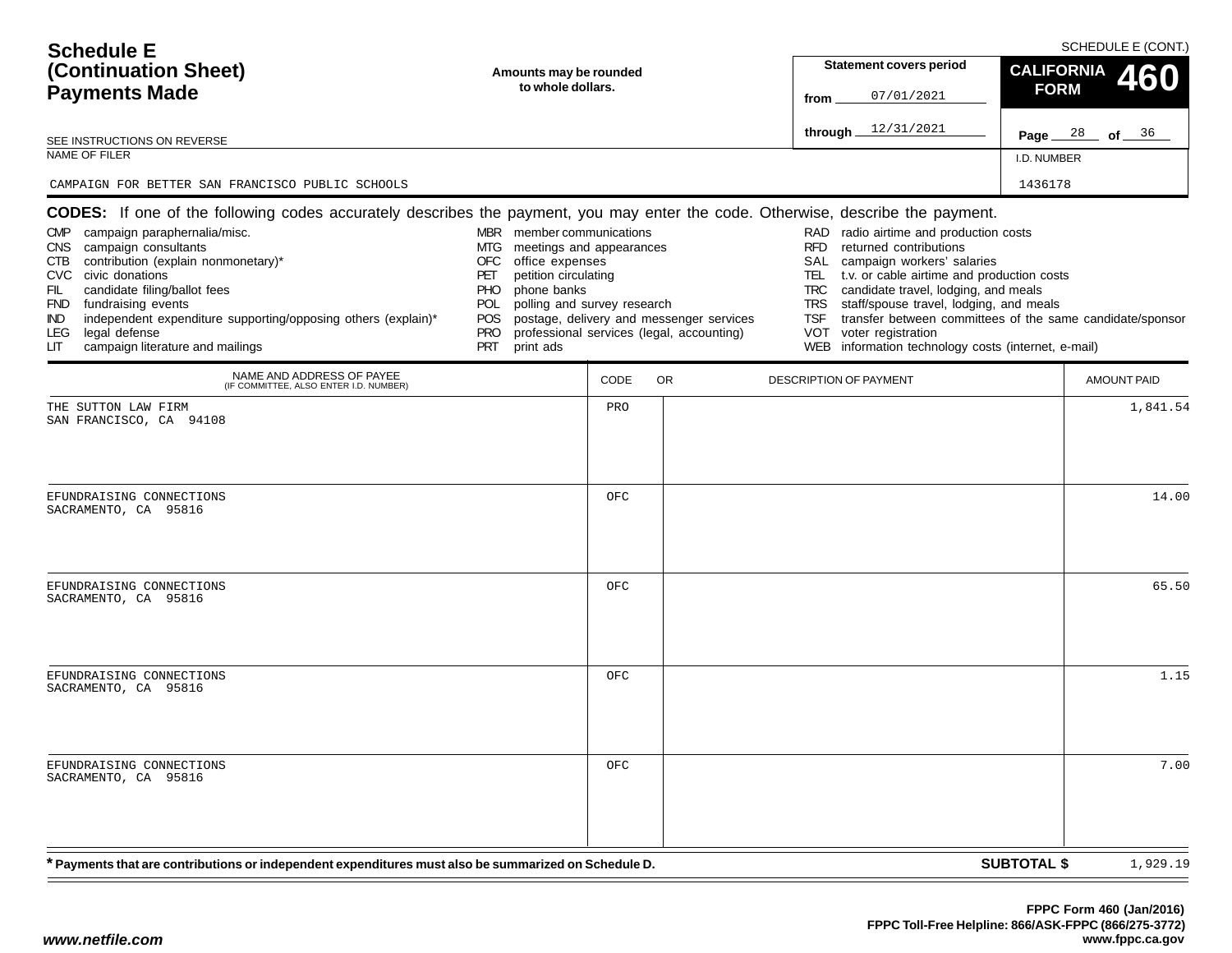| <b>Schedule E</b><br>(Continuation Sheet)<br><b>Payments Made</b><br>SEE INSTRUCTIONS ON REVERSE<br>NAME OF FILER<br>CAMPAIGN FOR BETTER SAN FRANCISCO PUBLIC SCHOOLS                                                                                                                                                                                                                                                                                                                            | Amounts may be rounded<br>to whole dollars.                                                                                                                                                                                                |            |                                                                                       | <b>Statement covers period</b><br>07/01/2021<br>from<br>through $12/31/2021$                                                                                                                                                                                                                                                             | <b>CALIFORNIA</b><br><b>FORM</b><br>I.D. NUMBER<br>1436178                                              | SCHEDULE E (CONT.)<br>460<br><b>Page</b> $29$ of $36$ |
|--------------------------------------------------------------------------------------------------------------------------------------------------------------------------------------------------------------------------------------------------------------------------------------------------------------------------------------------------------------------------------------------------------------------------------------------------------------------------------------------------|--------------------------------------------------------------------------------------------------------------------------------------------------------------------------------------------------------------------------------------------|------------|---------------------------------------------------------------------------------------|------------------------------------------------------------------------------------------------------------------------------------------------------------------------------------------------------------------------------------------------------------------------------------------------------------------------------------------|---------------------------------------------------------------------------------------------------------|-------------------------------------------------------|
| CODES: If one of the following codes accurately describes the payment, you may enter the code. Otherwise, describe the payment.<br>campaign paraphernalia/misc.<br><b>CMP</b><br>campaign consultants<br>CNS.<br>contribution (explain nonmonetary)*<br>CTB<br>CVC civic donations<br>FIL<br>candidate filing/ballot fees<br>FND fundraising events<br>independent expenditure supporting/opposing others (explain)*<br>IND.<br>legal defense<br>LEG.<br>campaign literature and mailings<br>LIТ | MBR member communications<br>meetings and appearances<br>MTG<br>OFC<br>office expenses<br>petition circulating<br>PET<br>phone banks<br>PHO.<br>polling and survey research<br>POL.<br><b>POS</b><br><b>PRO</b><br><b>PRT</b><br>print ads |            | postage, delivery and messenger services<br>professional services (legal, accounting) | RAD<br>radio airtime and production costs<br><b>RFD</b><br>returned contributions<br>SAL<br>campaign workers' salaries<br>TEL.<br>candidate travel, lodging, and meals<br><b>TRC</b><br>staff/spouse travel, lodging, and meals<br><b>TRS</b><br>TSF<br>voter registration<br>VOT<br>WEB information technology costs (internet, e-mail) | t.v. or cable airtime and production costs<br>transfer between committees of the same candidate/sponsor |                                                       |
| NAME AND ADDRESS OF PAYEE<br>(IF COMMITTEE, ALSO ENTER I.D. NUMBER)                                                                                                                                                                                                                                                                                                                                                                                                                              |                                                                                                                                                                                                                                            | CODE       | OR.                                                                                   | DESCRIPTION OF PAYMENT                                                                                                                                                                                                                                                                                                                   |                                                                                                         | <b>AMOUNT PAID</b>                                    |
| THE SUTTON LAW FIRM<br>SAN FRANCISCO, CA 94108<br>EFUNDRAISING CONNECTIONS<br>SACRAMENTO, CA 95816                                                                                                                                                                                                                                                                                                                                                                                               |                                                                                                                                                                                                                                            | PRO<br>OFC |                                                                                       |                                                                                                                                                                                                                                                                                                                                          |                                                                                                         | 1,006.23<br>14.00                                     |
| EFUNDRAISING CONNECTIONS<br>SACRAMENTO, CA 95816                                                                                                                                                                                                                                                                                                                                                                                                                                                 |                                                                                                                                                                                                                                            | OFC        |                                                                                       |                                                                                                                                                                                                                                                                                                                                          |                                                                                                         | 1.15                                                  |
| FAIRBANK, MASLIN, MAULLIN, METZ, & ASSOCIATES<br>OAKLAND, CA 94612                                                                                                                                                                                                                                                                                                                                                                                                                               |                                                                                                                                                                                                                                            | POL        |                                                                                       |                                                                                                                                                                                                                                                                                                                                          |                                                                                                         | 41,750.00                                             |
| SING TAO DAILY<br>BURLINGAME, CA 94010                                                                                                                                                                                                                                                                                                                                                                                                                                                           |                                                                                                                                                                                                                                            | PRT        |                                                                                       |                                                                                                                                                                                                                                                                                                                                          |                                                                                                         | 6,000.00                                              |
| * Payments that are contributions or independent expenditures must also be summarized on Schedule D.                                                                                                                                                                                                                                                                                                                                                                                             |                                                                                                                                                                                                                                            |            |                                                                                       |                                                                                                                                                                                                                                                                                                                                          | <b>SUBTOTAL \$</b>                                                                                      | 48,771.38                                             |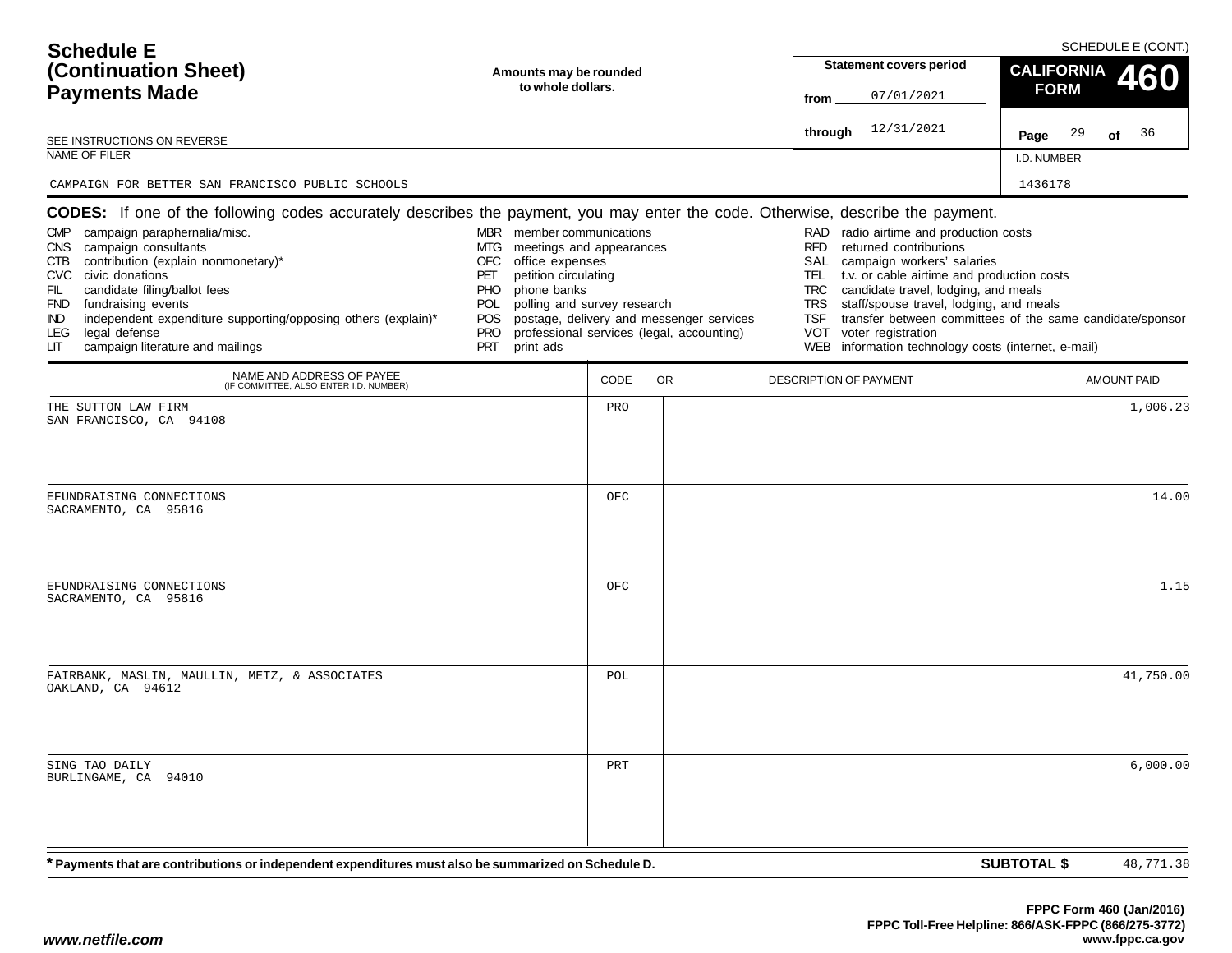| <b>Schedule E</b><br>(Continuation Sheet)<br><b>Payments Made</b><br>SEE INSTRUCTIONS ON REVERSE<br>NAME OF FILER<br>CAMPAIGN FOR BETTER SAN FRANCISCO PUBLIC SCHOOLS                                                                                                                                                                                                                                                                                                                                   | Amounts may be rounded<br>to whole dollars.                                                                                                                                                                                               |             |                                                                                       | from                                                                | <b>Statement covers period</b><br>07/01/2021<br>through 12/31/2021                                                                                                                                                                                                                                                                                                            | <b>FORM</b><br>I.D. NUMBER<br>1436178 | SCHEDULE E (CONT.)<br>CALIFORNIA 460<br>Page $30$ of $36$ |
|---------------------------------------------------------------------------------------------------------------------------------------------------------------------------------------------------------------------------------------------------------------------------------------------------------------------------------------------------------------------------------------------------------------------------------------------------------------------------------------------------------|-------------------------------------------------------------------------------------------------------------------------------------------------------------------------------------------------------------------------------------------|-------------|---------------------------------------------------------------------------------------|---------------------------------------------------------------------|-------------------------------------------------------------------------------------------------------------------------------------------------------------------------------------------------------------------------------------------------------------------------------------------------------------------------------------------------------------------------------|---------------------------------------|-----------------------------------------------------------|
| CODES: If one of the following codes accurately describes the payment, you may enter the code. Otherwise, describe the payment.<br>campaign paraphernalia/misc.<br><b>CMP</b><br>campaign consultants<br>CNS .<br>contribution (explain nonmonetary)*<br>CTB<br>CVC civic donations<br>FIL<br>candidate filing/ballot fees<br>FND fundraising events<br>independent expenditure supporting/opposing others (explain)*<br>IND.<br><b>LEG</b><br>legal defense<br>campaign literature and mailings<br>LIТ | MBR member communications<br>meetings and appearances<br>MTG<br>OFC<br>office expenses<br>petition circulating<br>PET<br>phone banks<br><b>PHO</b><br>polling and survey research<br>POL<br>POS.<br><b>PRO</b><br><b>PRT</b><br>print ads |             | postage, delivery and messenger services<br>professional services (legal, accounting) | <b>RFD</b><br>TEL.<br><b>TRC</b><br><b>TRS</b><br><b>TSF</b><br>VOT | RAD radio airtime and production costs<br>returned contributions<br>SAL campaign workers' salaries<br>t.v. or cable airtime and production costs<br>candidate travel, lodging, and meals<br>staff/spouse travel, lodging, and meals<br>transfer between committees of the same candidate/sponsor<br>voter registration<br>WEB information technology costs (internet, e-mail) |                                       |                                                           |
| NAME AND ADDRESS OF PAYEE<br>(IF COMMITTEE, ALSO ENTER I.D. NUMBER)<br>THE SUTTON LAW FIRM                                                                                                                                                                                                                                                                                                                                                                                                              |                                                                                                                                                                                                                                           | CODE<br>PRO | OR.                                                                                   |                                                                     | <b>DESCRIPTION OF PAYMENT</b>                                                                                                                                                                                                                                                                                                                                                 |                                       | <b>AMOUNT PAID</b><br>1,110.30                            |
| SAN FRANCISCO, CA 94108<br>EFUNDRAISING CONNECTIONS<br>SACRAMENTO, CA 95816                                                                                                                                                                                                                                                                                                                                                                                                                             |                                                                                                                                                                                                                                           | OFC         |                                                                                       |                                                                     |                                                                                                                                                                                                                                                                                                                                                                               |                                       | 14.00                                                     |
| WIND NEWSPAPER<br>MILLBRAE, CA 94030                                                                                                                                                                                                                                                                                                                                                                                                                                                                    |                                                                                                                                                                                                                                           | PRT         |                                                                                       |                                                                     |                                                                                                                                                                                                                                                                                                                                                                               |                                       | 833.00                                                    |
| EFUNDRAISING CONNECTIONS<br>SACRAMENTO, CA 95816                                                                                                                                                                                                                                                                                                                                                                                                                                                        |                                                                                                                                                                                                                                           | OFC         |                                                                                       |                                                                     |                                                                                                                                                                                                                                                                                                                                                                               |                                       | 1.15                                                      |
| SAN FRANCISCO CHAMBER OF COMMERCE<br>SAN FRANCISCO, CA 94104                                                                                                                                                                                                                                                                                                                                                                                                                                            |                                                                                                                                                                                                                                           |             | CLOSE OF COMMITTEE                                                                    |                                                                     |                                                                                                                                                                                                                                                                                                                                                                               |                                       | 19,315.82                                                 |
| <sup>*</sup> Payments that are contributions or independent expenditures must also be summarized on Schedule D.                                                                                                                                                                                                                                                                                                                                                                                         |                                                                                                                                                                                                                                           |             |                                                                                       |                                                                     |                                                                                                                                                                                                                                                                                                                                                                               | <b>SUBTOTAL \$</b>                    | 21, 274. 27                                               |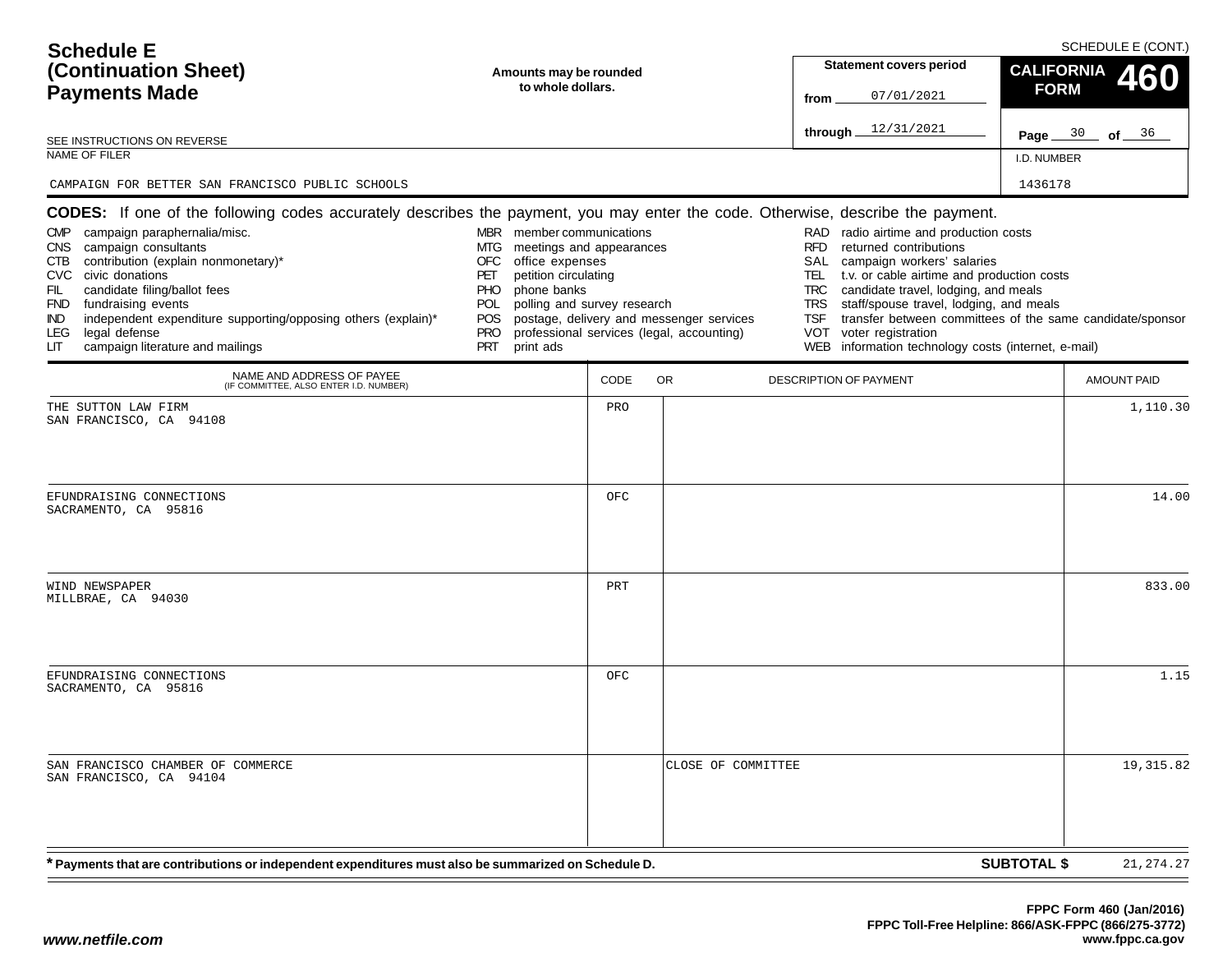| <b>Schedule E</b>                                                                                                                                                                                                                                                                                                                               |                                                                                                                                                                                                                                 |      |                                                                                       |                                                             |                                                                                                                                                                                                                                                                                                                                                                           |                    | SCHEDULE E (CONT.) |
|-------------------------------------------------------------------------------------------------------------------------------------------------------------------------------------------------------------------------------------------------------------------------------------------------------------------------------------------------|---------------------------------------------------------------------------------------------------------------------------------------------------------------------------------------------------------------------------------|------|---------------------------------------------------------------------------------------|-------------------------------------------------------------|---------------------------------------------------------------------------------------------------------------------------------------------------------------------------------------------------------------------------------------------------------------------------------------------------------------------------------------------------------------------------|--------------------|--------------------|
| (Continuation Sheet)                                                                                                                                                                                                                                                                                                                            | Amounts may be rounded                                                                                                                                                                                                          |      |                                                                                       |                                                             | <b>Statement covers period</b>                                                                                                                                                                                                                                                                                                                                            | <b>CALIFORNIA</b>  | 460                |
| <b>Payments Made</b>                                                                                                                                                                                                                                                                                                                            | to whole dollars.                                                                                                                                                                                                               |      |                                                                                       | from                                                        | 07/01/2021                                                                                                                                                                                                                                                                                                                                                                | <b>FORM</b>        |                    |
| SEE INSTRUCTIONS ON REVERSE                                                                                                                                                                                                                                                                                                                     |                                                                                                                                                                                                                                 |      |                                                                                       | through                                                     | 12/31/2021                                                                                                                                                                                                                                                                                                                                                                |                    | Page $31$ of $36$  |
| NAME OF FILER                                                                                                                                                                                                                                                                                                                                   |                                                                                                                                                                                                                                 |      |                                                                                       |                                                             |                                                                                                                                                                                                                                                                                                                                                                           | I.D. NUMBER        |                    |
| CAMPAIGN FOR BETTER SAN FRANCISCO PUBLIC SCHOOLS                                                                                                                                                                                                                                                                                                |                                                                                                                                                                                                                                 |      |                                                                                       |                                                             |                                                                                                                                                                                                                                                                                                                                                                           | 1436178            |                    |
| <b>CODES:</b> If one of the following codes accurately describes the payment, you may enter the code. Otherwise, describe the payment.                                                                                                                                                                                                          |                                                                                                                                                                                                                                 |      |                                                                                       |                                                             |                                                                                                                                                                                                                                                                                                                                                                           |                    |                    |
| CMP campaign paraphernalia/misc.<br>CNS campaign consultants<br>contribution (explain nonmonetary)*<br>CTB<br>CVC civic donations<br>FIL<br>candidate filing/ballot fees<br>FND fundraising events<br>independent expenditure supporting/opposing others (explain)*<br>IND.<br>legal defense<br>LEG.<br>campaign literature and mailings<br>LIТ | MBR member communications<br>MTG<br>meetings and appearances<br>OFC<br>office expenses<br>petition circulating<br>PET<br>phone banks<br>PHO.<br>POL polling and survey research<br><b>POS</b><br><b>PRO</b><br>PRT<br>print ads |      | postage, delivery and messenger services<br>professional services (legal, accounting) | <b>RFD</b><br>SAL<br>TEL<br><b>TRC</b><br>TRS<br>TSF<br>VOT | RAD radio airtime and production costs<br>returned contributions<br>campaign workers' salaries<br>t.v. or cable airtime and production costs<br>candidate travel, lodging, and meals<br>staff/spouse travel, lodging, and meals<br>transfer between committees of the same candidate/sponsor<br>voter registration<br>WEB information technology costs (internet, e-mail) |                    |                    |
| NAME AND ADDRESS OF PAYEE<br>(IF COMMITTEE, ALSO ENTER I.D. NUMBER)                                                                                                                                                                                                                                                                             |                                                                                                                                                                                                                                 | CODE | <b>OR</b>                                                                             | DESCRIPTION OF PAYMENT                                      |                                                                                                                                                                                                                                                                                                                                                                           |                    | <b>AMOUNT PAID</b> |
| THE SUTTON LAW FIRM<br>SAN FRANCISCO, CA 94108                                                                                                                                                                                                                                                                                                  |                                                                                                                                                                                                                                 | PRO  |                                                                                       |                                                             |                                                                                                                                                                                                                                                                                                                                                                           |                    | 2,283.39           |
| * Payments that are contributions or independent expenditures must also be summarized on Schedule D.                                                                                                                                                                                                                                            |                                                                                                                                                                                                                                 |      |                                                                                       |                                                             |                                                                                                                                                                                                                                                                                                                                                                           | <b>SUBTOTAL \$</b> | 2,283.39           |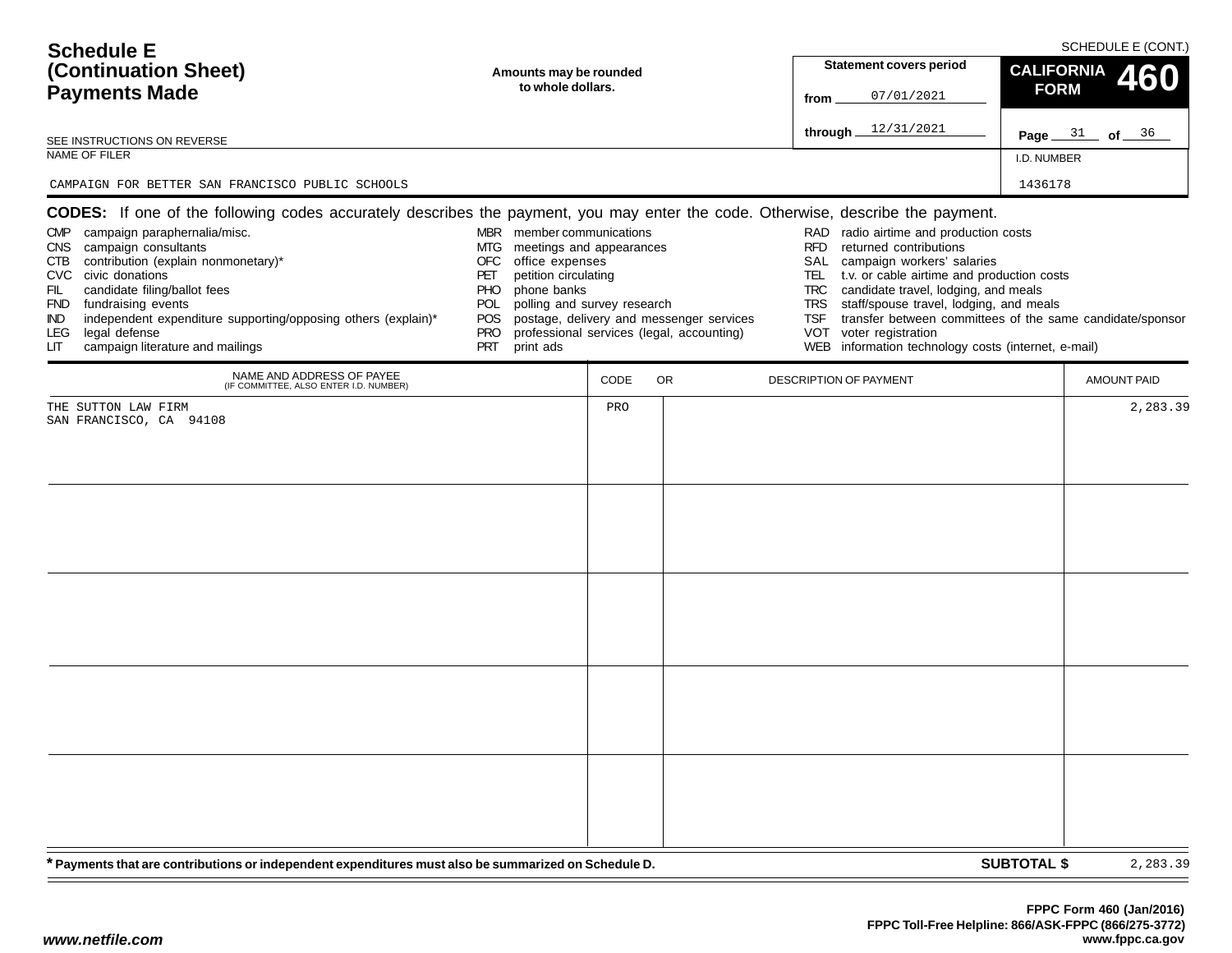SCHEDULE F

| <b>Schedule F</b><br><b>Accrued Expenses (Unpaid Bills)</b><br>SEE INSTRUCTIONS ON REVERSE                                                                                                                                                                                                                                                                                            | Amounts may be rounded<br>to whole dollars.                                                                                                                                                                                                                                                                                                         |                                                                         | <b>Statement covers period</b><br>07/01/2021<br>from<br>through $12/31/2021$                                                                                                                       |                                                                                                                                                                                                                                                   | <b>CALIFORNIA</b><br>460<br><b>FORM</b><br>Page $32$<br>of $36$        |
|---------------------------------------------------------------------------------------------------------------------------------------------------------------------------------------------------------------------------------------------------------------------------------------------------------------------------------------------------------------------------------------|-----------------------------------------------------------------------------------------------------------------------------------------------------------------------------------------------------------------------------------------------------------------------------------------------------------------------------------------------------|-------------------------------------------------------------------------|----------------------------------------------------------------------------------------------------------------------------------------------------------------------------------------------------|---------------------------------------------------------------------------------------------------------------------------------------------------------------------------------------------------------------------------------------------------|------------------------------------------------------------------------|
| <b>NAME OF FILER</b>                                                                                                                                                                                                                                                                                                                                                                  |                                                                                                                                                                                                                                                                                                                                                     |                                                                         |                                                                                                                                                                                                    | I.D. NUMBER                                                                                                                                                                                                                                       |                                                                        |
| CAMPAIGN FOR BETTER SAN FRANCISCO PUBLIC SCHOOLS<br><b>CODES:</b> If one of the following codes accurately describes the payment, you may enter the code. Otherwise, describe the payment.                                                                                                                                                                                            |                                                                                                                                                                                                                                                                                                                                                     |                                                                         |                                                                                                                                                                                                    | 1436178                                                                                                                                                                                                                                           |                                                                        |
| campaign paraphernalia/misc.<br><b>CMP</b><br>campaign consultants<br>CNS<br>contribution (explain nonmonetary)*<br>CTB<br>civic donations<br><b>CVC</b><br>candidate filing/ballot fees<br>FIL<br>fundraising events<br><b>FND</b><br>independent expenditure supporting/opposing others (explain)*<br><b>IND</b><br>legal defense<br>LEG<br>campaign literature and mailings<br>LIТ | MBR member communications<br>MTG meetings and appearances<br><b>OFC</b><br>office expenses<br>petition circulating<br>PET<br><b>PHO</b><br>phone banks<br>polling and survey research<br><b>POL</b><br>postage, delivery and messenger services<br><b>POS</b><br><b>PRO</b><br>professional services (legal, accounting)<br><b>PRT</b><br>print ads |                                                                         | RAD radio airtime and production costs<br><b>RFD</b><br>returned contributions<br>SAL<br>campaign workers' salaries<br>TRC.<br><b>TRS</b><br><b>TSF</b><br><b>VOT</b><br>voter registration<br>WEB | TEL t.v. or cable airtime and production costs<br>candidate travel, lodging, and meals<br>staff/spouse travel, lodging, and meals<br>transfer between committees of the same candidate/sponsor<br>information technology costs (internet, e-mail) |                                                                        |
| NAME AND ADDRESS OF CREDITOR<br>(IF COMMITTEE, ALSO ENTER I.D. NUMBER)                                                                                                                                                                                                                                                                                                                | CODE OR<br><b>DESCRIPTION OF PAYMENT</b>                                                                                                                                                                                                                                                                                                            | (a)<br><b>OUTSTANDING</b><br><b>BALANCE BEGINNING</b><br>OF THIS PERIOD | (b)<br>AMOUNT INCURRED<br>THIS PERIOD                                                                                                                                                              | (c)<br><b>AMOUNT PAID</b><br>THIS PERIOD<br>(ALSO REPORT ON E)                                                                                                                                                                                    | (d)<br><b>OUTSTANDING</b><br><b>BALANCE AT CLOSE</b><br>OF THIS PERIOD |
| THE SUTTON LAW FIRM<br>SAN FRANCISCO, CA 94108                                                                                                                                                                                                                                                                                                                                        | PRO                                                                                                                                                                                                                                                                                                                                                 | 1,957.21                                                                | 0.00                                                                                                                                                                                               | 1,957.21                                                                                                                                                                                                                                          | 0.00                                                                   |
| * Payments that are contributions or independent expenditures must also be<br>summarized on Schedule D.                                                                                                                                                                                                                                                                               | <b>SUBTOTALS \$</b>                                                                                                                                                                                                                                                                                                                                 | $1,957.21$ \$                                                           | $0.00$ \$                                                                                                                                                                                          | $1,957.21$ \$                                                                                                                                                                                                                                     | 0.00                                                                   |
| <b>Schedule F Summary</b><br>1. Total accrued expenses incurred this period. (Include all Schedule F, Column (b) subtotals for                                                                                                                                                                                                                                                        |                                                                                                                                                                                                                                                                                                                                                     |                                                                         |                                                                                                                                                                                                    |                                                                                                                                                                                                                                                   |                                                                        |
| 2. Total accrued expenses paid this period. (Include all Schedule F, Column (c) subtotals for payments on                                                                                                                                                                                                                                                                             |                                                                                                                                                                                                                                                                                                                                                     |                                                                         |                                                                                                                                                                                                    |                                                                                                                                                                                                                                                   | 0.00<br>1,957.21                                                       |
| 3. Net change this period. (Subtract Line 2 from Line 1. Enter the difference here and                                                                                                                                                                                                                                                                                                |                                                                                                                                                                                                                                                                                                                                                     |                                                                         |                                                                                                                                                                                                    |                                                                                                                                                                                                                                                   |                                                                        |

*www.netfile.com*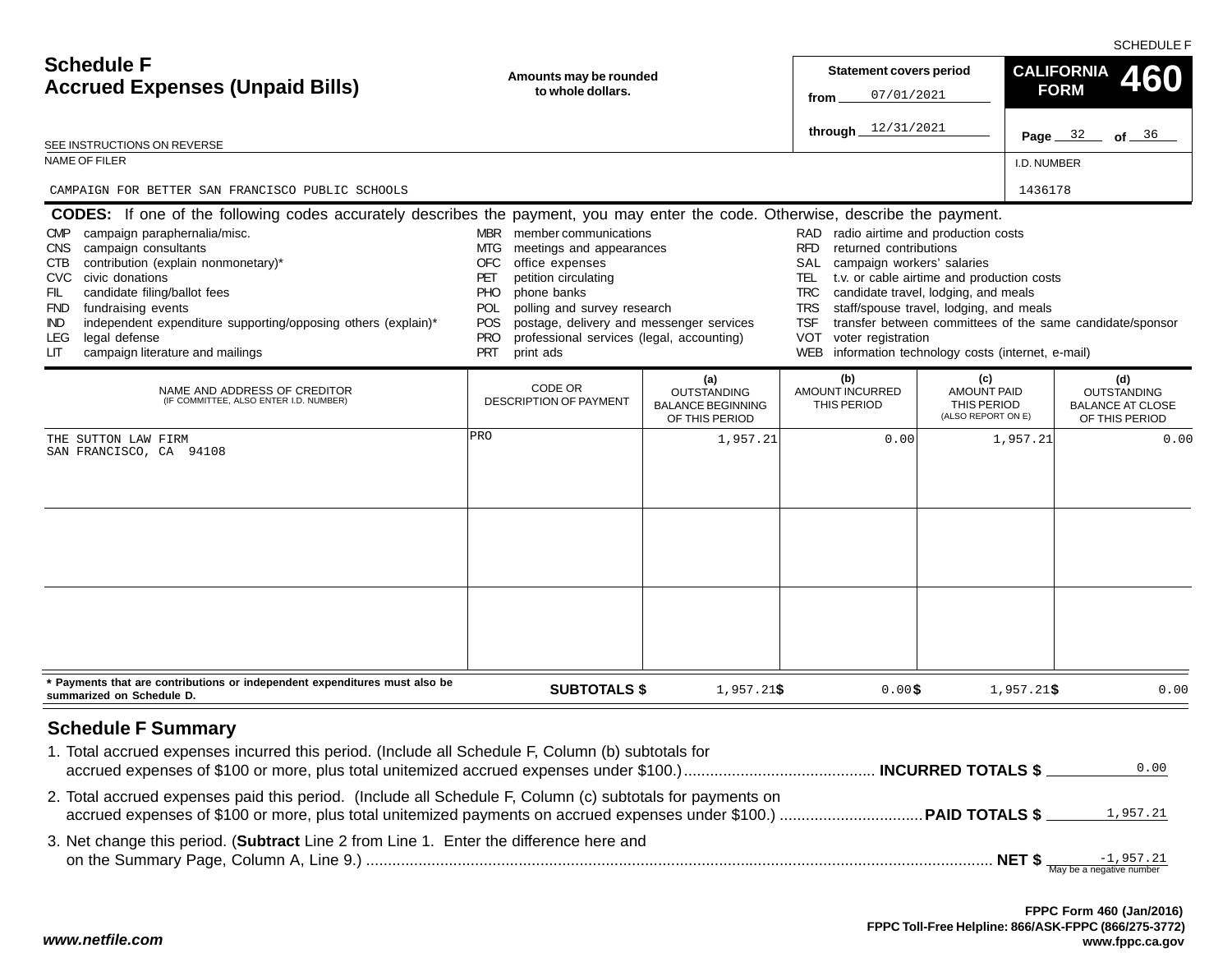**Schedule GPayments Made by an Agent or Independent**

| Payments Made by an Agent or Independent<br><b>Contractor (on Behalf of This Committee)</b>                                     |            | Amounts may be rounded<br>to whole dollars. | from       | <b>Statement covers period</b><br>07/01/2021        | <b>CALIFORNIA</b><br>460<br><b>FORM</b>                   |
|---------------------------------------------------------------------------------------------------------------------------------|------------|---------------------------------------------|------------|-----------------------------------------------------|-----------------------------------------------------------|
| SEE INSTRUCTIONS ON REVERSE                                                                                                     |            |                                             |            | through $12/31/2021$                                | Page $33$ of $36$                                         |
| NAME OF FILER                                                                                                                   |            |                                             |            |                                                     | I.D. NUMBER                                               |
| CAMPAIGN FOR BETTER SAN FRANCISCO PUBLIC SCHOOLS                                                                                |            |                                             |            |                                                     | 1436178                                                   |
| NAME OF AGENT OR INDEPENDENT CONTRACTOR                                                                                         |            |                                             |            |                                                     |                                                           |
| RTBIQ INC.                                                                                                                      |            |                                             |            |                                                     |                                                           |
| CODES: If one of the following codes accurately describes the payment, you may enter the code. Otherwise, describe the payment. |            |                                             |            |                                                     |                                                           |
| campaign paraphernalia/misc.<br><b>CMP</b>                                                                                      | <b>MBR</b> | member communications                       |            | RAD radio airtime and production costs              |                                                           |
| campaign consultants<br><b>CNS</b>                                                                                              | MTG.       | meetings and appearances                    | RFD        | returned contributions                              |                                                           |
| contribution (explain nonmonetary)*<br><b>CTB</b>                                                                               | OFC        | office expenses                             | SAL        | campaign workers' salaries                          |                                                           |
| CVC<br>civic donations                                                                                                          | PET        | petition circulating                        | TEL        | t.v. or cable airtime and production costs          |                                                           |
| candidate filing/ballot fees<br>FIL                                                                                             | <b>PHO</b> | phone banks                                 | TRC.       | candidate travel, lodging, and meals                |                                                           |
| fundraising events<br><b>FND</b>                                                                                                | <b>POL</b> | polling and survey research                 | <b>TRS</b> | staff/spouse travel, lodging, and meals             |                                                           |
| independent expenditure supporting/opposing others (explain)*<br>IND.                                                           | <b>POS</b> | postage, delivery and messenger services    | <b>TSF</b> |                                                     | transfer between committees of the same candidate/sponsor |
| LEG.<br>legal defense                                                                                                           | <b>PRO</b> | professional services (legal, accounting)   | VOT        | voter registration                                  |                                                           |
| campaign literature and mailings<br>LIТ                                                                                         | <b>PRT</b> | print ads                                   |            | WEB information technology costs (internet, e-mail) |                                                           |

WEB information technology costs (internet, e-mail)

## **\* Payments that are contributions or independent expenditures must also be summarized on Schedule D.**

| NAME AND ADDRESS OF PAYEE OR CREDITOR<br>(IF COMMITTEE, ALSO ENTER I.D. NUMBER) | CODE | OR | DESCRIPTION OF PAYMENT |           | AMOUNT PAID |
|---------------------------------------------------------------------------------|------|----|------------------------|-----------|-------------|
| FACEBOOK<br>MENLO PARK, CA 94025                                                | WEB  |    |                        |           | 3,260.71    |
| GOOGLE<br>MOUNTAIN VIEW, CA 94043                                               | WEB  |    |                        |           | 6, 176.81   |
| INDEX EXCHANGE<br>SAN FRANCISCO, CA 94103                                       | WEB  |    |                        |           | 3,271.31    |
| LOCALIZE<br>KINGSTON, NY 12401                                                  | WEB  |    |                        |           | 3,290.00    |
| Attach additional information on appropriately labeled continuation sheets.     |      |    |                        | TOTAL* \$ | 15,998.83   |

*\* Do not transfer to any other schedule or to the Summary Page. This total may not equal the amount paid to the agent or independent contractor as reported on Schedule E.*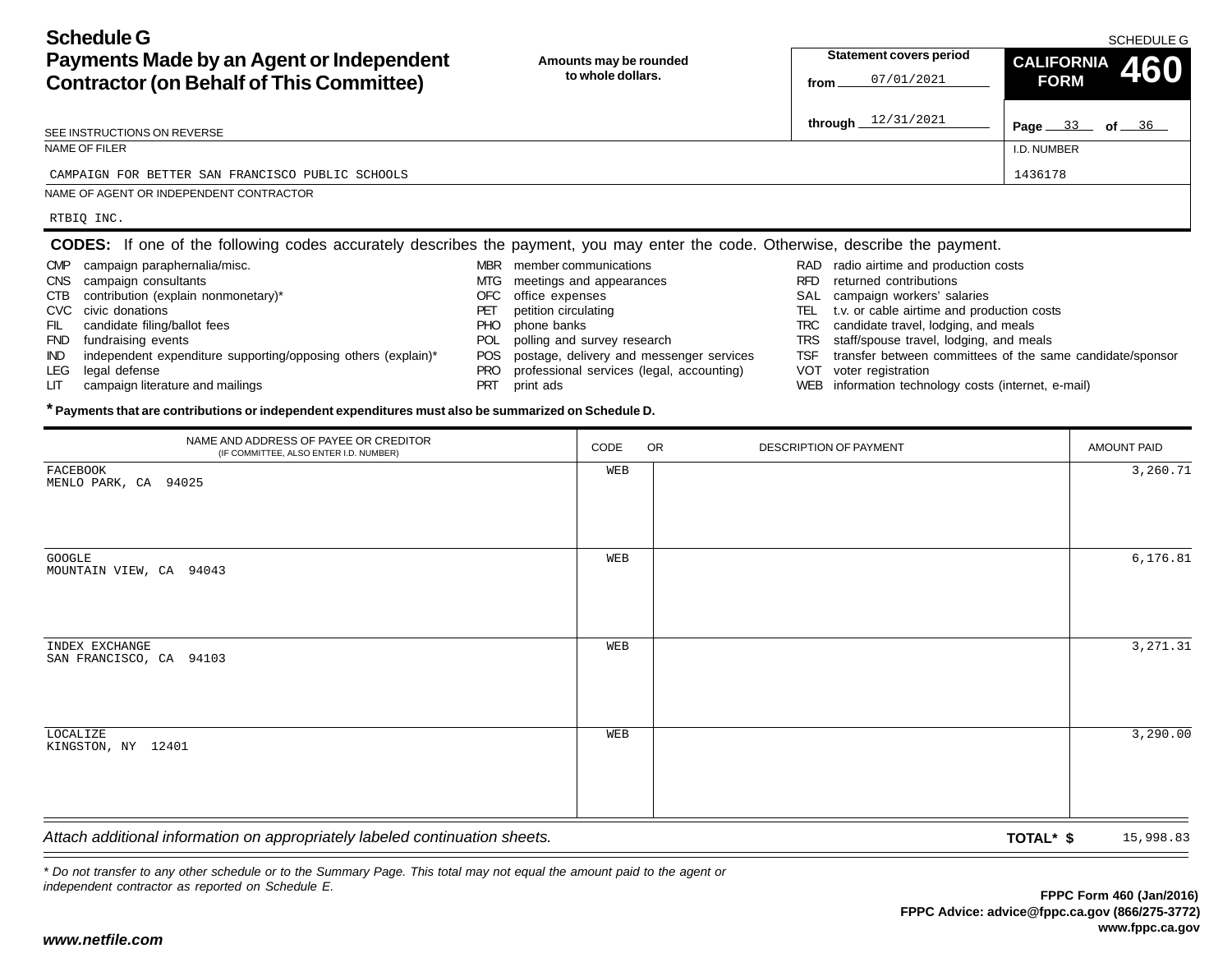| <b>Schedule G (Continuation Sheet)</b><br>Payments Made by an Agent or Independent | Amounts may be rounded |
|------------------------------------------------------------------------------------|------------------------|
| <b>Contractor (on Behalf of This Committee)</b>                                    | to whole dollars.      |

| Payments Made by an Agent or Independent<br><b>Contractor (on Behalf of This Committee)</b>                                     | Amounts may be rounded<br>to whole dollars.      | <b>Statement covers period</b><br>07/01/2021<br>from | <b>CALIFORNIA</b><br>460<br><b>FORM</b>                   |  |  |
|---------------------------------------------------------------------------------------------------------------------------------|--------------------------------------------------|------------------------------------------------------|-----------------------------------------------------------|--|--|
| SEE INSTRUCTIONS ON REVERSE                                                                                                     |                                                  | through $12/31/2021$                                 | <b>Page</b> $34$ of $36$                                  |  |  |
| NAME OF FILER                                                                                                                   |                                                  |                                                      | I.D. NUMBER                                               |  |  |
| CAMPAIGN FOR BETTER SAN FRANCISCO PUBLIC SCHOOLS                                                                                |                                                  |                                                      | 1436178                                                   |  |  |
| NAME OF AGENT OR INDEPENDENT CONTRACTOR                                                                                         |                                                  |                                                      |                                                           |  |  |
| RTBIQ INC.                                                                                                                      |                                                  |                                                      |                                                           |  |  |
| CODES: If one of the following codes accurately describes the payment, you may enter the code. Otherwise, describe the payment. |                                                  |                                                      |                                                           |  |  |
| campaign paraphernalia/misc.<br><b>CMP</b>                                                                                      | member communications<br>MBR.                    | RAD radio airtime and production costs               |                                                           |  |  |
| <b>CNS</b><br>campaign consultants                                                                                              | meetings and appearances<br>MTG                  | returned contributions<br><b>RFD</b>                 |                                                           |  |  |
| contribution (explain nonmonetary)*<br>CTB                                                                                      | OFC<br>office expenses                           | SAL.                                                 | campaign workers' salaries                                |  |  |
| CVC<br>civic donations                                                                                                          | petition circulating<br>PET                      | TEL                                                  | t.v. or cable airtime and production costs                |  |  |
| candidate filing/ballot fees<br>FIL                                                                                             | <b>PHO</b><br>phone banks                        | TRC                                                  | candidate travel, lodging, and meals                      |  |  |
| <b>FND</b><br>fundraising events                                                                                                | <b>POL</b><br>polling and survey research        | TRS.                                                 | staff/spouse travel, lodging, and meals                   |  |  |
| <b>IND</b><br>independent expenditure supporting/opposing others (explain)*                                                     | postage, delivery and messenger services<br>POS. | TSF                                                  | transfer between committees of the same candidate/sponsor |  |  |
| LEG.<br>legal defense                                                                                                           | professional services (legal, accounting)<br>PRO | VOT<br>voter registration                            |                                                           |  |  |

PRT print ads

LIT campaign literature and mailings

- VOT voter registration
- WEB information technology costs (internet, e-mail)

## **\* Payments that are contributions or independent expenditures must also be summarized on Schedule D.**

| NAME AND ADDRESS OF PAYEE OR CREDITOR<br>(IF COMMITTEE, ALSO ENTER I.D. NUMBER) | CODE | <b>OR</b> | DESCRIPTION OF PAYMENT |           | <b>AMOUNT PAID</b> |
|---------------------------------------------------------------------------------|------|-----------|------------------------|-----------|--------------------|
| NATIONBUILDER<br>LOS ANGELES, CA 90071                                          | WEB  |           |                        |           | 615.00             |
| FACEBOOK<br>MENLO PARK, CA 94025                                                | WEB  |           |                        |           | 12,270.25          |
| FACEBOOK<br>MENLO PARK, CA 94025                                                | WEB  |           |                        |           | 14,651.26          |
| GOOGLE<br>MOUNTAIN VIEW, CA 94043                                               | WEB  |           |                        |           | 1,805.36           |
| Attach additional information on appropriately labeled continuation sheets.     |      |           |                        | TOTAL* \$ | 29, 341.87         |

*\* Do not transfer to any other schedule or to the Summary Page. This total may not equal the amount paid to the agent or independent contractor as reported on Schedule E.*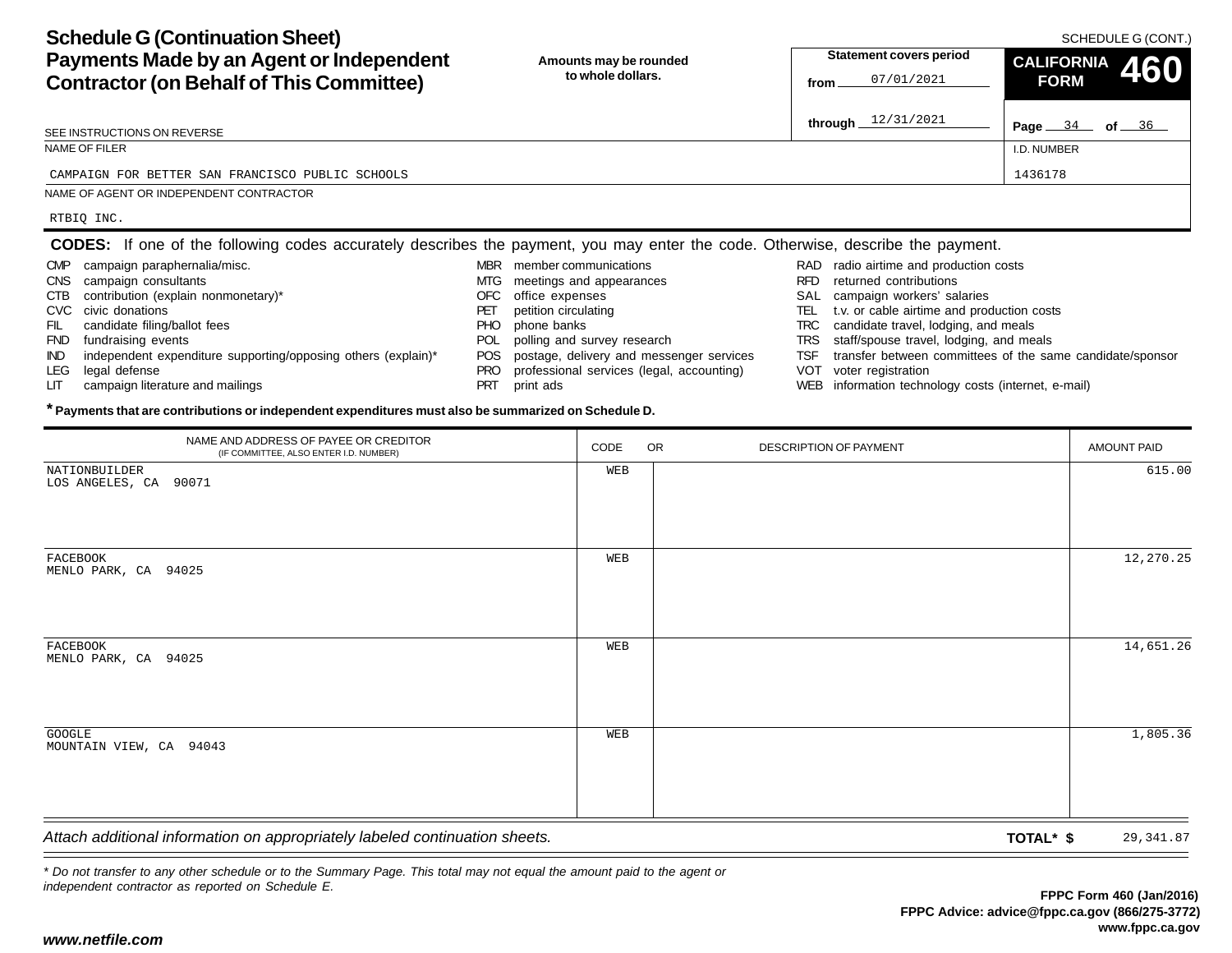SCHEDULE G

**Page** 35 of 36

I.D. NUMBER

**FORM**

| <b>Schedule G</b>                               |
|-------------------------------------------------|
| Payments Made by an Agent or Independent        |
| <b>Contractor (on Behalf of This Committee)</b> |

**Amounts may be rounded to whole dollars.**

**through** 12/31/2021

#### SEE INSTRUCTIONS ON REVERSE

### NAME OF FILER

#### CAMPAIGN FOR BETTER SAN FRANCISCO PUBLIC SCHOOLS $\sim$  1436178

IND independent expenditure supporting/opposing others (explain)\*

## NAME OF AGENT OR INDEPENDENT CONTRACTOR

CTB contribution (explain nonmonetary)\*

THE BAUGHMAN COMPANY INC.

CNS campaign consultants

FIL candidate filing/ballot fees FND fundraising events

LIT campaign literature and mailings

CVC civic donations

LEG legal defense

#### **CODES:** If one of the following codes accurately describes the payment, you may enter the code. Otherwise, describe the payment. MBR member communications CMP campaign paraphernalia/misc.

- MTG meetings and appearances
	- OFC office expenses
	- PET petition circulating
	- PHO phone banks
	- POL polling and survey research
	- POS postage, delivery and messenger services
	- PRO professional services (legal, accounting)
	- PRT print ads
- RAD radio airtime and production costs
- RFD returned contributions
- SAL campaign workers' salaries
- TEL t.v. or cable airtime and production costs
- TRC candidate travel, lodging, and meals
- TRS staff/spouse travel, lodging, and meals
- TSF transfer between committees of the same candidate/sponsor
- VOT voter registration
- WEB information technology costs (internet, e-mail)

### **\* Payments that are contributions or independent expenditures must also be summarized on Schedule D.**

| NAME AND ADDRESS OF PAYEE OR CREDITOR<br>(IF COMMITTEE, ALSO ENTER I.D. NUMBER) | CODE | OR | DESCRIPTION OF PAYMENT | <b>AMOUNT PAID</b> |
|---------------------------------------------------------------------------------|------|----|------------------------|--------------------|
| SING TAO DAILY<br>BURLINGAME, CA 94010                                          | PRT  |    |                        | 1,800.00           |
| WORLD JOURNAL<br>MILLBRAE, CA 94030                                             | PRT  |    |                        | 1,728.00           |
|                                                                                 |      |    |                        |                    |
|                                                                                 |      |    |                        |                    |
|                                                                                 |      |    |                        |                    |
| Attach additional information on appropriately labeled continuation sheets.     |      |    | TOTAL* \$              | 3,528.00           |

*\* Do not transfer to any other schedule or to the Summary Page. This total may not equal the amount paid to the agent or independent contractor as reported on Schedule E.*